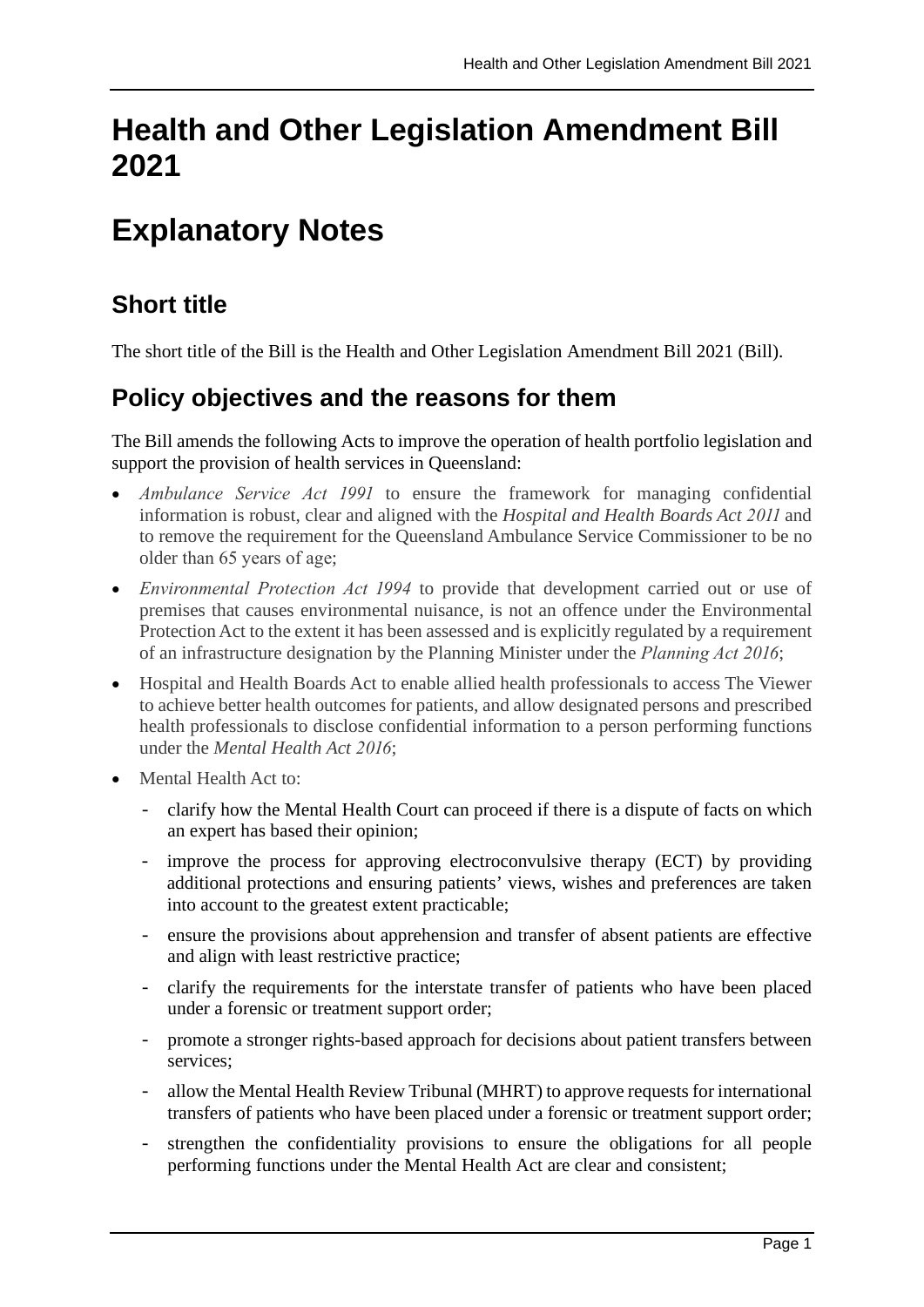- extend the duty of confidentiality to experts engaged to provide reports to the Mental Health Court or MHRT;
- improve support for victims of unlawful acts; and
- make other minor amendments to improve the operation of the Mental Health Act;
- *Public Health (Infection Control for Personal Appearance Services) Act 2003* to improve the operation of the Act in relation to the restoration and renewal of business licences;
- *Radiation Safety Act 1999* to remove the requirement to prescribe identity verification documents by regulation for particular applications, with identity requirements to be included in departmental policies, informed by the *National Identity Proofing Guidelines*;
- *Termination of Pregnancy Act 2018* and the *Criminal Code Act 1899* to allow students registered under the Health Practitioner Regulation National Law (National Law) who are undertaking a clinical placement with a health service to assist in a termination of pregnancy;
- *Transplantation and Anatomy Act 1979* to exclude human milk from the definition of *tissue* in the Act, to ensure sick and pre-term infants can be efficiently provided donated human milk to prevent or treat serious health conditions; and
- *Corrective Services Act 2006* and *Water Supply (Safety and Reliability) Act 2008* to make consequential amendments to remove references to the repealed *Health Act 1937* and the *Pest Management Act 2001* following the commencement of the *Medicines and Poisons Act 2019.*

## **Amendments to the** *Ambulance Service Act 1991*

### *Aligning and strengthening confidentiality and information-sharing provisions*

The objectives of the amendments to the Ambulance Service Act are to strengthen safeguards around the disclosure of confidential information and reduce confusion about the interaction of confidentiality provisions in the Ambulance Service Act with those in the Hospital and Health Boards Act.

On 13 October 2013, the Queensland Ambulance Service (QAS) was amalgamated with Queensland Health. The Ambulance Service Act is administered by Queensland Health. Prior to the amalgamation, the confidentiality provisions that applied to QAS were in the Ambulance Service Act. After the amalgamation, QAS became subject to the confidentiality provisions in both the Ambulance Service Act and the Hospital and Health Boards Act.

There are several differences in definitions, wording, scope, offences and authorisations for the disclosure of confidential information between the two Acts. These differences create confusion for QAS officers about whether they are authorised to disclose information, and which Act they are subject to.

Under the Ambulance Service Act, the chief executive (Director-General of Queensland Health) has the power to authorise a designated officer (for example, an ambulance officer) to disclose confidential information if it is:

- necessary to assist in averting a serious risk to the life, health or safety of a person;
- in the public interest; or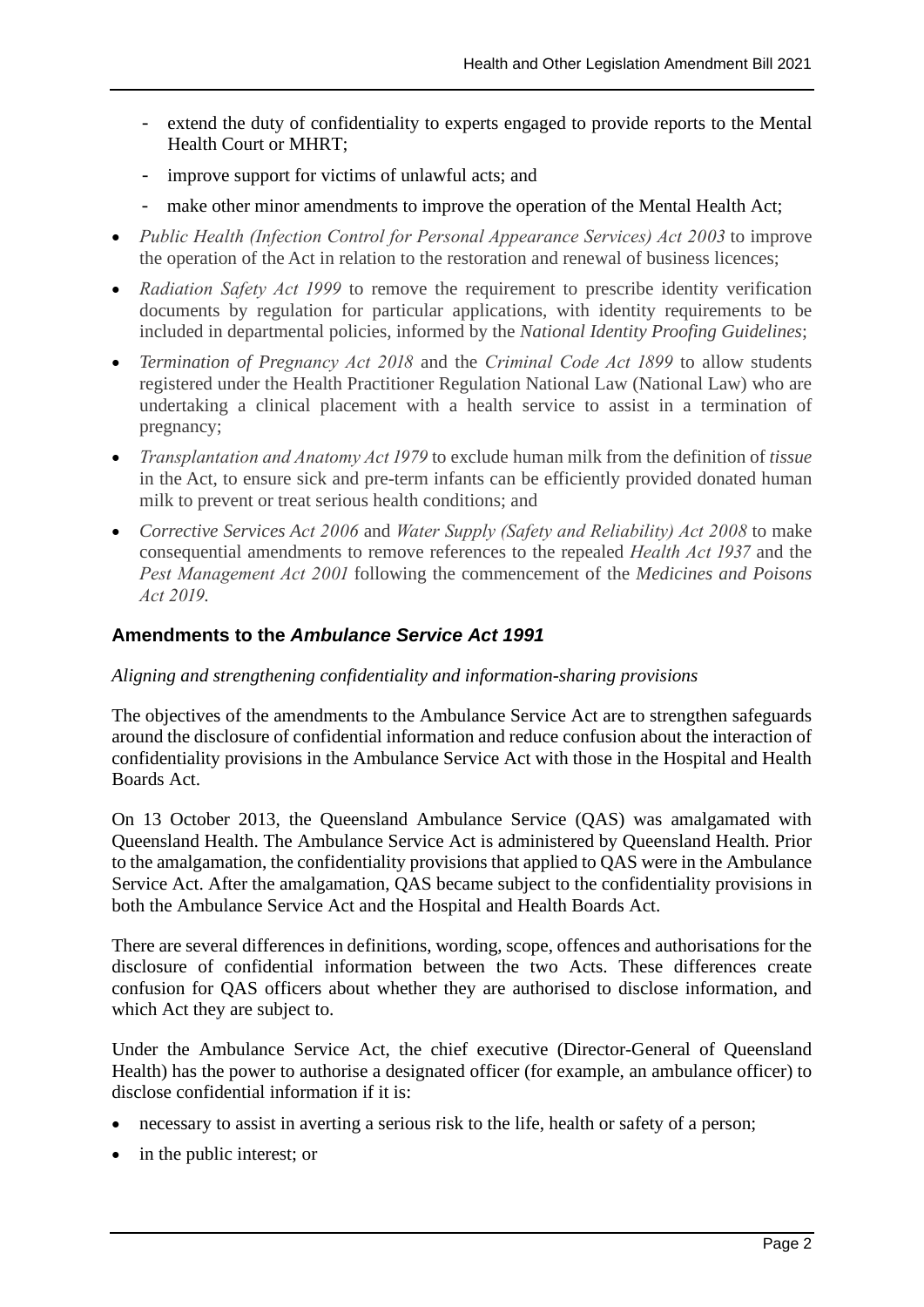• made for the purpose of research which has the approval of an appropriate ethics committee.

Under the Ambulance Service Act, this power cannot be delegated. This means that the QAS Commissioner cannot authorise their own designated officers to disclose confidential information, even if the Commissioner is satisfied it is in the public interest, or would assist in averting a serious risk to the life, health or safety of a person. This is inconsistent with the operation of QAS, where the Commissioner, rather than the Director-General of Queensland Health, has oversight and direction of most of QAS's operations. In accordance with the QAS Commissioner's role, the Bill aims to allow the QAS Commissioner to authorise QAS officers to disclose confidential information in limited, important circumstances.

### *Removal of age restriction for Commissioner of the Queensland Ambulance Service*

The Ambulance Service Act states that a person is disqualified from being appointed, or from continuing in the role as the Commissioner of QAS where the person is or attains the age of 65 years. As age is not relevant to the role of the Commissioner, it is proposed to remove this age restriction from the Act.

## **Amendments to the** *Environmental Protection Act 1994*

The principal objective of the proposed amendment is to provide that development carried out or use of premises that causes environmental nuisance, is not an offence under the Environmental Protection Act to the extent it has been assessed and is explicitly regulated by a requirement of an infrastructure designation by the Planning Minister under the Planning Act.

The Environmental Protection Act regulates activities that cause environmental harm, including environmental nuisance, and prescribes when an activity that causes serious or material environmental harm, environmental nuisance or that contravenes a noise standard will be unlawful.

The Environmental Protection Act also provides for where certain types of environmental nuisance are excluded from being an offence. These exclusions apply where environmental nuisance is better managed in another way, for example, via appropriate conditioning of development approvals under the Planning Act.

However, the exclusions do not currently apply to infrastructure designations under the Planning Act.

An infrastructure designation is made under Chapter 2, Part 5 of the Planning Act and used to strategically identify and protect land for essential community infrastructure. The types of infrastructure that may be designated are set out in Schedule 5 of the *Planning Regulation 2017*, including private and public infrastructure, such as satellite hospitals, schools, and emergency facilities.

Infrastructure designations proposals must undergo a process of environmental assessment and public consultation as required under the Planning Act. A designation may also include requirements about the works for the infrastructure and use of premises that act in a similar way to conditions under a development approval.

The Environmental Protection Act sets default noise standards for various activities, including building works. The default noise standard for building works prevents the carrying out of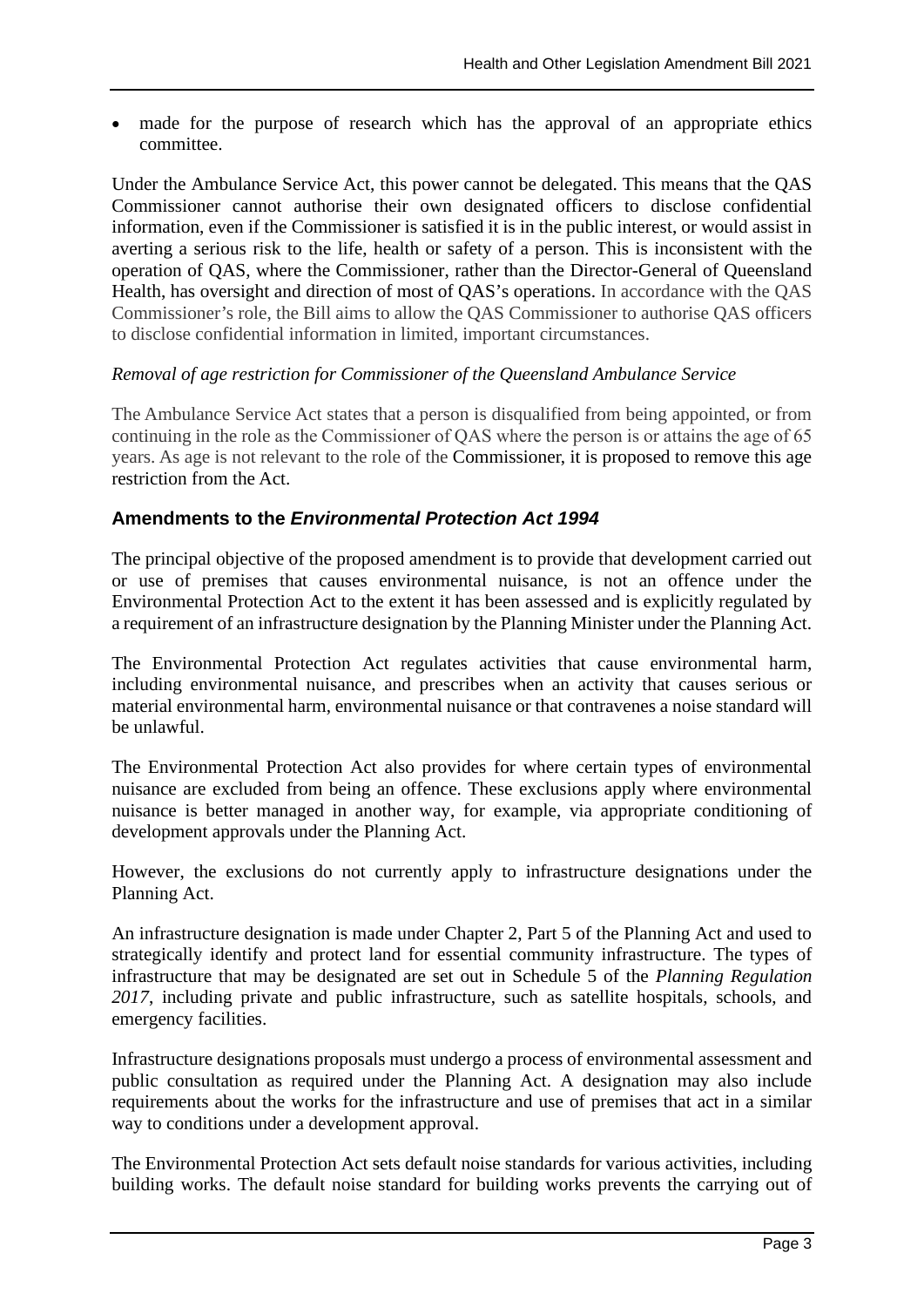works that create noise that can be clearly heard by the occupier of an affected building outside the hours of 6.30 to 18.30 on a business day or Saturday.

These building works hours may be varied via various mechanisms, including a local law, a development condition of a development approval under the Planning Act, and certain types of activities are exempt from being considered environmental nuisance under the Environmental Protection Act by virtue of schedule 1 of the Act.

These exemptions include, for example, where the nuisance is regulated under another law (such as the *Transport Infrastructure Act 1994*) or is managed in another way and not appropriate for regulation under the Environmental Protection Act (such as noise from roads or aircraft, and environmental nuisance from maintaining public infrastructure).

However, there is no similar exemption available for infrastructure designations made by the Planning Minister or a local government under the Planning Act. This means that, while the Planning Minister has the power to set requirements on an infrastructure designation that vary building work hours, these requirements would currently not be included as they would be inconsistent with the provisions of the Environmental Protection Act.

## **Amendments to the** *Hospital and Health Boards Act 2011*

The Hospital and Health Boards Act authorises a prescribed health practitioner to access information in a prescribed information system. The *Hospital and Health Boards Regulation 2012* prescribes The Viewer as a *prescribed information system*. The Viewer is Queensland Health's read-only web-based application that displays a consolidated view of patients' clinical and demographic information from a variety of Queensland Health clinical and administrative systems. Relevant health practitioners can access The Viewer through a read-only secure access portal known as the Health Provider Portal. The definition of *relevant health practitioner* in section 139 of the Hospital and Health Boards Act only allows practitioners registered under the National Law to access The Viewer. This limits the ability of allied health professionals who are not registered under the National Law to access The Viewer.

The transfer of patient care between the acute and community settings is not just between a hospital and a general practitioner or other registered health practitioners. Allied health professionals provide essential health care and support as part of a multidisciplinary health care team to people of all ages, and their families and carers, across a multitude of settings including hospitals, primary health care and care at home. Like doctors and nurses, allied health professionals provide holistic management across the continuum of care, including prevention, diagnosis and treatment of a range of conditions and illness, in order to help people achieve the best health outcomes possible.

The information available in The Viewer complements information provided in a patient's hospital discharge summary, for example, radiology and pathology results, emergency department discharge summaries, medications and alerts, outpatient appointments, as well as instructions for a patient's follow up treatment.

Therefore, to improve the transfer of patients from acute care to the community care setting, and to achieve better health outcomes, it is proposed to expand access to The Viewer under the Hospital and Health Boards Act to include health professionals who are not registered under the National Law. This will enable allied health professionals who are not registered but are regulated in other ways to have a better understanding of the care a patient has received, determine appropriate continuity of care and achieve better health outcomes.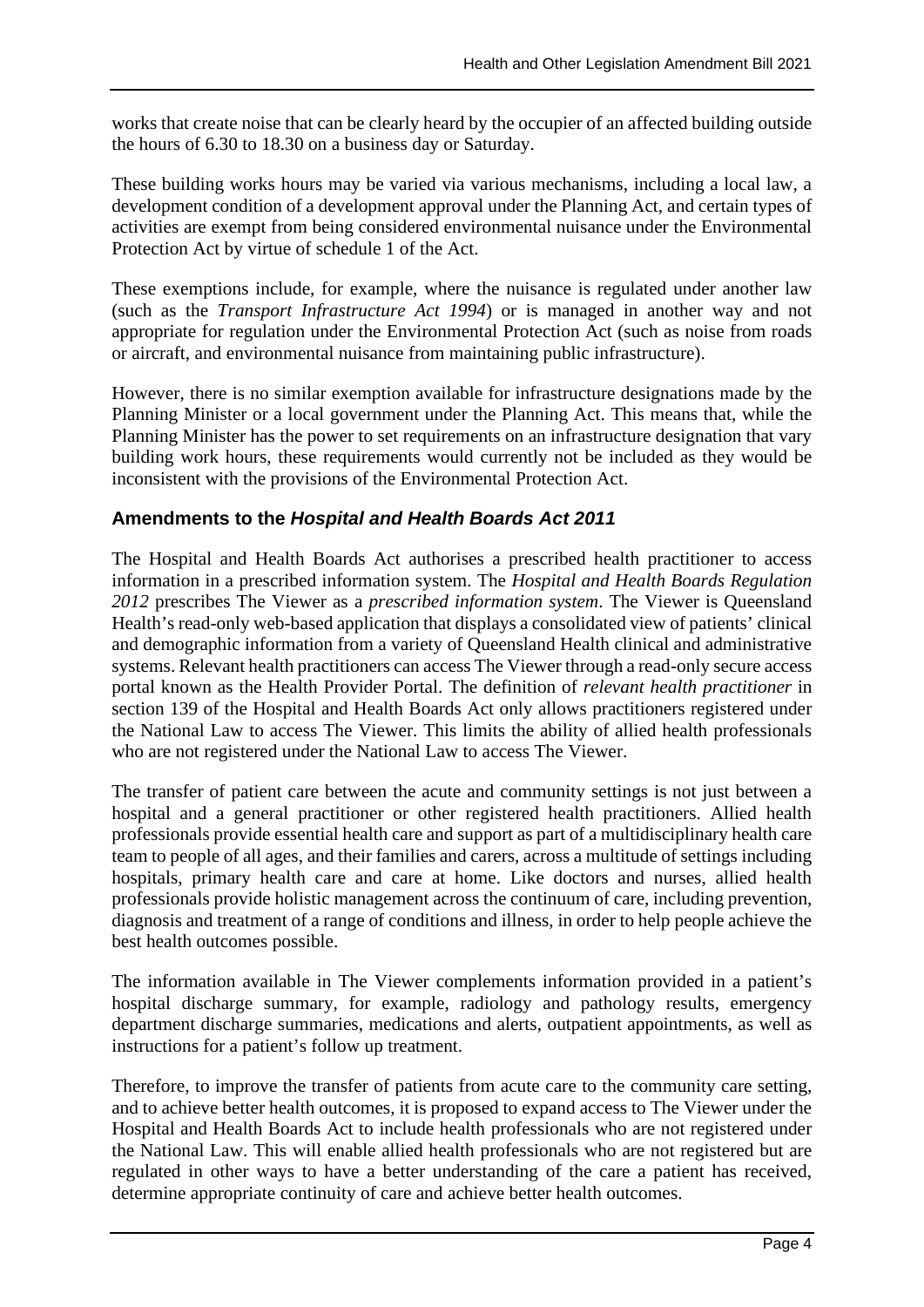## **Amendments to the** *Mental Health Act 2016*

### *Mental Health Court decisions regarding expert opinions and disputes of fact*

When a person is charged with a serious or indictable offence, the issue of their mental state when the offence was committed or their fitness for trial may be referred to the Mental Health Court. The Court's role is to make a finding as to a person's mental state, make orders for a person's treatment or care, or refer the matter back to the criminal courts. Matters are referred to, and decided by, the Mental Health Court on the basis that they are undisputed, although the facts remain untested. It is an established rule that the Mental Health Court does not test the facts of a matter. The Mental Health Court can only refer a matter back to the criminal courts if a person is found fit for trial.

Section 269 of the repealed *Mental Health Act 2000* prohibited the Mental Health Court from making a decision about unsoundness of mind or diminished responsibility if the court was satisfied that a fact that was substantially material to the opinion of an expert was so in dispute that it would be unsafe to make the decision.

A similar provision does not exist under the current Act. This means the Mental Health Court may be required to determine whether a person was of unsound mind or diminished responsibility where the facts on which expert witnesses have based their opinions are disputed. This may result in an unsafe finding by the Mental Health Court and infringe upon a person's right to a fair trial and equality before the law. Providing a person is fit for trial, it is preferable that such a matter is returned to the criminal court for the disputed facts to be determined.

The Bill aims to safeguard the rights of individuals by inserting a provision into the Mental Health Act which will allow the Mental Health Court to return a matter to the criminal courts when there is a substantial dispute about a fact an expert has relied upon in formulating their opinion about the person subject to the proceedings and the person is fit for trial.

### *Compliance of regulated treatments with the Human Rights Act 2019*

Electroconvulsive therapy (ECT) is a regulated treatment that can be effective for some types of mental illness, including severe depressive illness. It involves the application of a minimal electric current to specific areas of a patient's head to produce changes in the brain's electrical activity. As a regulated treatment under the Mental Health Act, the MHRT must approve its use for all minors or for adults who are unable to give informed consent. While existing ECT approval processes have been assessed as compliant with the *Human Rights Act 2019,* the Bill aims to introduce additional safeguards for the rights of people with a mental illness.

### Criteria for approving the performance of ECT

The Mental Health Act provides that a medical practitioner requires the MHRT's approval to perform ECT on an adult who is unable to give informed consent to the treatment. Before approving the performance of ECT, the MHRT must:

- consider the views, wishes and preferences expressed by the person about the therapy in an Advance Health Directive, and
- be satisfied:
	- − the therapy is in the person's best interests;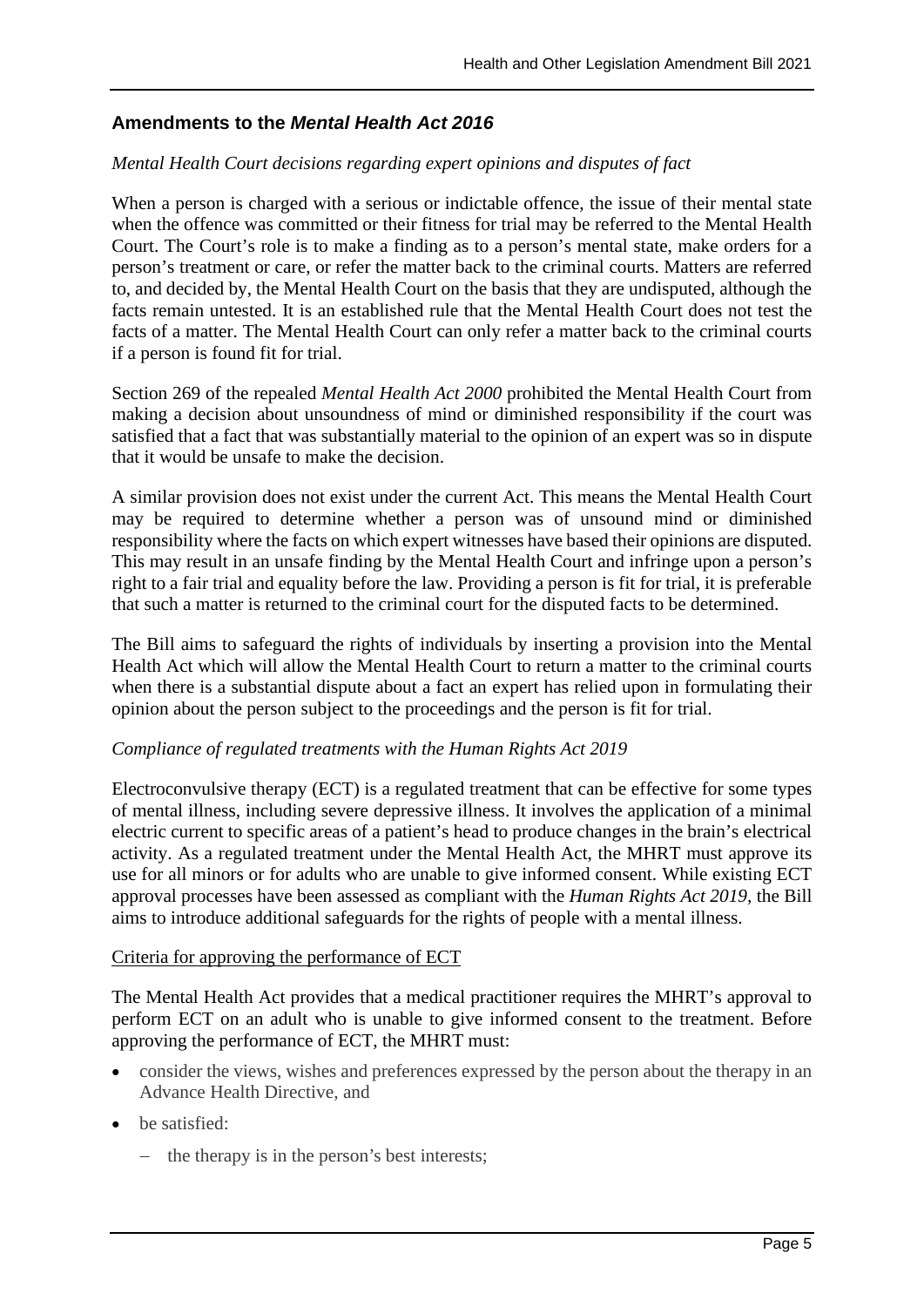- − there is evidence supporting the effectiveness of the therapy for the person's particular mental illness; and
- − if the therapy has previously been performed on the person, the therapy has been effective for the person.

The current test does not require the MHRT to take into account the views, wishes and preferences of an adult who is unable to give informed consent to the treatment unless they are expressed in an Advance Health Directive. It also does not require the MHRT to specifically consider the adult's capacity to provide informed consent to the therapy. Additionally, the 'best interests' test is considered a less rights-based approach which may not promote a person's participation in making decisions about their treatment compared with other approaches that require consideration of the person's views, wishes and preferences together with an 'appropriateness' element such as a 'clinical merit' test.

The current provisions in the Mental Health Act in relation to the MHRT's consideration of ECT applications could be enhanced to better support decision-making compatible with the Human Rights Act. Through requiring the MHRT to specifically consider a person's capacity to provide informed consent, the Bill introduces a safeguard that is independent of the assessment of a treating medical practitioner as a further protection against a person potentially being provided involuntary medical treatment in inappropriate circumstances.

The objective of the Bill is to enhance protections for persons with mental illness who cannot consent to ECT or who may have specific vulnerabilities in relation to providing consent which warrants additional oversight. It is proposed to amend the test applied by the MHRT to adopt a more rights-based approach, including by removing the 'best interests' test for adults and specifically requiring consideration of an adult's capacity to provide informed consent, where relevant. This will also better support decision makers in complying with their obligations under the Human Rights Act.

#### Mental Health Review Tribunal approval for the performance of ECT on persons subject to certain orders or a treatment authority

The Mental Health Act provides that an authorised doctor can only make a treatment authority if, together with other criteria, they are satisfied that the person does not have capacity to consent to the treatment they require. However, the Act also recognises a person's capacity may fluctuate and provides for the continuance of a person's treatment authority if an authorised doctor does not consider that the person's capacity is stable.

The test for capacity applied to regulated treatments, including ECT, is decision and time specific and is distinct from the test for capacity that applies to involuntary treatment provided under a treatment authority. Therefore, a person under a treatment authority may be assessed as having capacity to consent to ECT even though they may be assessed, at the same time, as not having capacity to consent to other non-regulated treatments, such as psychotropic medications.

The Mental Health Act provides that a person may be placed on a forensic order or treatment support order by the Mental Health Court following an unlawful act, on the basis the order is necessary to protect the safety of the community. A forensic order or treatment support order provides for, among other things, the involuntary treatment and care of a person with a mental illness. While persons on these orders may lack capacity, this is not a particular consideration of the Court when making the order.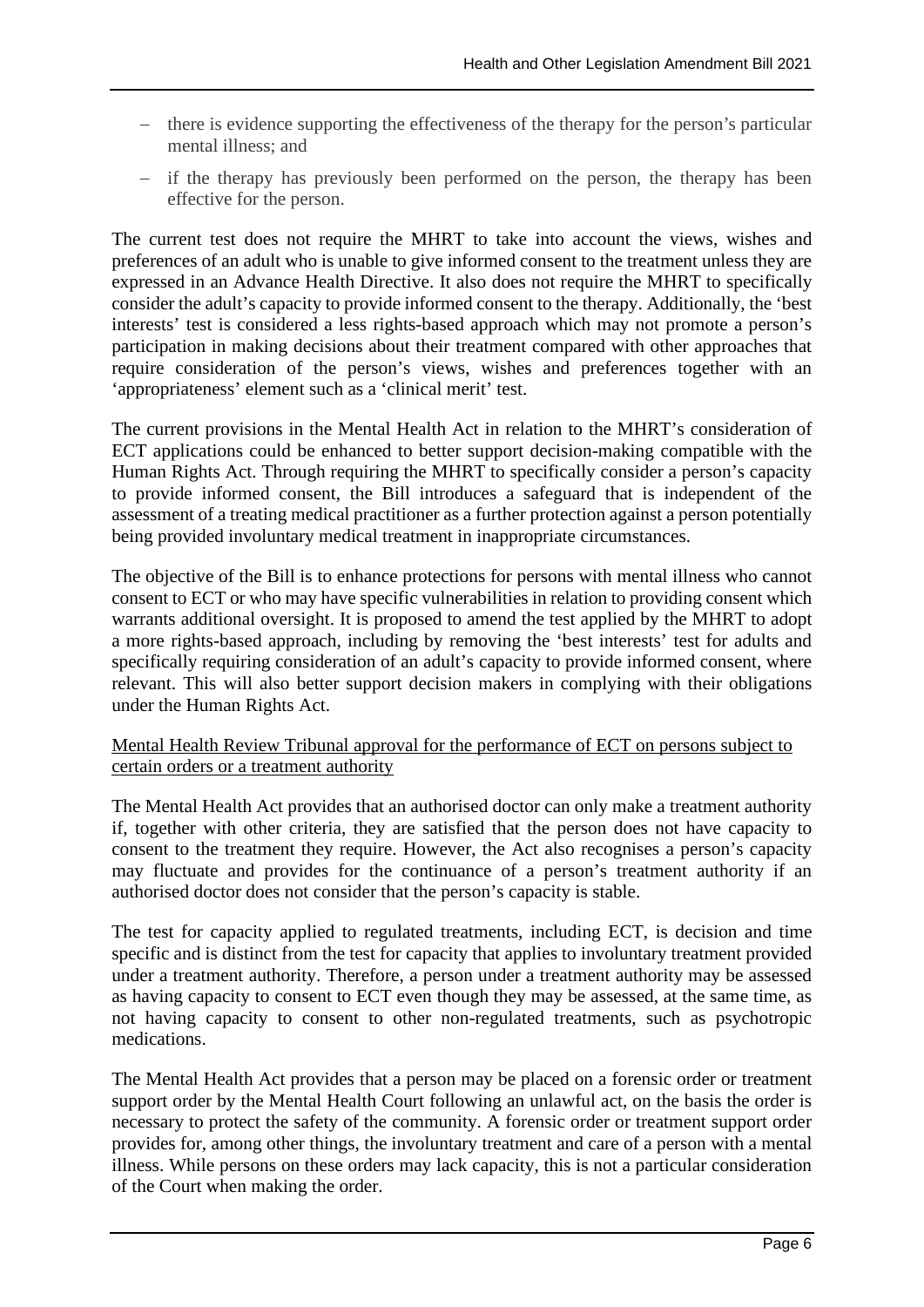Although patients on forensic orders or treatment support orders may therefore have capacity to make treatment decisions, including decisions about ECT, the high level of monitoring and specific requirements attached to the treatment provided under their orders may make them susceptible to providing consent under the mistaken belief they are required to undergo ECT as a condition of their order.

To provide additional protection to people subject to involuntary orders, and improve safeguards for the rights of individuals under the Human Rights Act, it is proposed that for persons subject to a treatment authority, forensic order or treatment support order, the MHRT should be satisfied that the person has both been given appropriate information about ECT and has given informed consent.

If a person under an involuntary order has the capacity to provide informed consent and declines to undergo ECT, the MHRT will be required to respect their decision. If a person on an involuntary order does not have capacity, the test for approving the performance of ECT will be the same for other adults who do not have capacity to provide informed consent.

The amended approval process will continue to respect the autonomy of people with capacity to make their own treatment decisions, even when they are subject to an involuntary order, while at the same time providing additional protection for a uniquely vulnerable cohort.

### *Apprehension of a person who is absent from an interstate mental health service*

Under the Mental Health Act, a person who is absent from an interstate mental health service can be apprehended in Queensland when a warrant has been issued under a corresponding law in the state in which the interstate service is located. The requirement for a warrant to allow for a person's apprehension in Queensland is problematic as not all corresponding interstate laws require the making of a warrant to authorise the apprehension and transport of a person. Instead, another relevant legal document requiring the person's return may be issued. For example, section 109 of the *Mental Health (Forensic Provisions) Act 1990* (NSW) requires the making of an order for apprehension by the President of the NSW Mental Health Review Tribunal to authorise the apprehension of a person who is subject to a forensic order. The Bill aims to recognise these types of relevant documents to allow for a greater ability to respond to a person in Queensland who is absent from an interstate mental health service.

#### *Authorised persons who can apprehend or transport a person who is absent from an interstate mental health service*

Currently under the Mental Health Act, only police officers can apprehend or transport a person who is absent from an interstate mental health service while that person is in Queensland. This prevents other authorised persons, including Queensland Health practitioners and ambulance officers from transporting absent persons, including in circumstances where it is more appropriate to provide a clinical response. This results in instances where police must apprehend or transport a person even when their level of risk does not warrant police involvement. Consistent with the objectives of the Mental Health Act to provide less restrictive alternatives, it is considered that greater flexibility is required so that it can be determined, having regard to the circumstance of each individual case, which authorised person is the most appropriate to apprehend and/or transport the person from an interstate mental health service. The amendments proposed by the Bill will not prevent the use of police officers in apprehension and/or transportation where it is necessary and appropriate having regard to the level of risk at the relevant time.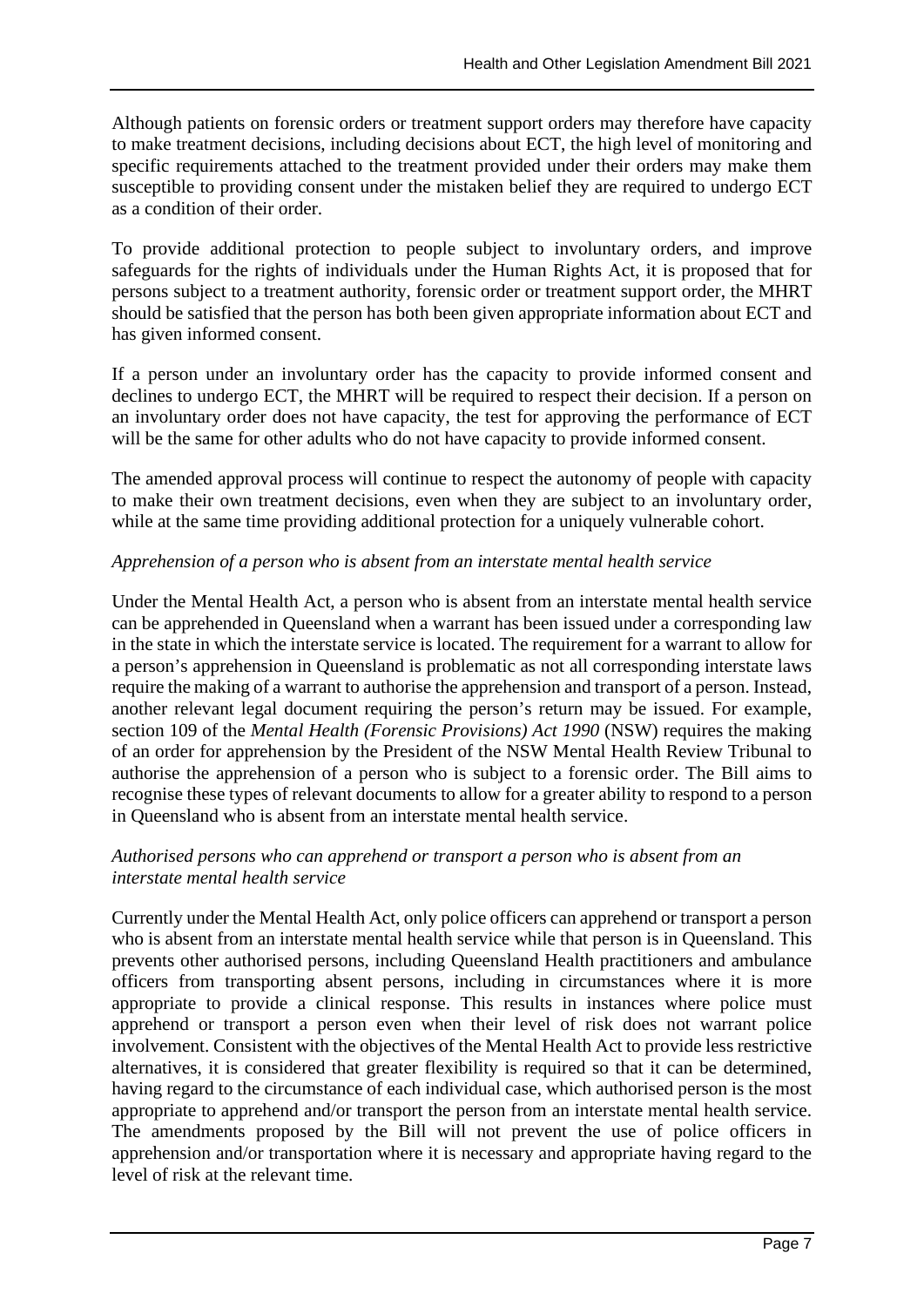### *Interstate authorised officers seeking to return an absent person to an interstate mental health service from Queensland*

The Mental Health Act does not permit an interstate officer to exercise their powers in Queensland to manage the return of an absent person to an interstate mental health service. As a result, interstate officers who may know a person and their relevant history, and be best placed to transport the person, are not able to transport an absent person back to their interstate mental health service from Queensland. The objective of the Bill is to provide more flexibility by recognising the powers and functions of interstate officers to manage the return of an absent person, so the most appropriate action can be taken considering that individual's needs and circumstances.

#### *Interstate transfers of persons subject to forensic orders and treatment support orders*

Under the Mental Health Act, an application for approval of the transfer by the MHRT of a person subject to a forensic order (mental health), forensic order (disability), or a treatment support order, or its interstate equivalent, into or out of Queensland can only be made if supported by a written statement from the relevant person (either the Chief Psychiatrist or Director of Forensic Disability) confirming that interstate transfer requirements may be satisfied. Interstate transfer requirements are the requirements, under the corresponding law of another state, for the person's transfer into or out of that state.

An application for transfer cannot be made if the person is seeking transfer to or from another state that does not have legislation recognised by Queensland as a corresponding law for the purposes of interstate transfer requirements. The other state's laws may not be recognised as a corresponding law by Queensland because their legislation does not specifically provide for transfer, or because the interstate transfer requirements are not consistent enough with Queensland's transfer requirements to allow recognition. This is currently the case for South Australia and Western Australia. To address this problem, the Bill will amend the Mental Health Act to allow a person to apply for approval by the MHRT of an interstate transfer if appropriate safeguards have been met. Rather than the written statement from the relevant person addressing issues of legislative compatibility, the relevant person will be required to provide a written statement to the MHRT regarding, among other factors, the clinical suitability and safety of the proposed transfer.

### *Rights-based approach for patient transfers*

The Mental Health Act allows for the transfer of particular patients between authorised mental health services in Queensland, the Forensic Disability Service, and interstate authorised mental health services. For example, under chapter 11, part 5 of the Mental Health Act, the administrator of one authorised mental health service may agree with the administrator of another authorised mental health service to transfer the responsibility for an involuntary patient to the other service. The MHRT can also review or make transfer decisions in certain circumstances, for example, for an interstate transfer as explained above.

The Mental Health Act requires a decision-maker for any transfer of a person to consider whether the transfer is in the 'best interests' of the person.

Application of a 'best interests' test is a less rights-based approach than other available approaches and may not promote a person's participation in decision-making about their treatment. The Bill will replace the 'best interests' consideration for patient transfers with an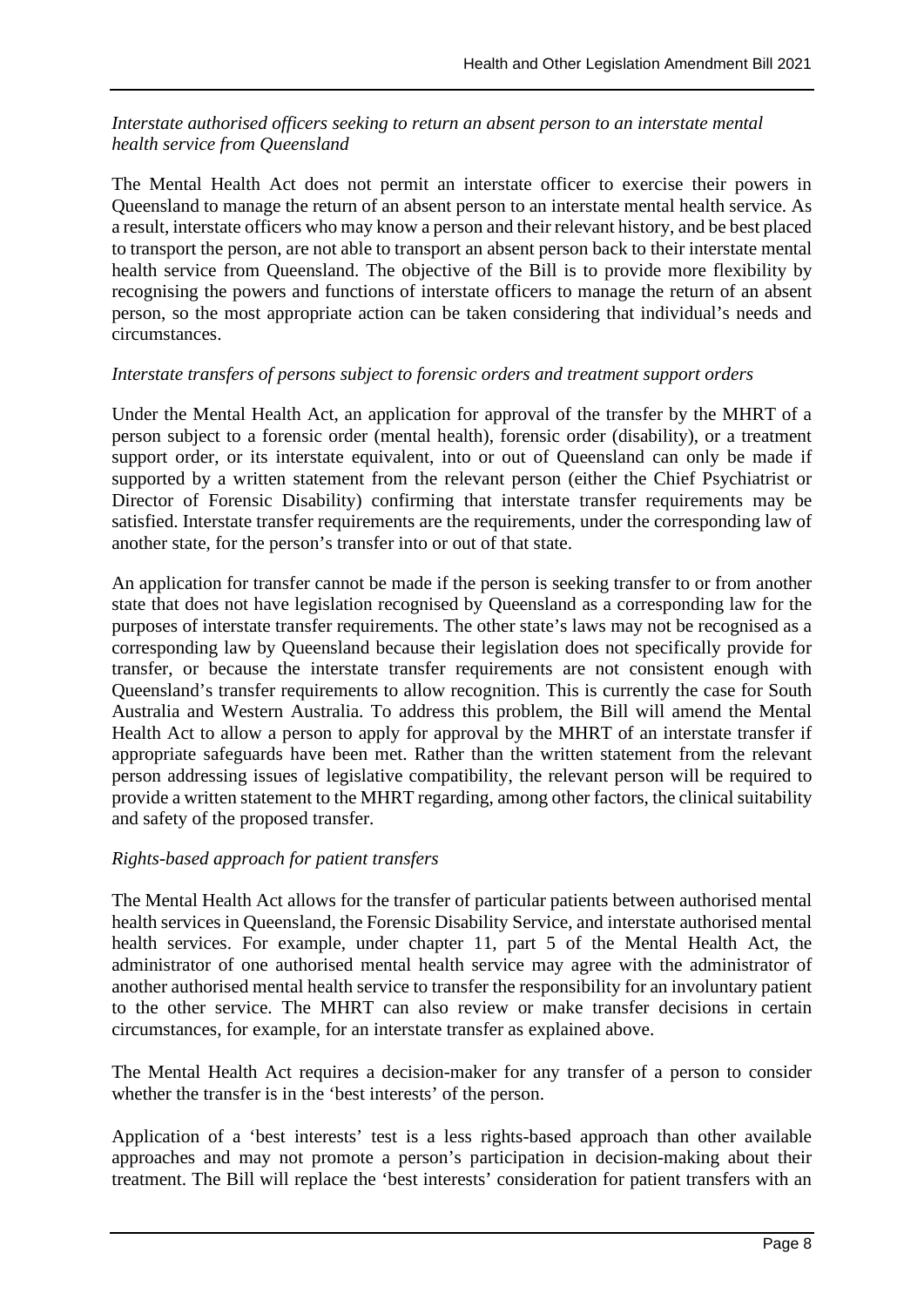approach that better supports the rights of individuals by requiring consideration of whether the transfer is appropriate in a person's circumstances and the person's views, wishes and preferences regarding transfer.

### *International patient transfer*

People who are subject to a forensic order (mental health), forensic order (disability) or treatment support order can apply to the MHRT for approval to transfer to another state or territory in Australia. However, there is no equivalent provision allowing the MHRT to approve an international transfer.

The inability of these patients to seek approval to transfer internationally can prohibit a person accessing supports, for example, family and carer networks, which may be vital to the person's recovery from mental illness or their continued care in relation to an intellectual disability. This undermines the key principles for administration of the Act which seek to support a person's continued participation in their community and their personal relationships.

### *Confidentiality provisions*

The confidentiality framework established by the Mental Health Act does not provide a consistent approach with the Hospital and Health Boards Act in relation to protecting confidential information and governing when it can be used or disclosed. Differing requirements apply to different people performing functions under the Mental Health Act. This can cause confusion for persons performing functions under, or administering, the Act, particularly Queensland Health employees who may be subject to both the Hospital and Health Boards Act and the Mental Health Act. There is also no provision in the Mental Health Act prohibiting the use or disclosure of personal information obtained by the Director of Forensic Disability or an examining practitioner engaged by the Mental Health Court or MHRT. It is intended to strengthen the confidentiality provisions to ensure the obligations for all people performing functions under the Mental Health Act are clear and consistent.

### *Information and support for victims of unlawful acts*

The Mental Health Act recognises it is beneficial for victims to receive timely information about relevant proceedings and treatment requirements relating to a person who has committed an unlawful act against them. Under section 318 of the Mental Health Act, a victim of an unlawful act, a close relative of the victim, or another individual who suffered harm, or who has a sufficient personal interest may apply for an information notice about a person who has committed an unlawful act and is subject to a forensic order or treatment support order. The provisions relating to information notices require the Chief Psychiatrist to communicate critical information regarding proceedings and decisions about a person's order to victims. The information notice may contain information about reviews, transfer applications, tribunal decisions, appeals and other information about the relevant patient.

Under section 322 of the Act, an information notice must be revoked by the Chief Psychiatrist if a patient's order has been revoked and the information notice holder must be advised of appeal rights in relation to the revocation. The current operation of section 322 results in situations where information notice holders are provided with advice about their appeal options, even when there is no prospect of a successful appeal because a patient's order has been revoked.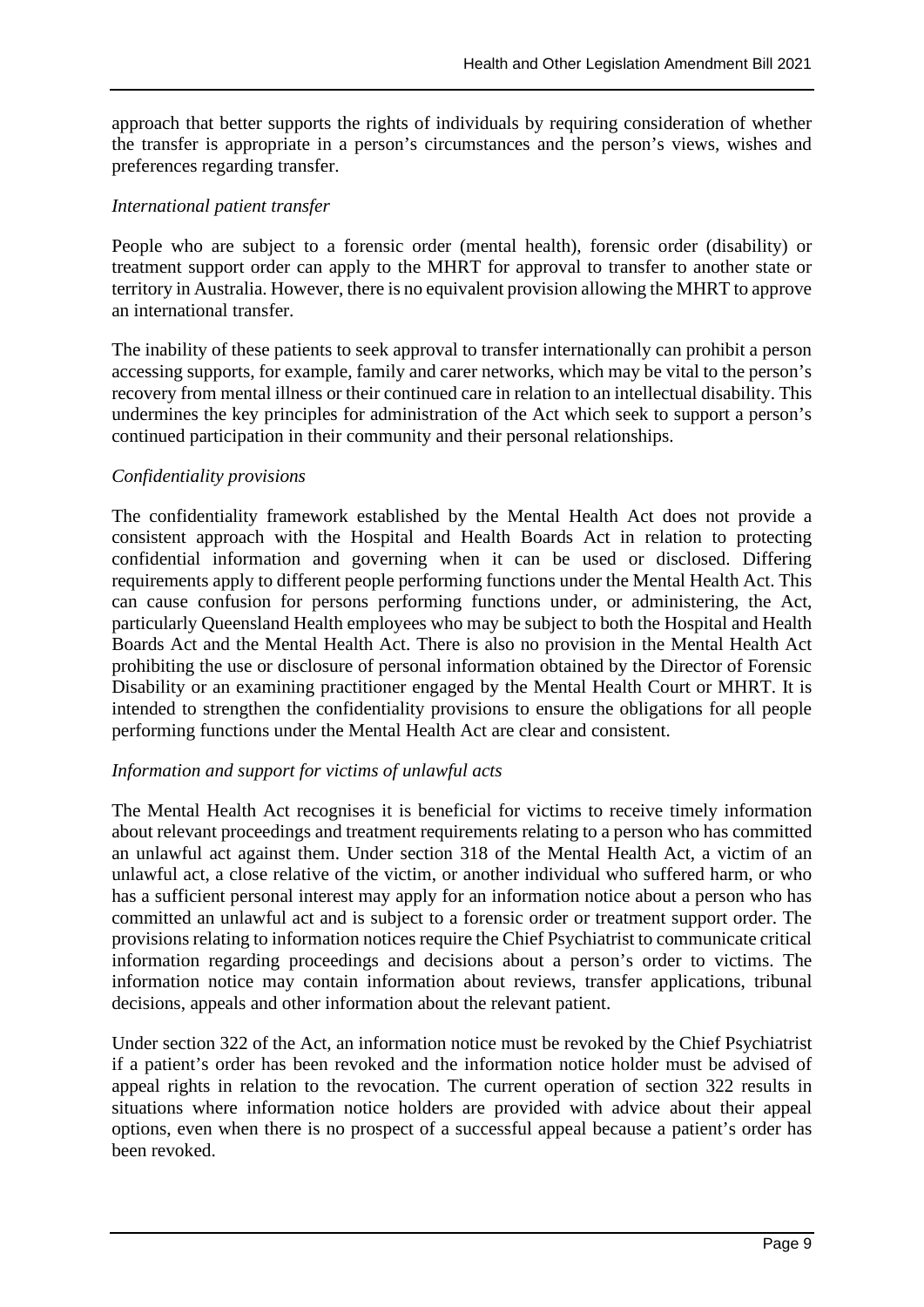To provide greater clarity to victims of unlawful acts, amendments to the Mental Health Act are required to reframe the mandatory revocation requirements for information notices under section 322 of the Mental Health Act and ensure information notice holders are provided with clearer and more transparent information about why a notice has ended.

### *Use and disclosure of personal information for the purposes of providing ongoing support to victims*

Section 781 of the Mental Health Act allows a government entity to use or disclose personal information to assist in the initial identification of a person who is, or may be, a victim for the purpose of providing support services. However, this section does not recognise that the use or disclosure of personal information may also be needed to continue to ensure that ongoing support can be provided to a victim. Disclosing personal information in an ongoing manner may be necessary, for example, to assist in preparing a victim impact statement, to help prepare for a Mental Health Court hearing, or provide specialised counselling.

#### *Annual reporting on information notices*

The Mental Health Act provides that the Chief Psychiatrist's annual report must include statistical data about the number of information notices given by each authorised mental health service in Queensland. However, the making and administration of information notices is exclusively a function of the Chief Psychiatrist, rather than of administrators of authorised mental health services. Therefore, amendments to the Mental Health Act are necessary to accurately reflect the function of the Chief Psychiatrist and require the annual report to include statistical data about the number of information notices made by the Chief Psychiatrist.

#### *Protection from civil liability for the Chief Psychiatrist and the Director of Forensic Disability*

The Mental Health Act protects certain officials from civil liability when performing a function under the Act. The Chief Psychiatrist and the Director of Forensic Disability are not included in the list of officials, which means they are required to apply for indemnity on a case-by-case basis in relation to functions performed as part of their roles.

The *Queensland Government Indemnity Guideline* provides that public officers should, when acting within the scope of their duties and functions, be entitled to protection from civil liability in relation to any legal proceeding taken against them. While the Chief Psychiatrist and Director of Forensic Disability may apply for indemnity when required, the process can be cumbersome. The Bill will remove these procedural indemnity requirements by prescribing that the Chief Psychiatrist and the Director of Forensic Disability are protected from civil liability when performing a function under the Mental Health Act.

### *Use of expert reports by the Magistrates Court*

Section 157 of the Mental Health Act provides for when an expert's report, received in evidence by the Mental Health Court, is admissible in a person's criminal trial. Use of such reports is limited in criminal proceedings to issues of unsoundness of mind or fitness for trial under the Criminal Code and sentencing proceedings. Persons charged with serious offences may elect to have them dealt with summarily in the Magistrates Court and may wish to use evidence that was before the Mental Health Court in those proceedings. However, section 157 may not allow the Magistrates Court to use an expert report received in evidence by the Mental Health Court for the purpose of determining a person's unsoundness of mind under section 172 or a person's fitness for trial under section 173 of the Mental Health Act. To address this, the Bill will clarify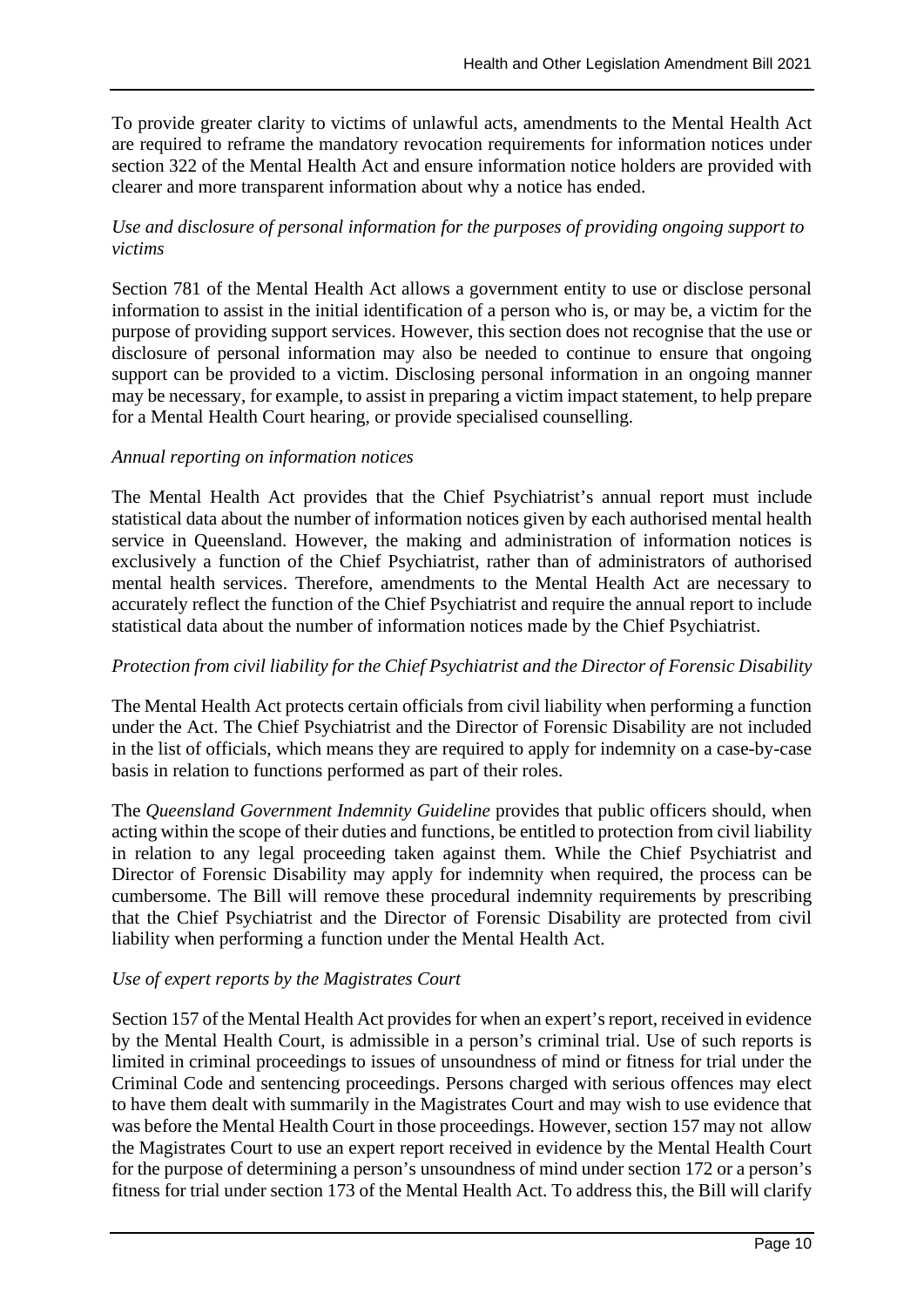that a Magistrates Court can use an expert report for the purposes of making a decision under section 172 or section 173.

#### *Use of reports to support Magistrates Court*

Section 180A of the Mental Health Act prevents a report about a person prepared for the purposes of a Magistrates Court making a decision about a person's unsoundness of mind under section 172 or a person's fitness for trial under section 173 from being admitted in evidence against the person in any civil or criminal proceedings. The intention of section 180A is to prevent statements made by a person during an assessment related to their mental health or mental capacity from being used against them in subsequent criminal or civil proceedings.

However, section 180A of the Mental Health Act may be interpreted as preventing the Mental Health Court from using a report prepared for this purpose to inform itself in proceedings, despite the Mental Health Court also considering a person's unsoundness of mind and fitness for trial. As a result, the Mental Health Court may be unable to inform itself with all relevant available evidence. It is therefore proposed to amend the Act to clarify that statements made by a person to a health practitioner preparing a report to assist a Magistrate Court determine matters under section 172 and 173 are also admissible in Mental Health Court proceedings.

#### *Ending an existing treatment authority when a treatment support order is made*

Under section 167 of the Mental Health Act, when a forensic order (mental health) is made, any treatment authority or treatment support order a person is subject to automatically ends. By contrast, the Mental Health Act does not provide a mechanism to end a treatment authority when the Mental Health Court makes a treatment support order for a person. This means a person can be subject to two orders that both provide for involuntary mental health treatment. The Bill aims to provide clarity in these situations by providing that a treatment authority ends when a treatment support order is made, preventing a person from being unnecessarily subject to two orders that provide for involuntary treatment.

#### *Increased flexibility for Mental Health Court to amend existing forensic orders or treatment support orders*

Sections 166 and 167A of the Mental Health Act provide that the Mental Health Court can amend or revoke an existing forensic order or existing treatment support order when making a new order of the same nature. Section 167 provides for scenarios where the Mental Health Court makes a forensic order for a person who is already subject to a treatment authority or a treatment support order and, in the Court doing so, provides that the treatment authority or treatment support order automatically ends.

When the Mental Health Court makes an order for a person that is of a different type (for example, the Court makes a forensic order for a person on a treatment support order or vice versa), the current provisions in the Act mean that the first order ends and a whole new order needs to be made. This can result in the unintended situation where a patient's forensic history from a pre-existing order is not reflected in the new order and, as a consequence, is not necessarily considered in decisions regarding a patient's treatment and care. It also results in victim information notice entitlements attached to the pre-existing order being discontinued.

The Bill will provide the Mental Health Court with flexibility to amend an existing order and change the order type (for example, from forensic order to treatment support order or vice versa) when making a new order of a different type for a person who has a pre-existing order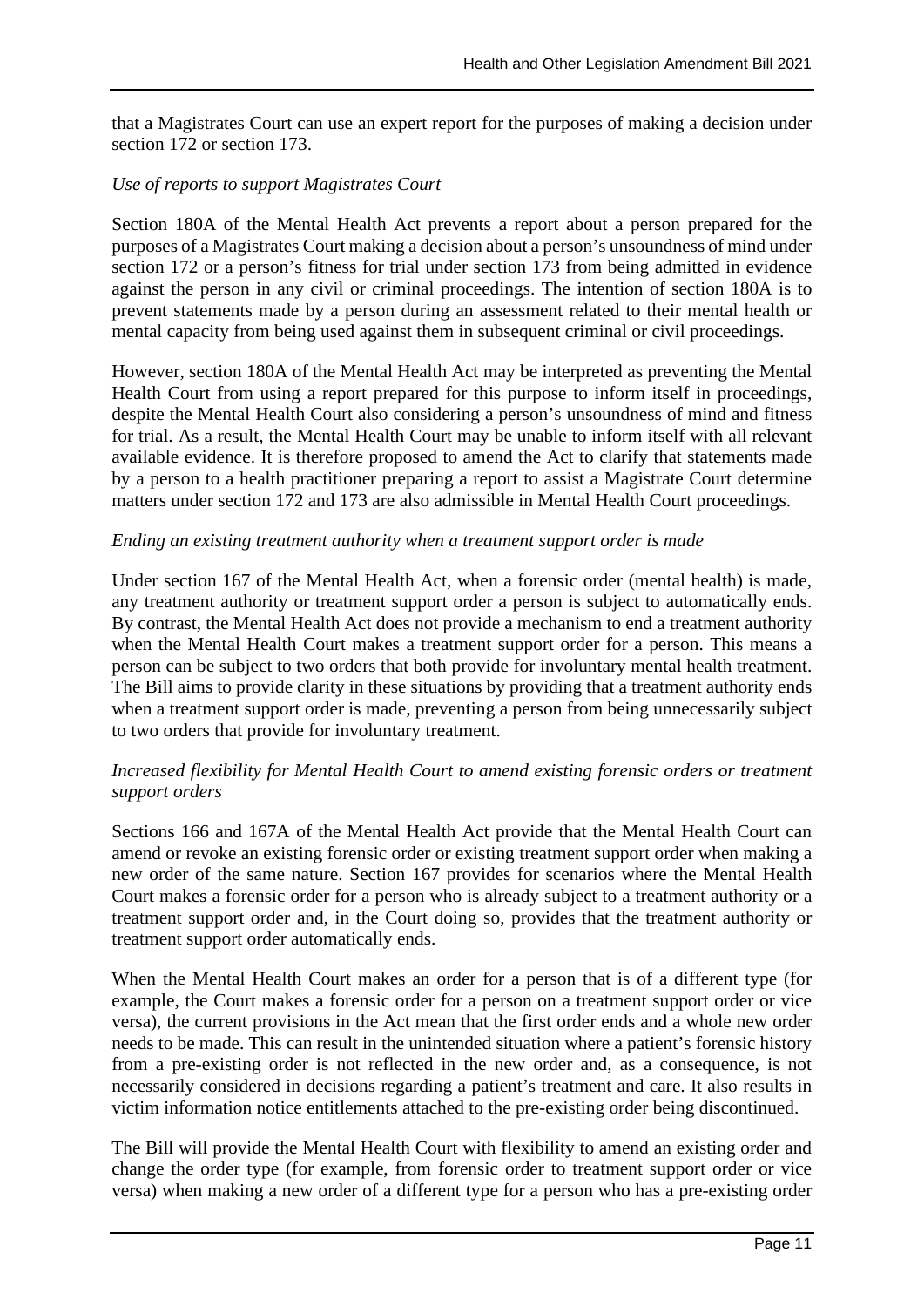in place. This provides a mechanism to ensure that relevant unlawful acts are reflected in the person's most recent order, even when the new order is of a different type to the pre-existing order. This recognises that a person's treatment and risk management needs may change over time and will support the person being provided appropriate treatment and care under the new order. Additionally, where appropriate, the rights of victims of unlawful acts to receive information will be able to continue.

## **Amendments to the** *Public Health (Infection Control for Personal Appearance Services) Act 2003*

The Public Health (Infection Control for Personal Appearance Services) Act seeks to minimise the risks of infection that may result from the provision of higher risk personal appearance services in Queensland. The Public Health (Infection Control for Personal Appearance Services) Act provides for a two-tier licensing scheme for businesses that provide personal appearance services. Businesses providing higher risk services require a licence to operate while non-higher risk businesses do not. Examples of higher-risk personal appearance services include body piercing and tattoo services, while non-higher-risk services include hairdressing and waxing services.

The requirements relating to licensing and enforcement of the Public Health (Infection Control for Personal Appearance Services) Act are administered by local governments. Part 4 of the Public Health (Infection Control for Personal Appearance Services) Act requires a person to apply for a licence to carry out a business providing higher risk personal appearance services and to apply for the renewal, amendment and transfer of the licence. Licences are most often granted for a term of one year, although the Act provides for a term of up to three years.

Under the Public Health (Infection Control for Personal Appearance Services) Act, a person may only apply for a renewal of their licence one month before the licence expires. This limitation creates timeframes that are onerous for local governments and businesses. The Act also does not currently provide for a licence holder to apply for the restoration of an expired licence, which is also a burden on the existing licensing scheme because a business must re-apply for a whole new licence.

To improve the operation of the Public Health (Infection Control for Personal Appearance Services) Act, it is proposed to amend the Act to extend the timeframe within which a person may apply for a renewal of a licence and to allow licence holders to apply for the restoration of a licence.

## **Amendments to the** *Radiation Safety Act 1999*

Under the Radiation Safety Act, a person who applies for an Act instrument, such as a radiation possession licence, must provide evidence of their identity or, for certain applications where the applicant is a corporation, a nominated person's identity. Currently, the *Radiation Safety Regulation 2021* must prescribe the types of identity documents that are accepted as evidence of an applicant's identity. The requirement to prescribe the relevant identity documents by regulation creates an administrative and procedural burden because the regulation must be updated every time the department wishes to rely on new and improved forms of identification.

To allow for greater efficiency in the verification of a person's identity during the application process for an Act instrument, it is proposed to remove the requirement to prescribe types of identity documents by regulation.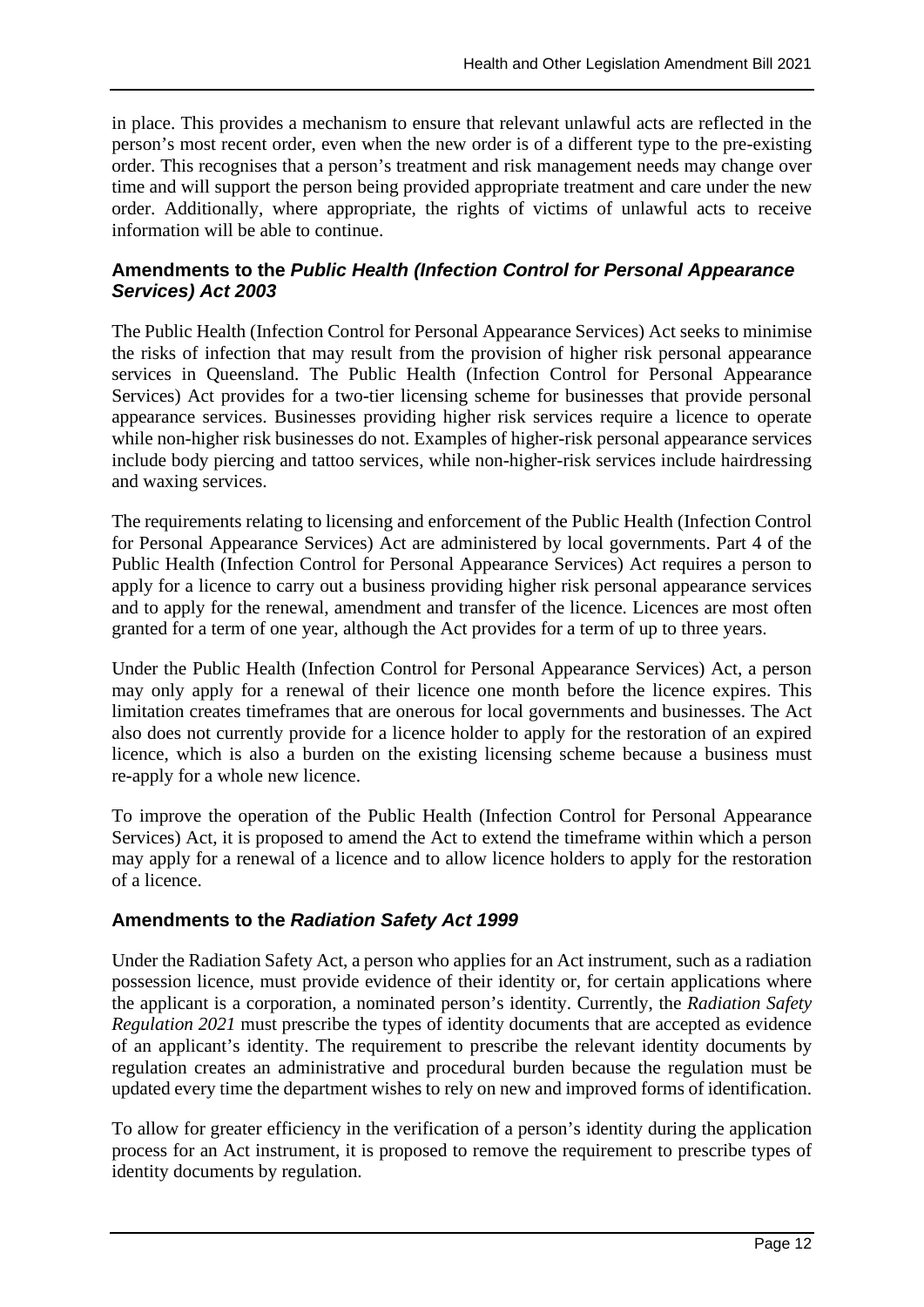The Bill also amends the Radiation Safety Act to provide a clear head of power to allow a regulation to prescribe the types of Act instruments for which proof of identity is required. This amendment was identified as being necessary due to the remake of the *Radiation Safety Regulation 2021.* The change will ensure a regulation can prescribe, for example, that proof of identity documents are not required for an approval to acquire or relocate a radiation source. A person applying for these approvals must already hold a possession licence under the Act and has to prove their identity as part of the application process for the licence. Therefore, the person does not need to provide identity documents again. This will ensure requirements for proof of identity that previously applied under the *Radiation Safety Regulation 2010* can continue. Consequential amendments will be made to the Radiation Safety Regulation if the Bill is passed and enacted.

## **Amendments to the** *Termination of Pregnancy Act 2018* **and Criminal Code**

In December 2018, the Termination of Pregnancy Act commenced to enable reasonable and safe access by women to termination of pregnancy. The Termination of Pregnancy Act regulates the conduct of registered health practitioners in relation to terminations by authorising who may perform a termination and who may assist.

The Termination of Pregnancy Act does not permit students registered in a health profession under the Health Practitioner Regulation National Law to assist in the performance of terminations. This has led to implementation challenges for hospitals as students on clinical placements must be excluded from any activities relating to terminations. This in turn limits the ability for students to learn and gain experience in performing terminations.

To enable this important training, the Bill seeks to allow students to assist in the performance of a termination of a pregnancy. As with prescribed practitioners, prescribed students will also be afforded the right to have a conscientious objection to assisting in the termination of pregnancy. This recognises that students have, and may exercise, the right to freedom of thought, conscience and religion similarly to other health practitioners. It will also give a supervising practitioner the opportunity, in these circumstances, to request assistance from another registered student or other health practitioner.

### **Amendments to the** *Transplantation and Anatomy Act 1979*

The Transplantation and Anatomy Act prohibits trading in human tissue, such as buying tissue or advertising relating to buying and selling tissue. The prohibition on the trade in tissue is intended to prevent trafficking in human organs and tissue for transplantation. However, the current definition of *tissue* in the Transplantation and Anatomy Act does not clearly exclude human milk. This has led to uncertainty about the application of the Act to the legitimate use of human milk.

Human milk is a recognised treatment for certain conditions to which pre-term infants are vulnerable. Any delay or hesitancy on the part of hospitals in purchasing human milk could have serious health implications for these infants. Human milk is not intended to be tissue for the purposes of the Transplantation and Anatomy Act and will continue be regulated under the *Food Act 2006*. To put this issue beyond doubt, the Transplantation and Anatomy Act is being amended to specifically exclude human milk from the definition of tissue in the Act.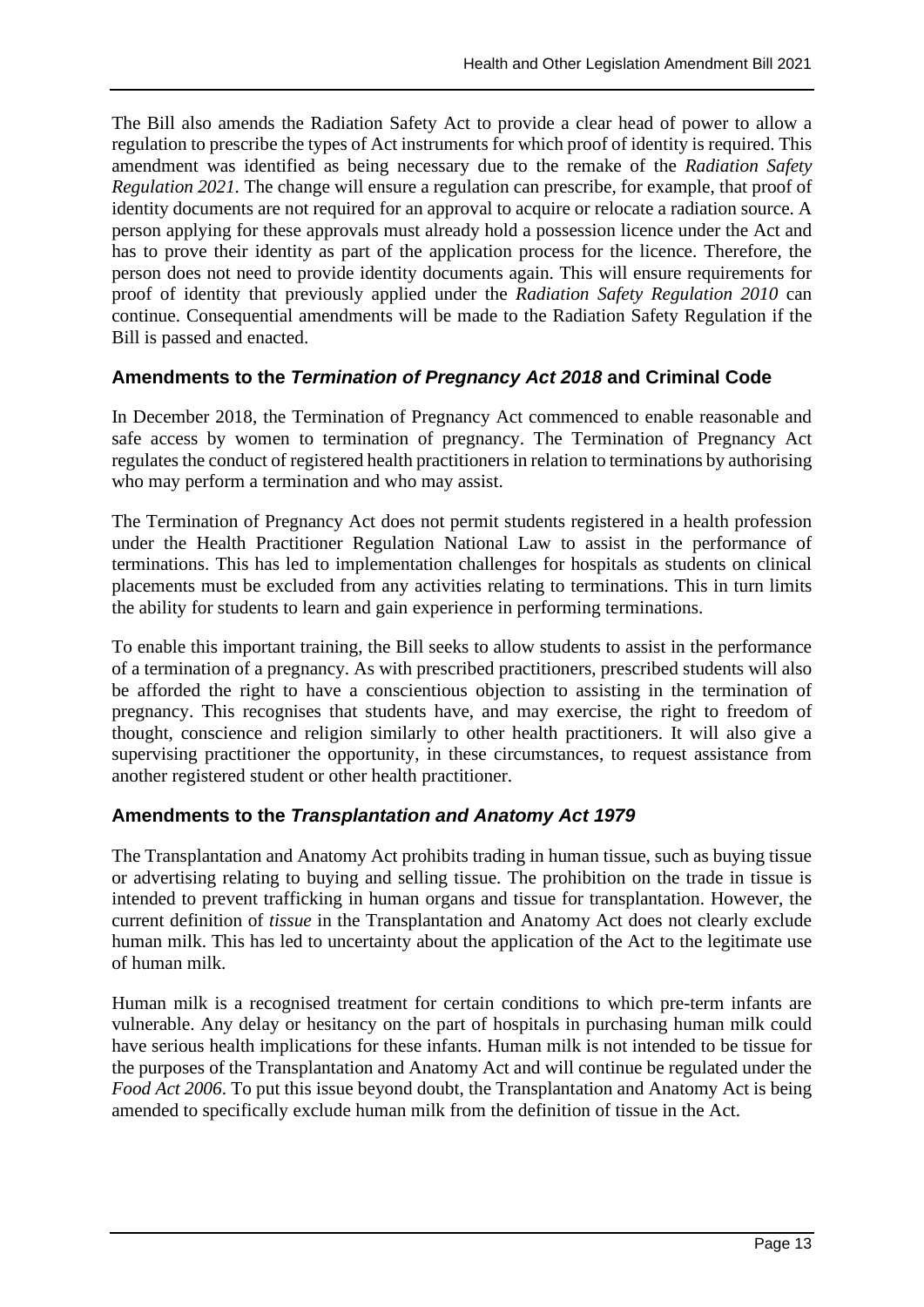## **Achievement of policy objectives**

## **Amendments to the** *Ambulance Service Act 1991*

The Bill amends the Ambulance Service Act to ensure the framework for managing confidential information is clear, and will reduce confusion for QAS officers by:

- clarifying all QAS staff are bound by the duty of confidentiality, regardless of whether they are employed under the Ambulance Service Act or the *Public Service Act 2008*;
- making the duty of confidentiality provisions in the Act consistent with the Hospital and Health Boards Act;
- aligning the reasons when confidential information may be disclosed under the Ambulance Service Act with the Hospital and Health Boards Act. For example, the Bill will allow the disclosure of confidential information:
	- − for the protection, safety or wellbeing of a child, even if the information is about another person;
	- − about an adult or a child with consent;
	- − that is necessary or incidental to another permitted disclosure, for example, to arrange a follow-up appointment for a patient or update patient records.

The Bill also allows the Queensland Ambulance Service Commissioner to authorise QAS officers to disclose confidential information if it is in the public interest. In line with the Hospital and Health Boards Act, the Bill provides the chief executive may delegate, to the Commissioner, the power to authorise a designated officer to disclose confidential information if it is:

- necessary to assist in averting a serious risk to the life, health or safety of a person;
- made for the purpose of research which has the approval of an appropriate ethics committee.

This amendment reflects that the Commissioner has oversight and direction of most of QAS's operations and aligns the provisions with the Hospital and Health Boards Act. Disclosures made in the public interest will be required to be included in Queensland Health's annual report.

The Bill will strengthen safeguards around the disclosure of information as:

- it makes clear the duty of confidentiality applies to all current and former employees of OAS:
- the definition of *confidential information* is expanded to include information that 'could' identify a person, even if the person is deceased;
- it provides if an officer discloses confidential information, the person who receives the information will not be permitted to disclose it, unless required or permitted by an Act or law;
- the maximum penalty for unauthorised disclosure is increased to align with the maximum penalty in the Hospital and Health Boards Act (from 50 to 100 penalty units).

The Bill also removes the requirement that the Queensland Ambulance Service Commissioner must be younger than 65 years.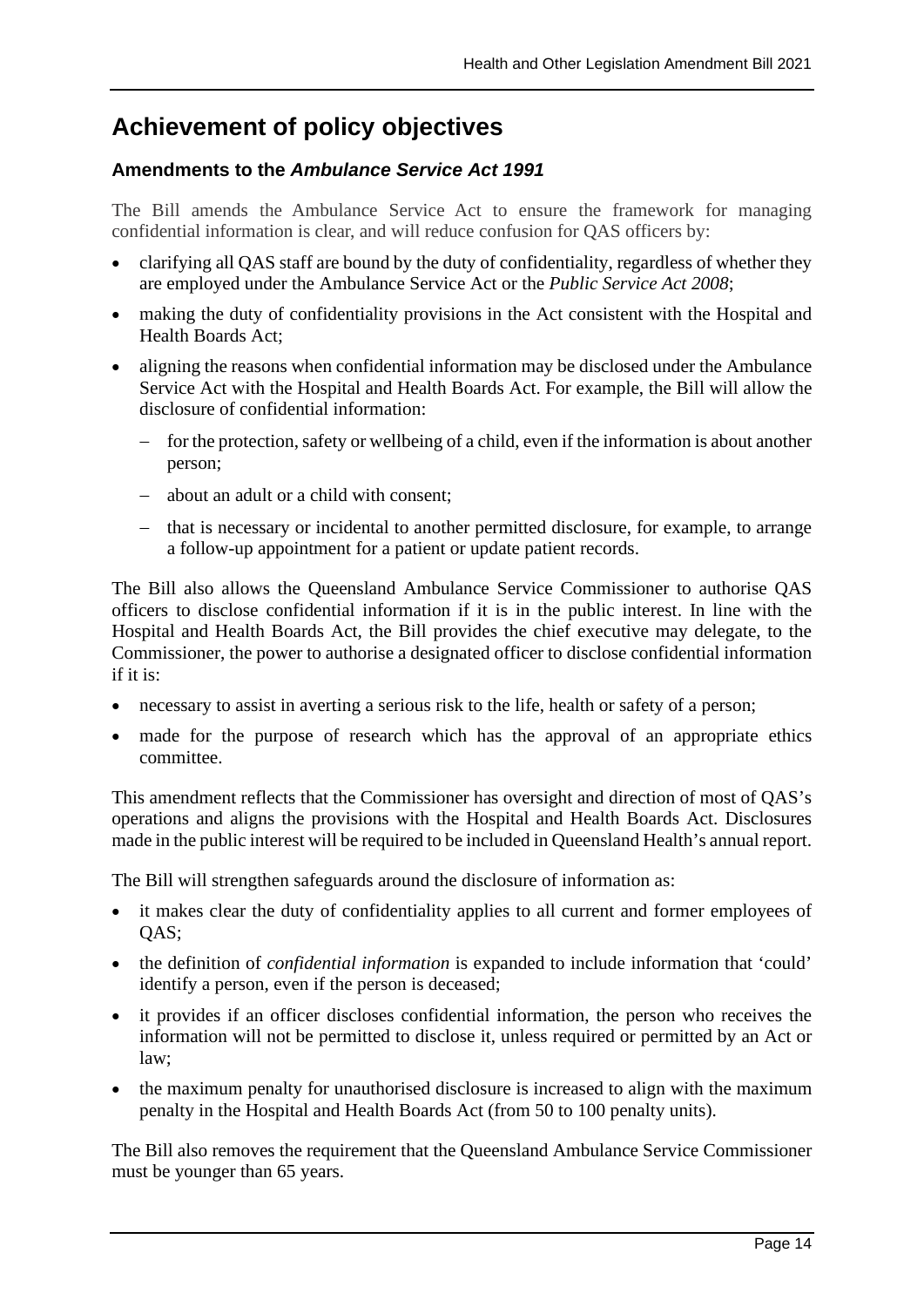## **Amendments to the** *Environmental Protection Act 1994*

The Bill inserts a new provision in Schedule 1, Part 1 of the Environmental Protection Act to provide an exclusion to environmental nuisance that applies to the extent that the nuisance has been assessed and is explicitly regulated via a requirement of an infrastructure designation by the Planning Minister under the Planning Act*.*

## **Amendments to the** *Hospital and Health Boards Act 2011*

The Bill replaces the definition of *prescribed health practitioner* in the Hospital and Health Boards Act with *prescribed health professional*. This will enable allied health professionals who are not registered health practitioners under the National Law to access The Viewer and view patient healthcare information.

It is intended to prescribe audiologists, social workers, dietitians, speech pathologists, exercise physiologists, orthoptists, and orthotists and prosthetists as relevant health professionals. These groups are not registered under the National Law but are regulated through other mechanisms. These types of allied health professionals routinely work with Queensland Health during the transfer of patient care between the acute and community care settings. They provide community-based clinical services and primary health care, including domiciliary care provided by non-government organisations and private practitioners, and non-hospital rehabilitation provided in community care facilities or in private practices.

The Bill will enable allied health professionals to have a better understanding of the care a patient has received in an acute setting, determine appropriate continuity of care and achieve better health outcomes for patients.

For example, an infant born extremely pre-term and diagnosed with cerebral palsy (severe severity level) may access disability services through the Early Childhood Early Intervention stream of the National Disability Insurance Scheme. The Non-Government Organisation social worker working with this family will be able to use the history of inpatient and outpatient encounters provided in The Viewer together with the treating paediatrician's care plans to help this family manage their grief and loss associated with the diagnosis and to develop realistic short and long-term goals for their child.

A 72-year-old woman who has undergone surgery following laryngectomy for throat cancer may receive private speech pathology once she is discharged from hospital. The amendments in the Bill will mean that the speech pathologist could access the patient's information in The Viewer and have a better understanding of the details of surgery undertaken and post-surgery devices trialled to support the patient's ongoing respiratory health and communication skills.

If the Bill is passed and enacted, it is intended that the *Hospital and Health Boards Regulation 2012* will be amended to prescribe the types of allied health professionals permitted to access The Viewer, and their qualification requirements.

Strict, existing safeguards will apply to the new group of health professionals allowed to access The Viewer, including that every access to patient records will be recorded. Any unauthorised access by a health professional is an offence, with a maximum penalty of 600 penalty units. Further safeguards are outlined below.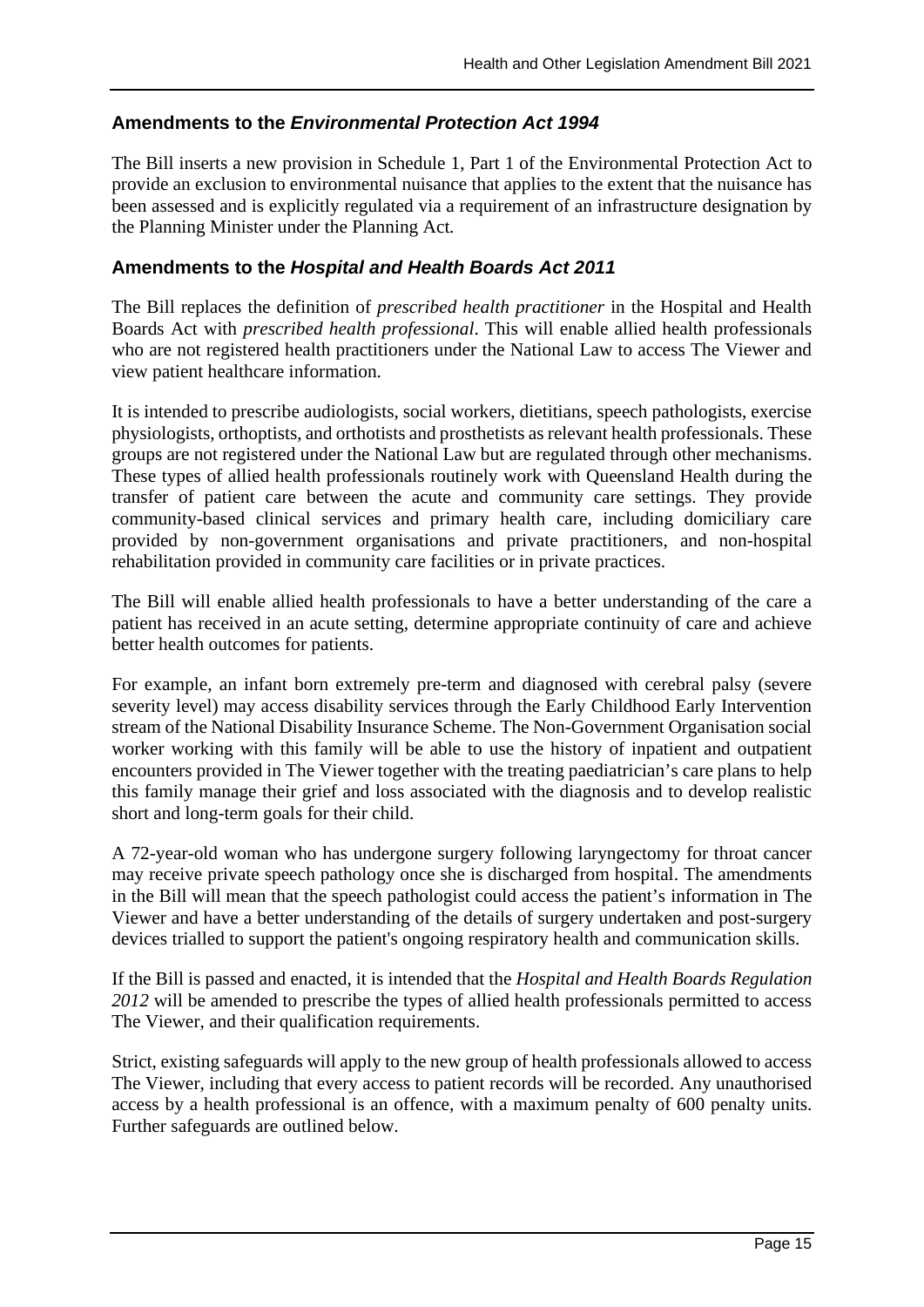Consistent with the amendments to the confidentiality provisions of the Mental Health Act, the Bill also amends the Hospital and Health Boards Act to allow designated persons to disclose confidential information to assist a person to perform a function under the Mental Health Act.

### **Amendments to the** *Mental Health Act 2016*

#### *Mental Health Court decisions regarding expert opinions and disputes of fact*

The Bill amends the Mental Health Act to enable the Mental Health Court to return a matter to the criminal courts when there is a substantial dispute about a fact an expert has relied on in formulating their opinion in relation to whether a person was of unsound mind or diminished responsibility when an offence was allegedly committed.

The amendment is comparable to section 269 of the repealed *Mental Health Act 2000,* and will allow the Mental Health Court to abstain from making a decision about unsoundness of mind or diminished responsibility of a person if the court is satisfied that there is a substantial dispute about a fact that is material to the opinion of an expert. This will safeguard the rights of individuals who are the subject of proceedings and reflects the established rule that the Mental Health Court does not test the facts of a matter.

The amendment will provide that the Mental Health Court can instead return the matter to the criminal courts for the disputed facts to be tested and determined. Consistent with the current provisions of the Mental Health Act, the Mental Health Court will only be able to return a matter relating to a disputed fact back to the criminal courts if the person is fit for trial.

The amendment does not replicate the drafting of section 269 of the repealed *Mental Health Act 2000*. However, it is intended to operate in a similar way and achieve the same outcome as the old section 269. The different wording is a drafting decision to align the amendment with provisions in the current Mental Health Act.

#### *Criteria for approving the performance of ECT*

To better safeguard the rights of persons subject to applications for approval to perform ECT, the Bill amends the criteria that the MHRT must apply in considering an application for the performance of ECT on adults and minors who lack capacity to consent to the treatment.

The Bill adopts a more rights-based approach for people with mental illness that will also support decision-makers in complying with their obligations under the Human Rights Act. The Bill inserts new criteria that the MHRT must consider when deciding whether to approve ECT for a person. The Bill sets out that the MHRT may only give approval if satisfied that:

- if the treatment is for an adult, the adult is unable to give informed consent to the therapy; and
- the therapy has clinical merit; and
- the therapy is appropriate for the person in the circumstances; and
- for a minor, evidence supports the effectiveness of the therapy for the minor's particular mental illness, including if it has previously been performed on the minor (this element is being retained from the current Act requirements for adults).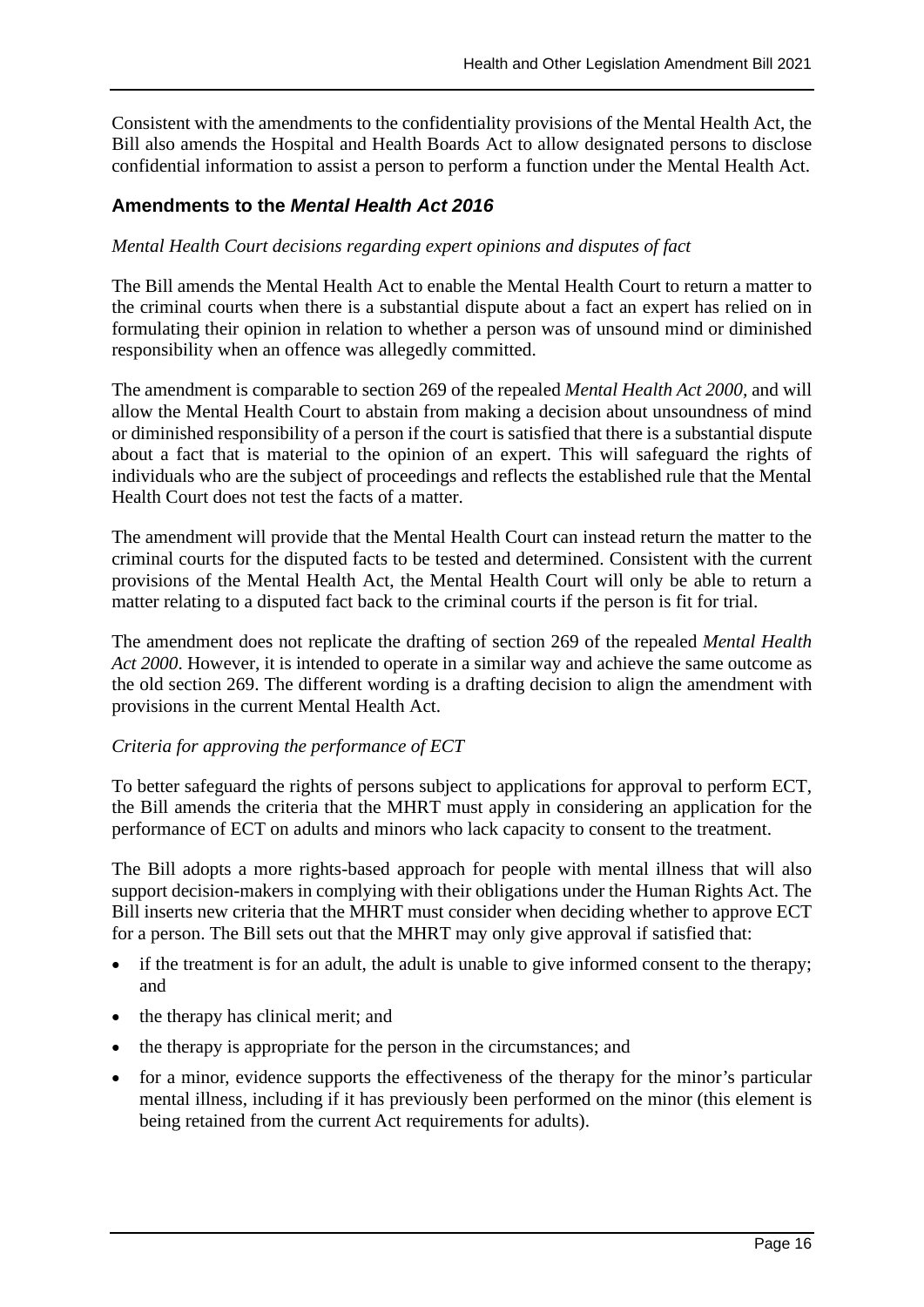In the case of an adult, the Bill also requires the MHRT to have regard to the views, wishes and preferences of the person about ECT to the greatest extent practicable when deciding whether to give an approval, regardless of how those views, wishes and preferences are expressed.

This approach requires an objective consideration of a person's specific circumstances and promotes self-determination and the personal inviolability of people with mental illness. It achieves an appropriate balance between respecting the dignity of people with mental illness and ensuring that necessary treatment is not withheld from people who lack capacity to consent.

The Bill replaces the 'best interests' test for adults under the current Act with the more rightsbased criteria for approving ECT outlined above. However, the 'best interests' test will continue to apply to applications for the approval of ECT on minors in accordance with the *United Nations Convention on the Rights of a Child*.

## *Mental Health Review Tribunal approval for the performance of ECT on persons subject to certain orders or a treatment authority*

The Bill amends the Mental Health Act to require MHRT approval for the performance of ECT on persons who are subject to treatment authorities, forensic orders or treatment support orders, including in circumstances where the person has provided consent to the treatment, such as in an Advance Health Directive. The MHRT will be required to be satisfied that a person who is on an involuntary order and who has capacity to provide consent to ECT, has freely and voluntarily provided informed consent to the treatment. This approach will provide an independent safeguard and oversight mechanism for this vulnerable cohort of patients.

For persons subject to a treatment authority, forensic order or treatment support order, the MHRT will need to be satisfied that the person has provided informed consent, including being given an explanation about ECT as required under the Act.

If a person under an involuntary order has the capacity to provide informed consent and declines to undergo ECT, the MHRT will be required to respect their decision. The approval process will respect the autonomy of people with capacity to make their own treatment decisions while providing additional protection for a uniquely vulnerable cohort, consistent with a human rights framework.

### *Apprehension and transport of a person who is absent from an interstate mental health service*

The Bill expands the types of interstate legal documents made under corresponding laws that can be relied on for the purposes of apprehending and returning an absent person to an interstate mental health service. The Bill provides an 'apprehension authority' that has been issued for an absent person is taken to be a 'warrant' for their apprehension and transport under the Mental Health Act. The amendments recognise that the type of legal documents which are the basis for apprehension may vary between jurisdiction and are designed to improve the processes for apprehending and returning persons who are absent from an interstate mental health service.

#### *Authorised persons who can apprehend or transport a person who is absent from an interstate mental health service*

The Bill expands the categories of authorised persons who may apprehend and/or transport a person absent from an interstate mental health service in Queensland. The Bill provides that in addition to police officers, any authorised person, such as a health practitioner or ambulance officer may apprehend and/or transport an absent person from an interstate mental health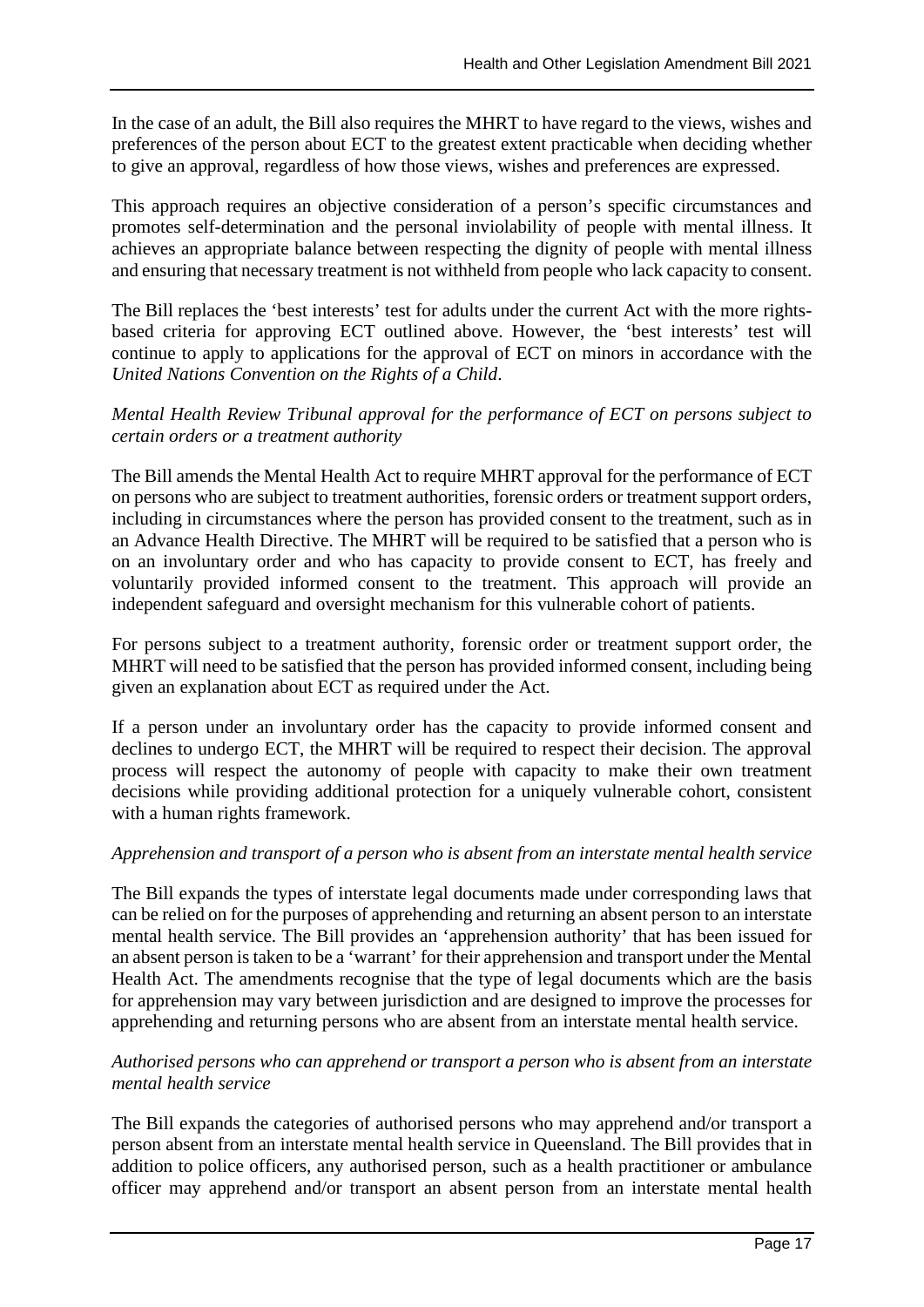service. This supports the least restrictive object of the Mental Health Act by providing greater flexibility to determine which authorised person is the most appropriate to safely transport the person back to the interstate service.

### *Interstate authorised officers seeking to return an absent person to an interstate mental health service from Queensland*

The Bill recognises powers and functions of interstate officers under corresponding interstate laws to allow them to exercise those powers in the apprehension and transportation of a person located in Queensland who is absent from an interstate mental health service.

#### *Interstate transfers of persons subject to forensic orders and treatment support orders*

The Bill amends the Mental Health Act to remove the concept of *interstate transfer requirements*. Instead of providing advice regarding issues of legislative compatibility, the relevant person (either the Chief Psychiatrist or Director of Forensic Disability) must instead provide advice to the MHRT regarding:

- whether the relevant person considers appropriate treatment and care is available at the proposed transfer location;
- whether arrangements for transfers are adequate to protect the safety of the community; and
- whether the transfer is, or may be, permitted under the law of the relevant interstate mental health service.

In deciding an application, the Bill provides that the MHRT must consider the views, wishes and preferences of the patient seeking transfer to the greatest extent practicable and must approve a transfer only if satisfied that:

- the transfer is appropriate in the circumstances, for example, to allow a person to be closer to family or other supports;
- appropriate treatment and/or care will be available to the patient seeking transfer;
- the arrangements for transfer are adequate to protect the safety of the community; and
- the transfer is, or may be, permitted under the law of a state to which transfer is proposed.

#### *Rights-based approach for patient transfers*

The Bill promotes the rights of individuals by replacing the requirements for the MHRT and administrators of authorised mental health services to consider the 'best interests' of a person when making a decision in relation to the transfer of a person to another service in Queensland or interstate.

Instead, the Bill requires a decision-maker to take into account, to the greatest extent practicable, the person's views, wishes and preferences, together with the appropriateness of the transfer in the person's circumstances. These changes represent a stronger rights-based approach than the current 'best interests' test and will better support a person to participate in decisions about their potential transfer.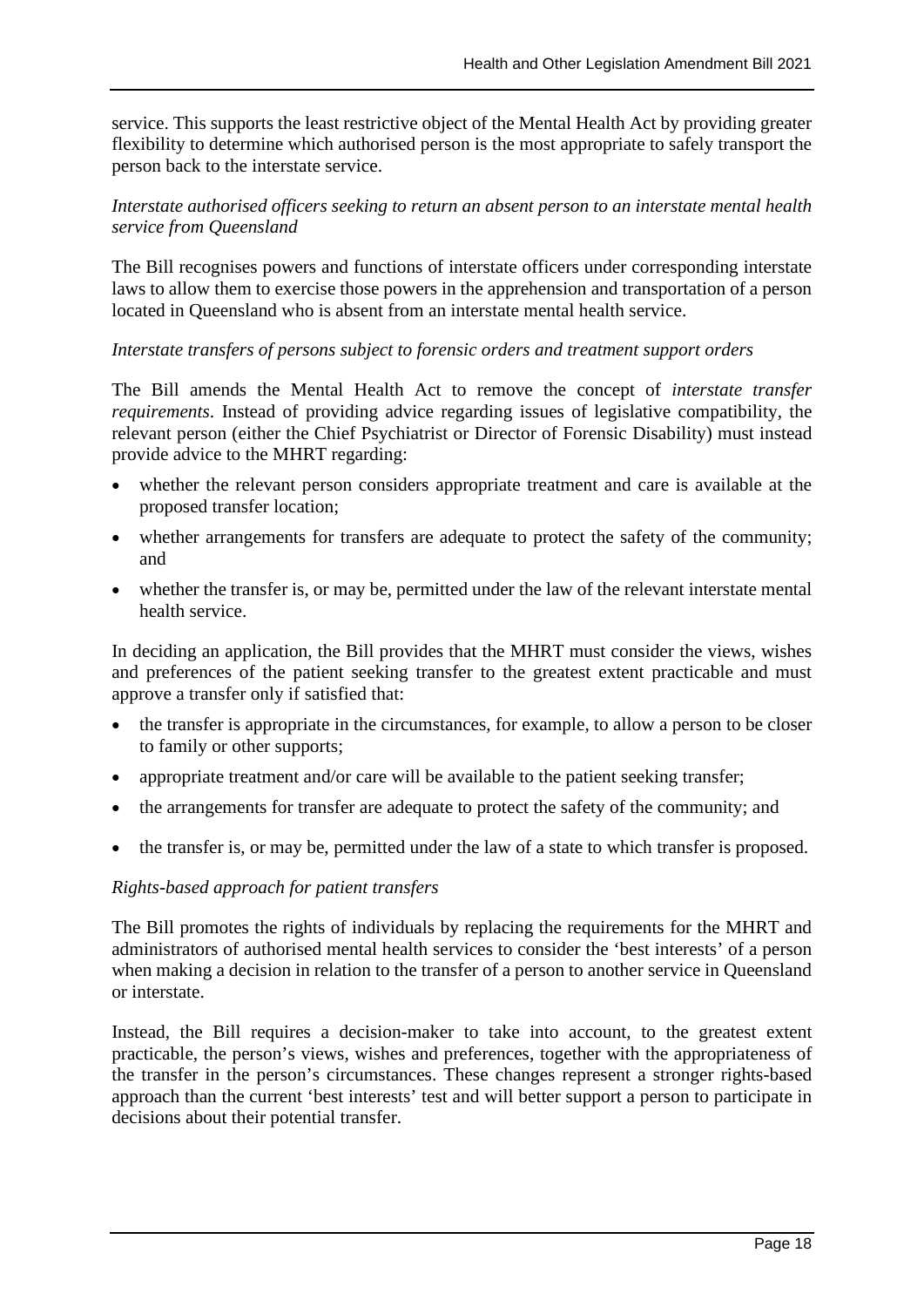#### *International patient transfer*

The Bill provides the MHRT with the ability to approve the international transfer of people subject to forensic or treatment support orders.

The Bill requires that applications to the MHRT for international transfers include a statement from the Chief Psychiatrist or Director of Forensic Disability that advises:

- appropriate treatment and care is available for the patient seeking transfer in the country stated in the application; and
- arrangements for the transfer are adequate to protect the safety of the community.

In considering an application, the Bill provides that the MHRT must, to the greatest extent practicable, take into account the views, wishes and preferences of the patient seeking to be transferred. Approval is subject to the MHRT being satisfied that:

- the transfer is appropriate in the circumstances, for example, because the person will be closer to family, carers and other support persons;
- appropriate treatment and care is available to the person in the receiving country; and
- the arrangements for the transfer are adequate to protect the safety of the community.

International transfers are exceptionally rare. In other states and territories in Australia, a forensic patient may be made subject to an order for a fixed term and generally will be able to return to their country of origin once they are no longer a forensic patient. Queensland orders are not time limited and continue while the criteria for the order are satisfied, which is why an international transfer may occasionally be warranted. If the person returns to Queensland within three years of transfer, or before the end of any non-revocation period, the person's order automatically has immediate effect in Queensland, enabling the continuation of treatment and care as required.

#### *Confidentiality provisions*

The Bill strengthens and clarifies the confidentiality provisions in the Mental Health Act by aligning the confidentiality obligations for all people performing functions under the Act and improving consistency with the Hospital and Health Boards Act. The Bill clarifies that the offence of inappropriately accessing, using or disclosing confidential information acquired under the Act applies to all persons captured by confidentiality provisions in the Mental Health Act.

The Bill also extends the confidentiality obligations to the Director of Forensic Disability and examining practitioners engaged by the Mental Health Court or MHRT. The maximum penalty for breaching the provision is 100 penalty units, which is consistent with the existing penalty under section 779 of the Mental Health Act and section 142 of the Hospital and Health Boards Act.

#### *Information and support for victims of unlawful acts*

The Bill will provide clarity for victims of unlawful acts by improving the framework for the revocation and contents of information notices.

The Bill removes the requirement for the Chief Psychiatrist to revoke an information notice from section 322 of the Mental Health Act and reframes this section as specifying when an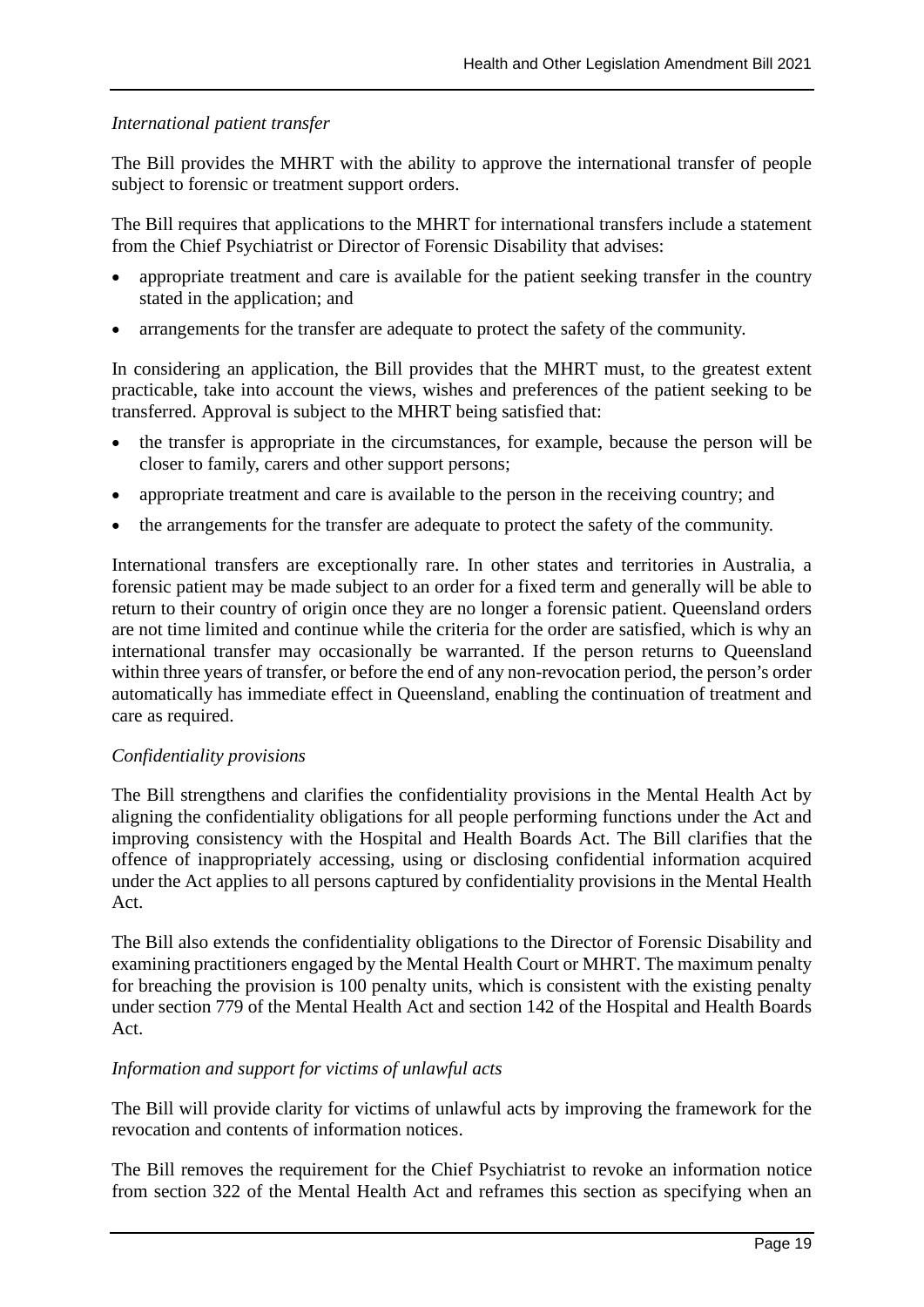information notice will come to an end. The Bill provides the information notice will be deemed to come to an end if:

- a forensic order or treatment support order is revoked, and related periods for appeal for the order have expired or any related appeal has been decided;
- the person entitled to receive the information notice no longer wishes to receive information notices; or
- the patient is transferred out of Queensland.

#### The Bill:

- provides for an information notice to come to an end by operation of law in these circumstances, rather than requiring the Chief Psychiatrist to take administrative action to revoke the order;
- enhances the support provided to victims by ensuring information notice holders have accurate and transparent information provided to them, including by requiring the Chief Psychiatrist to give a person a written notice within seven days with reasons why the information notice ended;
- provides clarity for information notice holders about when and how an information notice can end; and
- ensures notice holders are only provided with relevant information regarding their appeal rights where an appeal of the Chief Psychiatrist's decision could result in reinstatement of their information notice. In these circumstances, the Chief Psychiatrist will continue to be required to give a person entitled to receive information the opportunity to make a submission about why an information notice should not be revoked.

The Bill retains an appropriate level of safeguards, powers and discretion for the Chief Psychiatrist to revoke an information notice outside of the circumstances in new section 322 of the Act. For example, in accordance with the current provisions in the Mental Health Act, the Chief Psychiatrist must revoke an information notice if the disclosure of information would likely result in serious harm to the relevant patient's health or welfare.

### *Use and disclosure of personal information for the purposes of providing ongoing support to victims*

To improve the support for victims of unlawful acts, the Bill clarifies that employees of the department, a Hospital and Health Service or another government entity may use and disclose personal information for both the initial identification of victims and on an ongoing basis where it is necessary to provide them with ongoing support services. Disclosing personal information may be necessary, for example: to provide assistance in preparing a victim impact statement, to help prepare for a Mental Health Court hearing, or provide specialised counselling, support and information. Existing safeguards related to privacy will continue to apply. It will continue to be an offence under the Act for employees to use or disclose personal information unless the disclosure is necessary to perform their functions or is required or permitted by law.

### *Annual reporting on information notices*

The Bill removes the requirement for the Chief Psychiatrist to report on the number of information notices for each authorised mental health service and replaces it with a requirement for the report to include state-wide data about the number of information notices made and administered by the Chief Psychiatrist.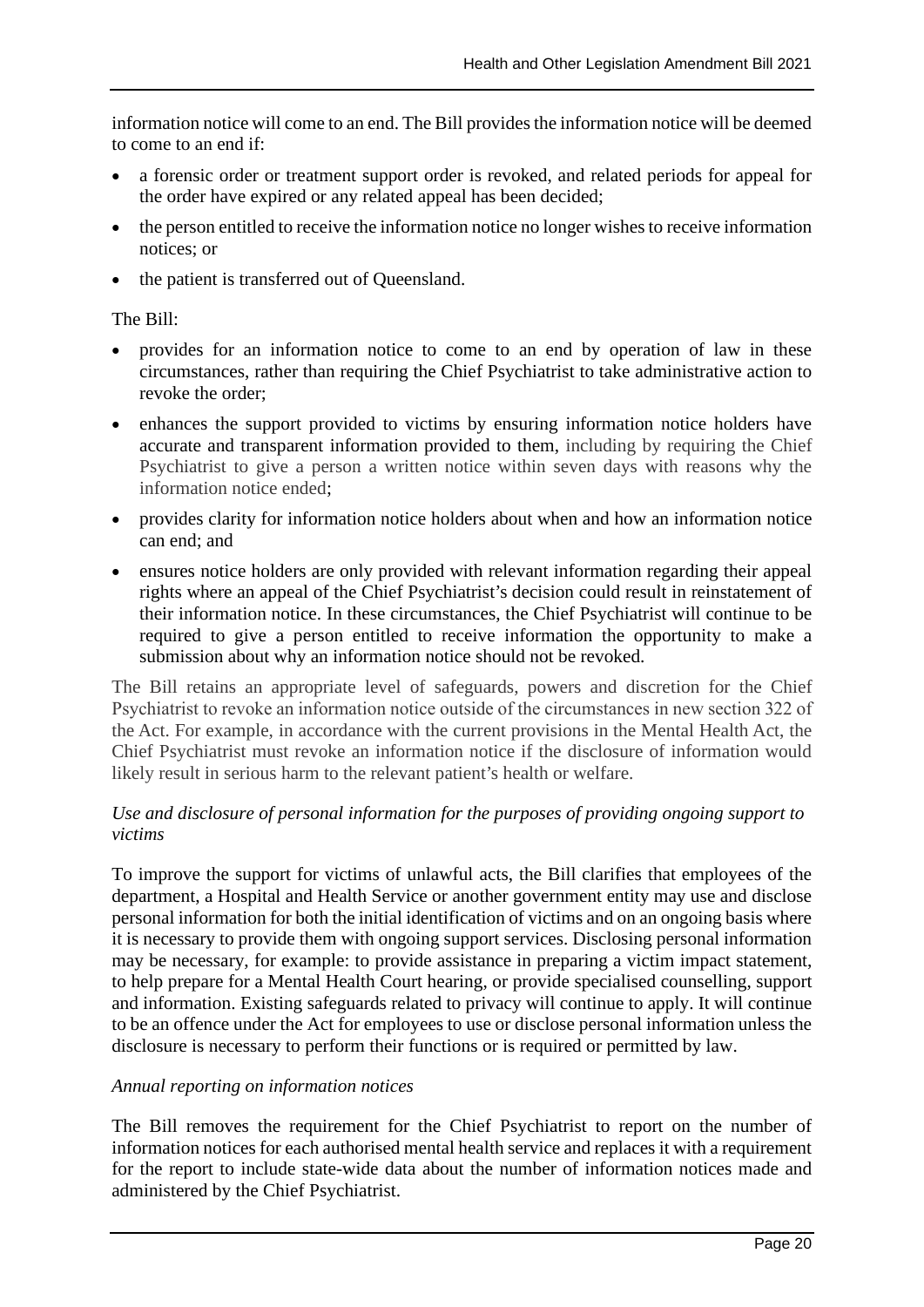*Protection from civil liability for the Chief Psychiatrist and the Director of Forensic Disability* 

The Bill extends the protection from civil liability to the Chief Psychiatrist and the Director of Forensic Disability while they are carrying out their duties and functions under the Mental Health Act to ensure they are appropriately protected. The amendment aligns with the *Queensland Government Indemnity Guideline*.

#### *Use of expert reports by the Magistrates Court*

The Bill makes it clear, by inserting a new section 157A into the Mental Health Act, that an expert report received in evidence by the Mental Health Court is admissible and can be used by the Magistrates Court for the purpose of making a decision about whether a person was of unsound mind when they committed an offence, or is unfit for trial. This will ensure that persons who elect to have serious offences dealt with summarily in a Magistrates Court may use evidence which was before the Mental Health Court in those proceedings.

#### *Use of reports to support Magistrates Courts*

The Bill amends section 180A of the Mental Health Act to clarify that reports about a person prepared for the purposes of assisting a Magistrate Court determine a matter under section 172 or 173 of the Mental Health Act can be used in Mental Health Court proceedings.

#### *Ending an existing treatment authority when a treatment support order is made*

The Bill clarifies a treatment authority for a person ends when a treatment support order is made by the Mental Health Court. The amendment will prevent a person being unnecessarily subject to two orders which provide for involuntary treatment.

### *Increased flexibility for Mental Health Court to amend existing forensic orders or treatment support orders*

The Bill inserts new sections 167B and 167C to ensure that if the Mental Health Court makes an order of a different type for a person on an existing order (such as making a forensic order for a person on a treatment support order, or vice versa), the Court may amend the existing order, including by changing the order type.

The amendments provide more flexibility for the Mental Health Court and will ensure that where relevant to a person's ongoing treatment and risk management, the forensic history of the person, and any pre-existing victim notification entitlements (see section 322), will continue despite the Court making a new order of a different type. The amendments recognise that treatment needs and risk levels for a person can change over time necessitating movement between differing types of orders.

Consistent with existing provisions in the Mental Health Act, the Bill also makes it clear that if the Court considers it is appropriate to revoke an existing order and make a new order, regardless of the type of new order made, pre-existing victim notification entitlements will continue.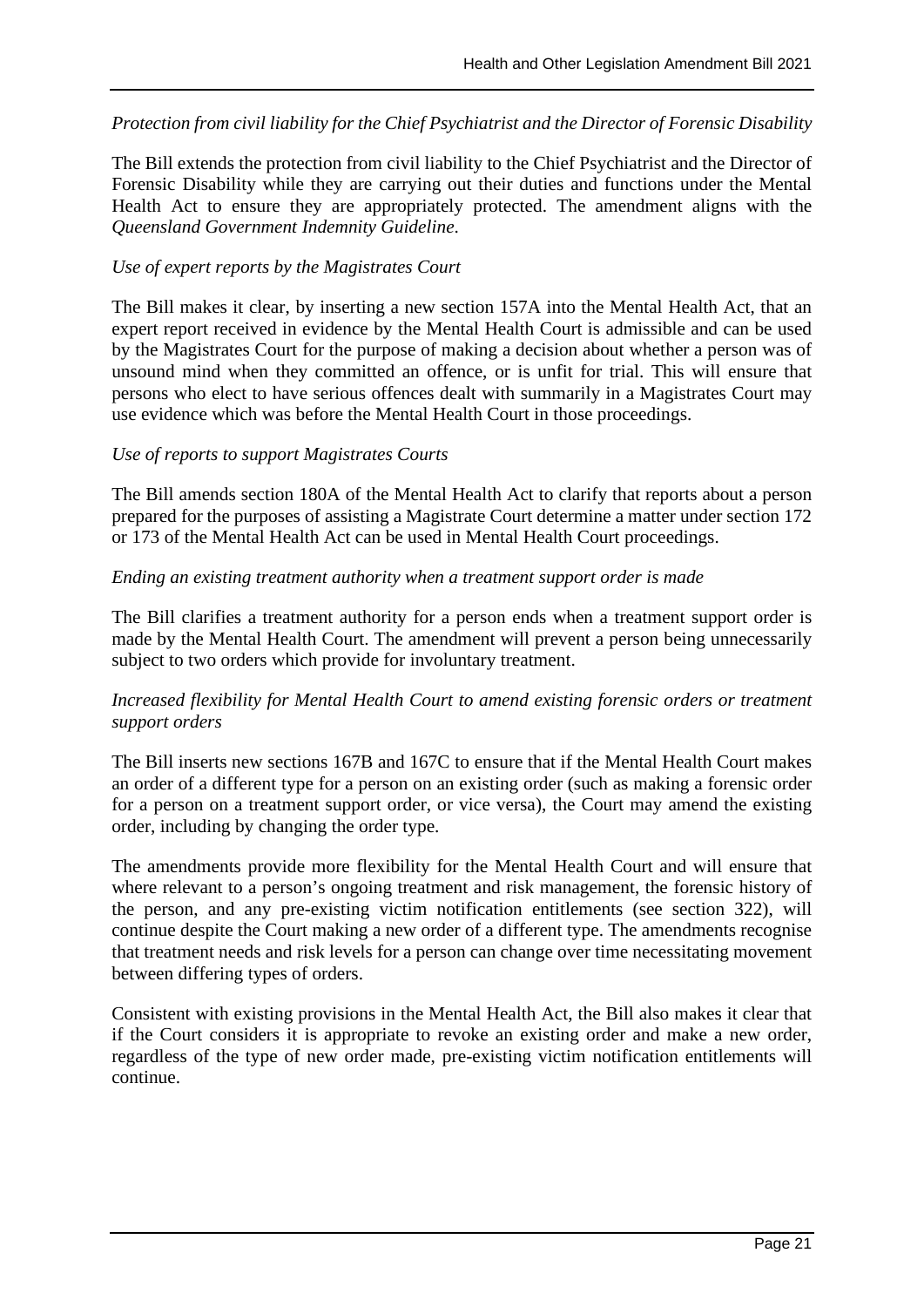## **Amendments to the** *Public Health (Infection Control for Personal Appearance Services) Act 2003*

The Bill provides greater flexibility in the licensing of higher-risk personal appearance services by:

- extending the timeframe within which local governments can receive applications for the renewal of a licence from one month to within 60 days;
- allowing a person to apply for the restoration of a licence within 30 days after the date that their existing licence expired; and
- enabling a licence to continue while an application for restoration of a licence is being considered by the relevant local government.

The amendments will reduce the financial and administrative burden on both businesses and local governments and ensure that businesses are not adversely impacted because of delays in the licensing process.

## **Amendments to the** *Radiation Safety Act 1999*

The Bill removes the requirement for the types of identity documents that must accompany an application for an Act instrument to be prescribed by the Radiation Safety Regulation. Instead, an applicant for an Act instrument will be required to prove their, or their nominated person's, identity to the satisfaction of the chief executive. The amendments will provide greater flexibility by enabling new forms of identity documents to be relied on to prove a person's identity, without an amendment having to be made to the regulation.

If the amendments in the Bill are passed and enacted, high standards of identity assessment will remain. The chief executive will publish guidance on the Queensland Health website to assist applicants in identifying which documents may be accepted to prove their identity or the identity of a nominated person. This guidance material will be informed by the *National Identity Proofing Guidelines* (NIPGs) published by the Commonwealth Department of Home Affairs. The NIPGs set out the minimum identity proofing requirements based on a risk-based approach to identity proofing commensurate to the level of risk associated with the licensed activity. For example, the NIPGs set out the minimum evidentiary requirements that should be accepted to confirm the legitimacy of a person's identity, such as a birth certificate, Australian Passport, or other immigration record or document. The NIPGs are used by other Queensland agencies as part of their application processes for consistency and proof of identity requirements to be based on a risk management approach.

Subject to passage of the Bill, the *Radiation Safety Regulation 2021* will also be amended to prescribe the types of Act instruments for which proof of identity is required. The regulation may prescribe, for example, that proof of identity documents are not required for an approval to acquire or relocate a radiation source, as these persons have already proved their identity when obtaining a possession licence.

## **Amendments to the** *Termination of Pregnancy Act 2018* **and Criminal Code**

The Bill allows students registered under the National Law to assist in the performance of a termination of pregnancy. The amendments make it clear that:

• students must be subject to appropriate supervision;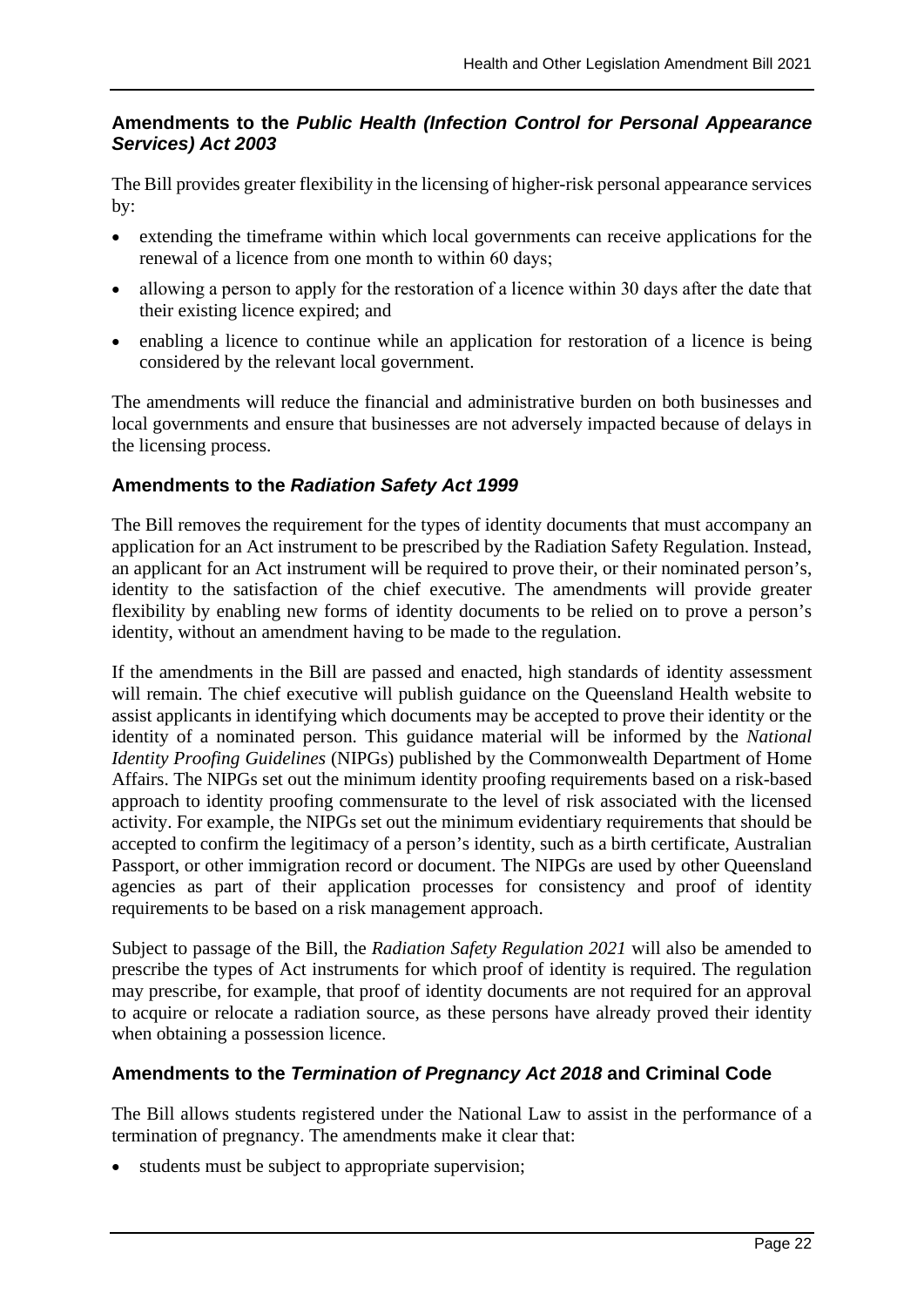- the assistance provided is limited to the extent it is necessary to fulfil the requirements of the student's clinical placement;
- a student with a conscientious objection must disclose it to the person who requests their assistance.

Under the *Criminal Code Act 1899*, it is an offence for an *unqualified person* to perform a termination of pregnancy, or to assist in a termination. The Bill makes consequential amendments to the Criminal Code to ensure students who are authorised to assist with a termination of a pregnancy are not captured by the Criminal Code offence.

## **Amendments to the** *Transplantation and Anatomy Act 1979*

The Bill excludes human milk from the definition of *tissue* under the Transplantation and Anatomy Act to clarify that hospitals can use human milk to treat vulnerable infants. The regulation of human milk will continue under the *Food Act 2006*. Private Human Milk Donor Banks operating in Queensland are currently subject to regulatory oversight via the licensing provisions under the Food Act. The two operating milk banks will not be impacted by the amendment as it will merely clarify the application of the Transplantation and Anatomy Act.

## **Amendments to the** *Corrective Services Act 2006 and Water Supply (Safety and Reliability) Act 2008*

The Bill makes consequential amendments to the Corrective Services Act and the Water Supply (Safety and Reliability) Act to remove the references to the Health Act and Pest Management Act which were repealed when the Medicines and Poisons Act commenced. These amendments were identified during the drafting of the regulations supporting the Medicines and Poisons Act.

## **Alternative ways of achieving policy objectives**

With the exception of the Environmental Protection Act amendments, there are no alternative ways of achieving the policy objectives.

In relation to the amendments to the Environmental Protection Act, an alternative approach would be for proponents of essential community infrastructure to lodge development applications with the respective local governments. However, to facilitate the timely delivery of essential community infrastructure, the Planning Act provides a dedicated assessment pathway which ensures certainty and consistency across the state.

## **Estimated cost for government implementation**

The amendments in the Bill to require MHRT approval of the performance of ECT on persons subject to a treatment authority, forensic order or treatment support order, regardless of their ability to provide informed consent, will result in an increase in applications being heard by the MHRT. It is anticipated that the amendments will result in an estimated 90 additional MHRT hearings per year and extra costs to government. However, this additional demand will be met within existing staffing levels and resources.

The Bill will also result in extra costs associated with the significant increase in the number of health professionals who will be able to access The Viewer and the processes used to allow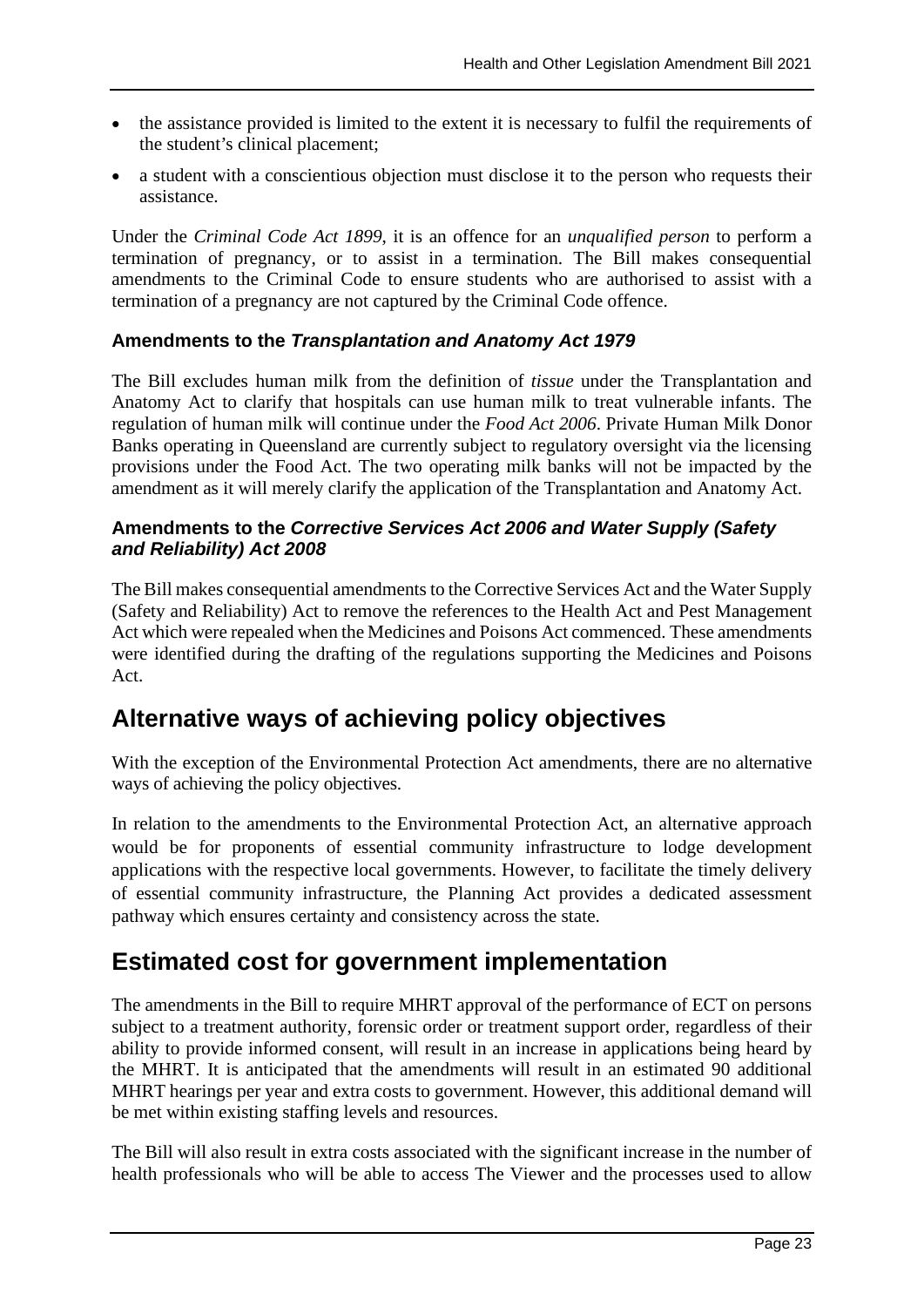practitioners access to the system. However, these costs will be absorbed into existing budget allocations.

Costs to implement amendments to the Environmental Protection Act will be met within existing resources. Any other costs associated with the amendments included in the Bill will be minimal and met from existing budget allocations.

## **Consistency with fundamental legislative principles**

The Bill is generally consistent with fundamental legislative principles in the *Legislative Standards Act 1992*.

## **Amendments to the** *Ambulance Service Act 1991*

#### *43T***Whether the legislation has sufficient regard to the rights and liberties of individuals (***Legislative Standards Act 1992***, s 4(2)(a))***43T*

Section 4(3)(a) of the Legislative Standards Act states that whether legislation has sufficient regard to rights and liberties of individuals depends on whether the legislation makes rights and liberties, or obligations, dependent on administrative power only if the power is sufficiently defined and subject to appropriate review. The right to privacy, the disclosure of private or confidential information, and privacy and confidentiality issues have also generally been identified by the former Scrutiny of Legislation Committee as relevant to consideration of whether legislation has sufficient regard to individuals' rights and liberties.

The Bill contains provisions that may be seen to infringe upon right and liberties of individuals, specifically the privacy of individuals. Most of these amendments relate to the collection, storage and disclosure of confidential information under the Ambulance Service Act. The Bill amends provisions in the Ambulance Service Act to permit the disclosure of confidential information in appropriate circumstances. These provisions are necessary to make it clear that information that has become known to officers employed by the QAS while performing their functions must be kept confidential and only disclosed in permitted circumstances. The Bill also expands the definition of *confidential information* in the Ambulance Service Act to cover information with 'the potential to identify a person' in place of the existing definition that refers to information 'that identifies a person'.

Any potential breach of fundamental legislative principles is justified because the amendments aim to provide consistency and clarity for individuals employed by the QAS about their obligations. This will help to ensure confidential information is appropriately managed. Achieving this objective, along with expanding the safeguards around confidential information in the Ambulance Service Act, will improve the security of personal information by minimising the potential for inappropriate disclosures.

#### *43T***Whether the legislation has sufficient regard to the institution of Parliament (***Legislative Standards Act 1992***, s 4(2)(b))**

Section  $4(4)(a)$  of the Legislative Standards Act states that whether a Bill has sufficient regard to the institution of Parliament depends on whether the Bill allows the delegation of legislative power only in appropriate cases and to appropriate persons.

The Bill amends the Ambulance Service Act to provide a power for the chief executive to delegate their authority to the Queensland Ambulance Service Commissioner to allow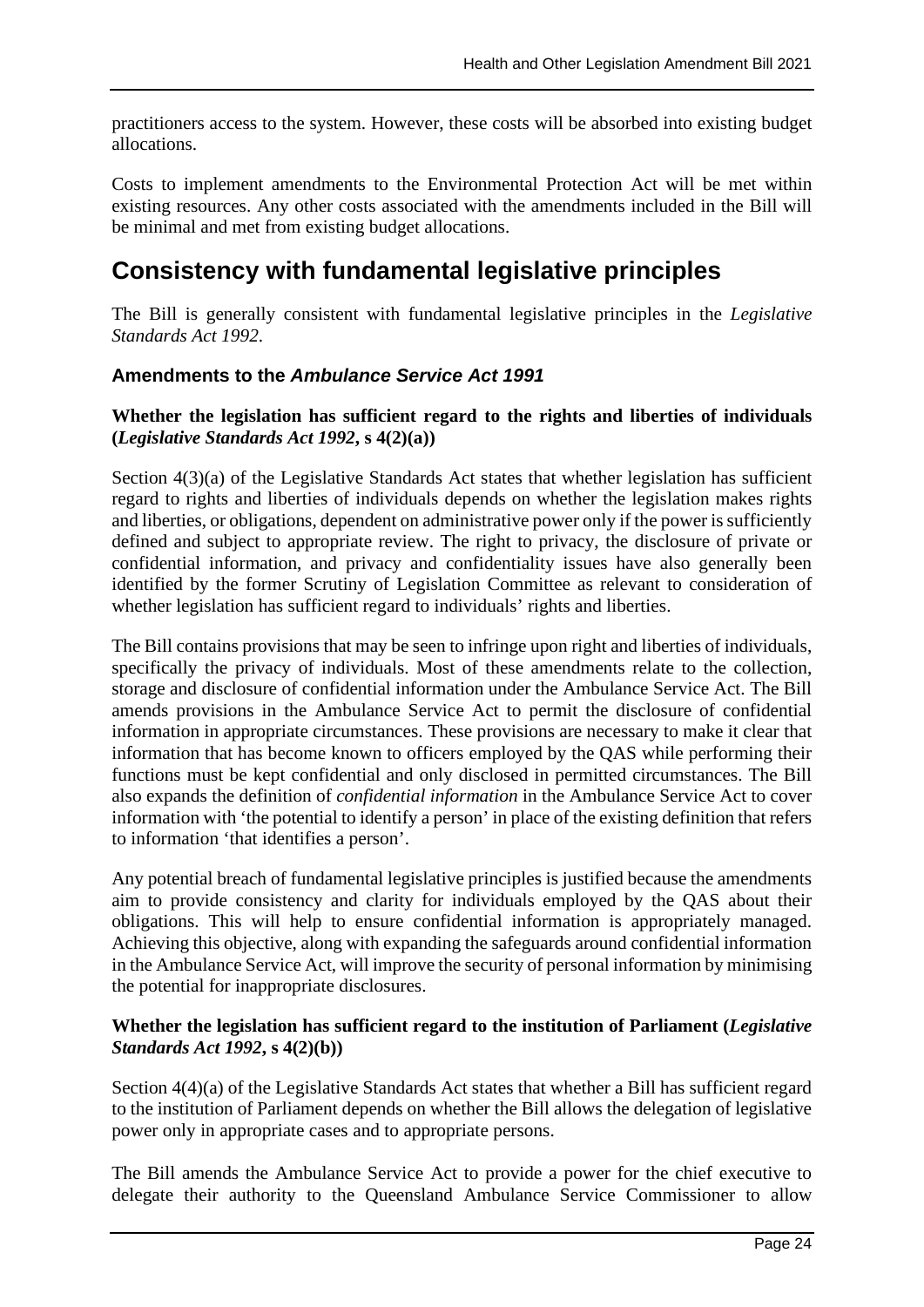designated officers to disclose confidential information to avert a serious risk to life, health, safety, if necessary for approved research, or if it is in the public interest. The new provision that allows this power to be delegated may be considered to infringe on the fundamental legislative principle about whether the Bill has sufficient regard to the institution of Parliament.

Allowing these powers to be delegated to the Queensland Ambulance Service Commissioner is considered justified as it will allow the Commissioner to more effectively perform their role and support confidential information, subject to the requirements of the Ambulance Service Act, to be disclosed by QAS officers in important situations.

A number of safeguards are included in the Bill to provide transparency and to prevent any misuse, or perception of misuse, arising in relation to this delegation, including that the delegation may only be made to the Commissioner; and sub-delegation of the power is not permitted. The Ambulance Service Act will continue to require that all instances of confidential information that is disclosed in the public interest, and the nature of the information, be included in Queensland Health's annual report.

### *43T***Other rights and liberties not specified in the** *Legislative Standards Act 1992*

The Bill includes various safeguards against unauthorised disclosure of personal information, including increasing the maximum penalty in section 49 of the Ambulance Service Act from 50 to 100 penalty units. This aligns with the maximum penalty for unauthorised disclosure of confidential information in the Hospital and Health Boards Act. The increase in penalty is justified because unauthorised disclosure of confidential information is equally serious regardless of which Act applies and should therefore be subject to the same maximum penalty.

### *43T***Amendments to the** *Hospital and Health Boards Act 2011*

### *43T***Whether the legislation has sufficient regard to the rights and liberties of individuals (***Legislative Standards Act 1992***, s 4(2)(a))***43T*

Section 4(3)(a) of the Legislative Standards Act states that whether legislation has sufficient regard to rights and liberties of individuals depends on whether the legislation makes rights and liberties, or obligations, dependent on administrative power only if the power is sufficiently defined and subject to appropriate review. The right to privacy, the disclosure of private or confidential information, and privacy and confidentiality issues have also generally been identified by the former Scrutiny of Legislation Committee as relevant to consideration of whether legislation has sufficient regard to individuals' rights and liberties.

The amendments to the Hospital and Health Boards Act to expand access to The Viewer to health professionals who are not registered under the National Law may be viewed as breaching fundamental legislative principles as they expand the potential for the access to and disclosure of personal information.

Transfer of patient care between the acute and community setting is not just a transfer between a hospital and a general practitioner but also occurs between the hospital and other health practitioners, community services or aged care facilities. Providing health professionals in the community care setting with access to The Viewer would provide these health professionals with a greater ability to understand the care that has been provided to a patient and assess their future care requirements, which will improve the health outcomes for patients.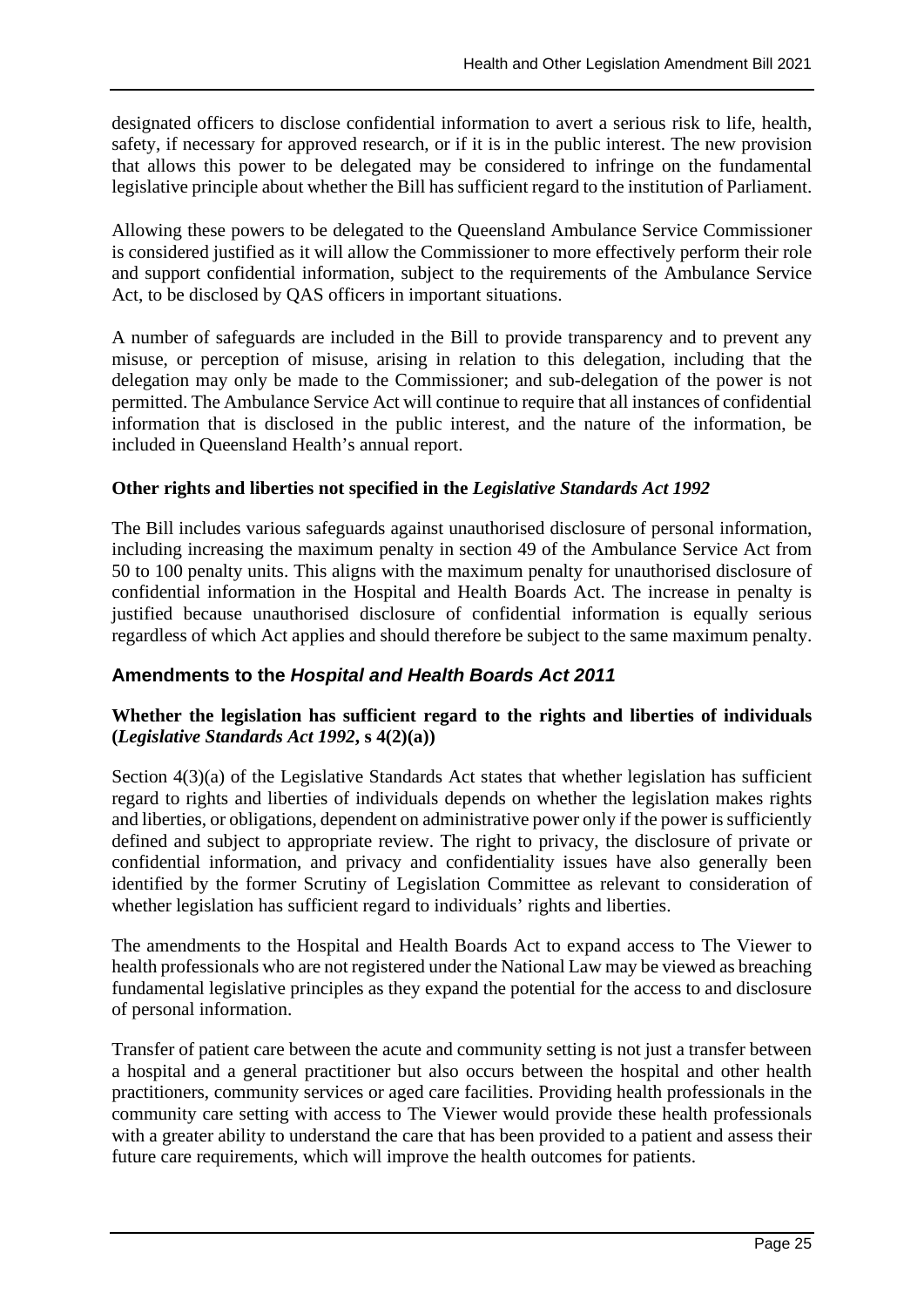There are legislative and operational safeguards in place that protect personal information from being inappropriately accessed. For example, each person is required to prove their identity to obtain system access to The Viewer and a person must provide their credentials on each log in to The Viewer. Every user's access to and activity on The Viewer is recorded in audit files, allowing for regular usage checks by Queensland Health. Currently, health practitioners can only access The Viewer through a read-only secure access portal known as the Health Provider Portal. Health practitioners must go through a stringent registration process to register for the Health Provider Portal. This process will be maintained for the additional allied health professionals under the Bill. This will include confirmation of personal identity information, qualifications, and professional registrations. Patient searches can only be undertaken in The Viewer based on a set of unique patient identifiers, ensuring the patient is known to the health practitioner in a healthcare context, before their information can be accessed.

Under the Hospital and Health Boards Act, it is an offence for a practitioner to inappropriately access information in The Viewer that is not directly related to the provision of care or treatment to the person. The maximum penalty for breaching this requirement is 600 penalty units. Queensland Health conducts audits to ensure patient information is being used appropriately and investigates and acts on any inappropriate use of information. Any privacy breaches would also be dealt with under the *Information Privacy Act 2009*.

The potential breach of fundamental legislative principles is considered justified as the expansion of access to The Viewer is for the purpose of providing appropriate treatment to an individual in a community care setting. This objective is balanced with the safeguards outlined above that prevent any instances of inappropriate access or inadvertent disclosure of confidential information.

### *43T***Whether the legislation has sufficient regard to the institution of Parliament (***Legislative Standards Act 1992***, s 4(2)(b))**

The Bill amends the Hospital and Health Boards Act to enable allied health professionals, who are not registered health practitioners under the Health Practitioner Regulation National Law, to be prescribed by regulation, so they can access The Viewer and view patient healthcare information. This may be a departure from the fundamental legislative principle that sufficient regard be given to the institution of Parliament, as the exact groups of health professionals allowed to access the Viewer will be prescribed by regulation rather than in the Act.

Section  $4(4)(a)$  of the Legislative Standards Act states that whether a Bill has sufficient regard to the institution of Parliament depends on whether the Bill allows the delegation of legislative power only in appropriate cases and to appropriate persons.

It is intended to prescribe audiologists, social workers, dietitians, speech pathologists, exercise physiologists, orthoptists, and orthotists and prosthetists as relevant health professionals if the Bill is passed.

The departure is considered justified as it will enable allied health professionals to have a better understanding of the care a patient has received in an acute setting, determine appropriate continuity of care and achieve better health outcomes for patients. The approach is appropriate as it aligns with the existing approach under the Act and the *Hospital and Health Boards Regulation 2012* for prescribed health practitioners. Qualification requirements will need to be outlined for the relevant allied health professionals, and it is considered these are more appropriately contained within subordinate legislation than in the Act.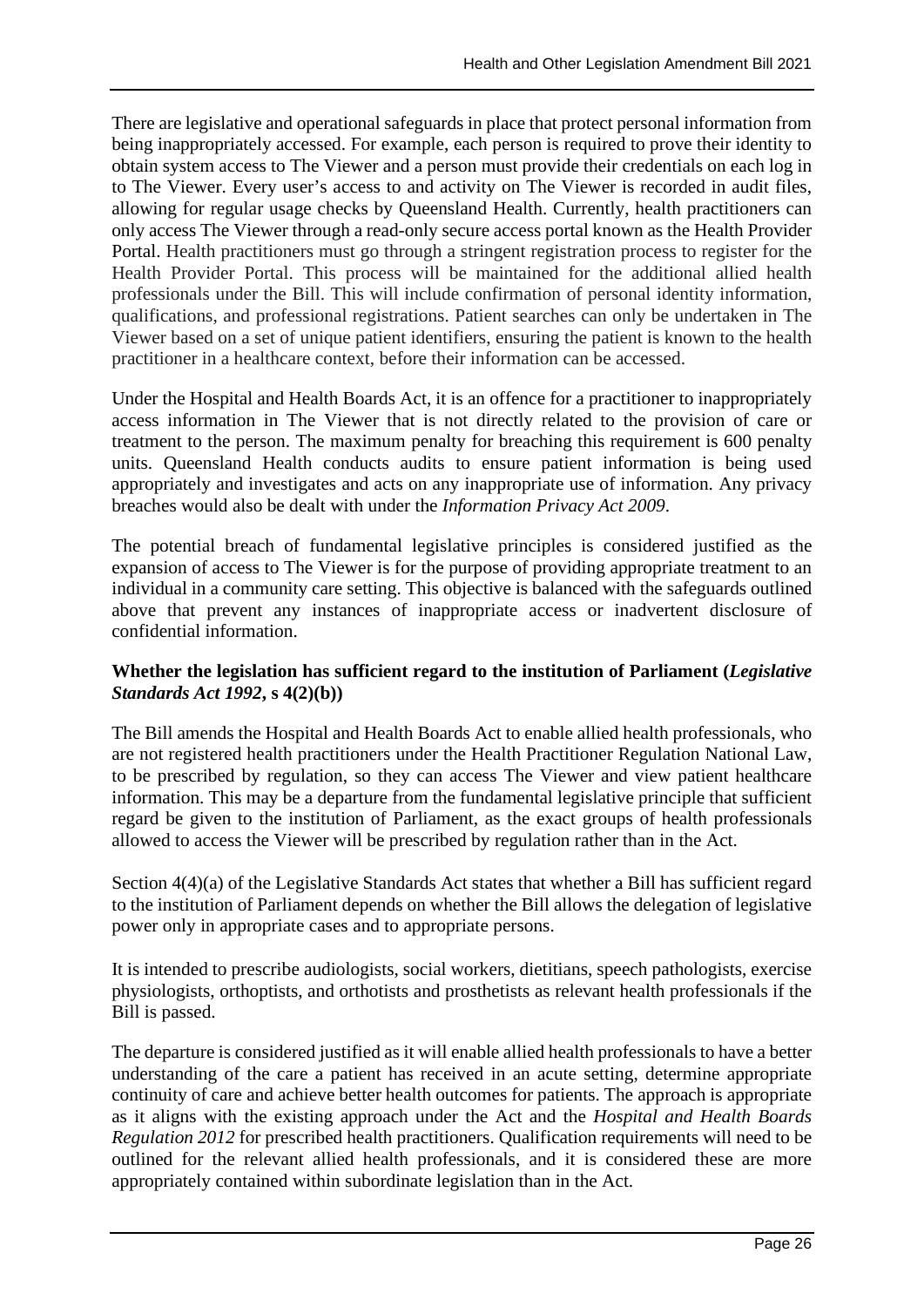## *43T***Amendments to the** *Mental Health Act 201643T*

### *43T***Whether legislation makes rights and liberties dependent on administrative power (Legislative Standards Act 1992, s 4(3)(a)**

Section 4(3)(a) of the Legislative Standards Act states that whether the legislation has sufficient regard to rights and liberties of individuals depends on whether the legislation makes rights and liberties dependent on administrative power only if the power is sufficiently defined and subject to appropriate review.

The amendments to sections 236 and 509 of the Mental Health Act set out new requirements for when a doctor must seek MHRT approval to perform ECT and revises the matters that the MHRT must take into account when considering an application to approve the performance of ECT on a person. The MHRT acts in an administrative capacity when it decides applications for the performance of ECT under section 509 of the Mental Health Act. If the MHRT approves the use of ECT, this affects a person's rights and liberties as the MHRT has approved medical treatment without the person's consent.

The Bill contains safeguards by clearly defining the MHRT's power to approve the performance of ECT and setting out the matters the MHRT must consider and be satisfied of before approving the treatment. These safeguards in the Bill strengthen the current Act as they reflect a more rights-based approach and will comply more closely with the Human Rights Act. They ensure that:

- the voice of the person subject to the application is heard in the proceeding;
- persons who have capacity to consent and decline the treatment will not be subject to the treatment; and
- ECT is only approved for people who lack capacity to provide consent, or for people subject to a treatment authority, forensic order or treatment support order who have provided informed consent, where:
	- the treatment has clinical merit;
	- evidence supports the effectiveness of the therapy for the person's particular mental illness;
	- evidence of effectiveness in any past application of the therapy is considered; and
	- the therapy is appropriate for the person in the circumstances.

In addition, decisions to approve ECT can be appealed under the Mental Health Act and subject to appropriate review by the Mental Health Court. The amendments are therefore considered to have sufficient regard to the rights and liberties of individuals.

#### *43T***Whether legislation confers immunity from proceeding or prosecution (Legislative Standards Act 1992, s 4(3)(h)**

Section  $4(3)(h)$  of the Legislative Standards Act provides legislation has sufficient regard to the rights and liberties of individuals when the legislation confers immunity from proceedings or prosecution with adequate justification.

The Bill extends the protection from civil liability under the Mental Health Act to the Chief Psychiatrist and the Director of Forensic Disability. The Bill provides consistent immunity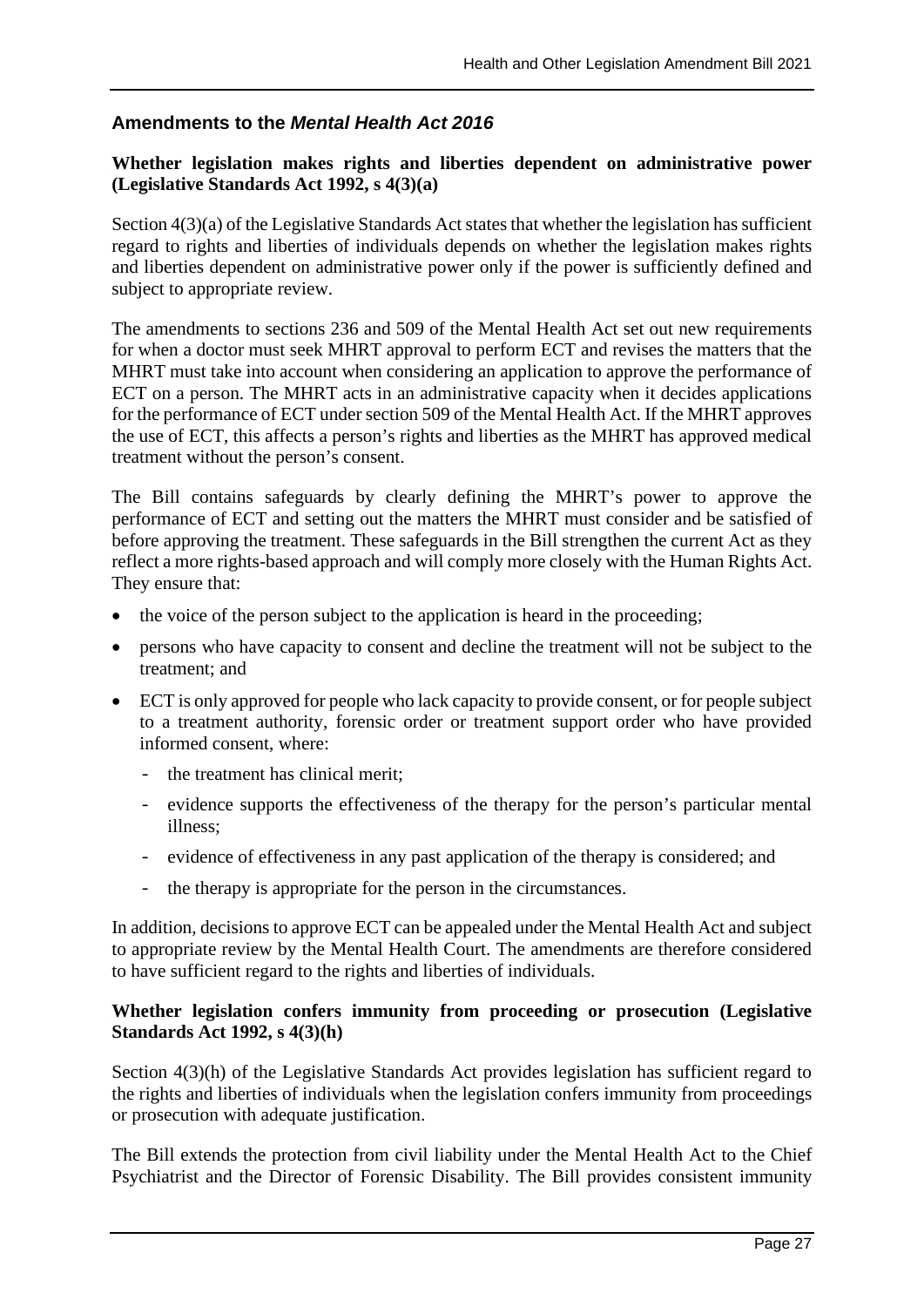provisions to statutory officers conducting functions and powers under an Act, such as the immunity from proceedings provided to the Director of Forensic Disability when performing functions and exercising powers under the *Forensic Disability Act 2011.*

This conferral of immunity from civil liability is justified on the basis the immunity only applies for acts done, or omissions made, honestly and without negligence under the Act. In addition, if immunity is granted, the liability attaches instead to the State so a person's right to take action are not extinguished by the conferral of immunity from proceedings.

#### *43T***Other rights and liberties not specified in the** *Legislative Standards Act 1992*

The Bill extends the offence for the unauthorised disclosure of confidential information under section 778 of the Mental Health Act to the Director of Forensic Disability and examining practitioners for the Mental Health Court and the MHRT. The maximum penalty for a breach of section 778 of the Mental Health Act is 100 penalty units.

The extension of the offence is necessary and justified to protect the confidentiality of patient information and to improve the consistency of obligations on all persons providing functions under the Act. The misuse or inappropriate disclosure of personal information is inconsistent with the principle of privacy and confidentiality under section 5 of the Mental Health Act and may be harmful to a person's health or wellbeing. Given the private and personal nature of information acquired under the Mental Health Act, it is essential the Act contains adequate protections to prohibit the misuse of that information.

### *19T***Amendments to the** *Radiation Safety Act 1999*

#### *43T***Whether the legislation has sufficient regard to the institution of Parliament (***Legislative Standards Act 1992***, s 4(2)(b))**

Section 4(4)(a) of the Legislative Standards Act states that whether a Bill has sufficient regard to the institution of Parliament depends on whether the Bill allows the delegation of legislative power only in appropriate cases and to appropriate persons.

The proposal to remove the requirement for the relevant proof of identity documents from being prescribed by regulation may be considered to impact on the institution of Parliament. By removing the requirement to prescribe identity documents in the Radiation Safety Regulation, the list of identity documents that are considered suitable to prove a person's identity will no longer be set out in the subordinate legislation. Instead, the Radiation Safety Act will require an applicant for an Act instrument to provide documents to prove their identity to the satisfaction of the chief executive.

Reducing the regulatory requirement provides benefits as when new identity verification documents are created, such as a new form of identity issued by the Queensland Government, Commonwealth Government or another interstate jurisdiction, they can be adopted without a requirement to amend the legislative framework. This amendment will also align the requirements for obtaining an Act instrument under the Radiation Safety Act with those used by other licensing schemes in Queensland, such as weapons licensing under the *Weapons Act 1990*.

Removing the requirement to prescribe by regulation does not fundamentally change the existing application processes as the chief executive, or their delegate, will be responsible for determining if an applicant has provided sufficient information and documentation to prove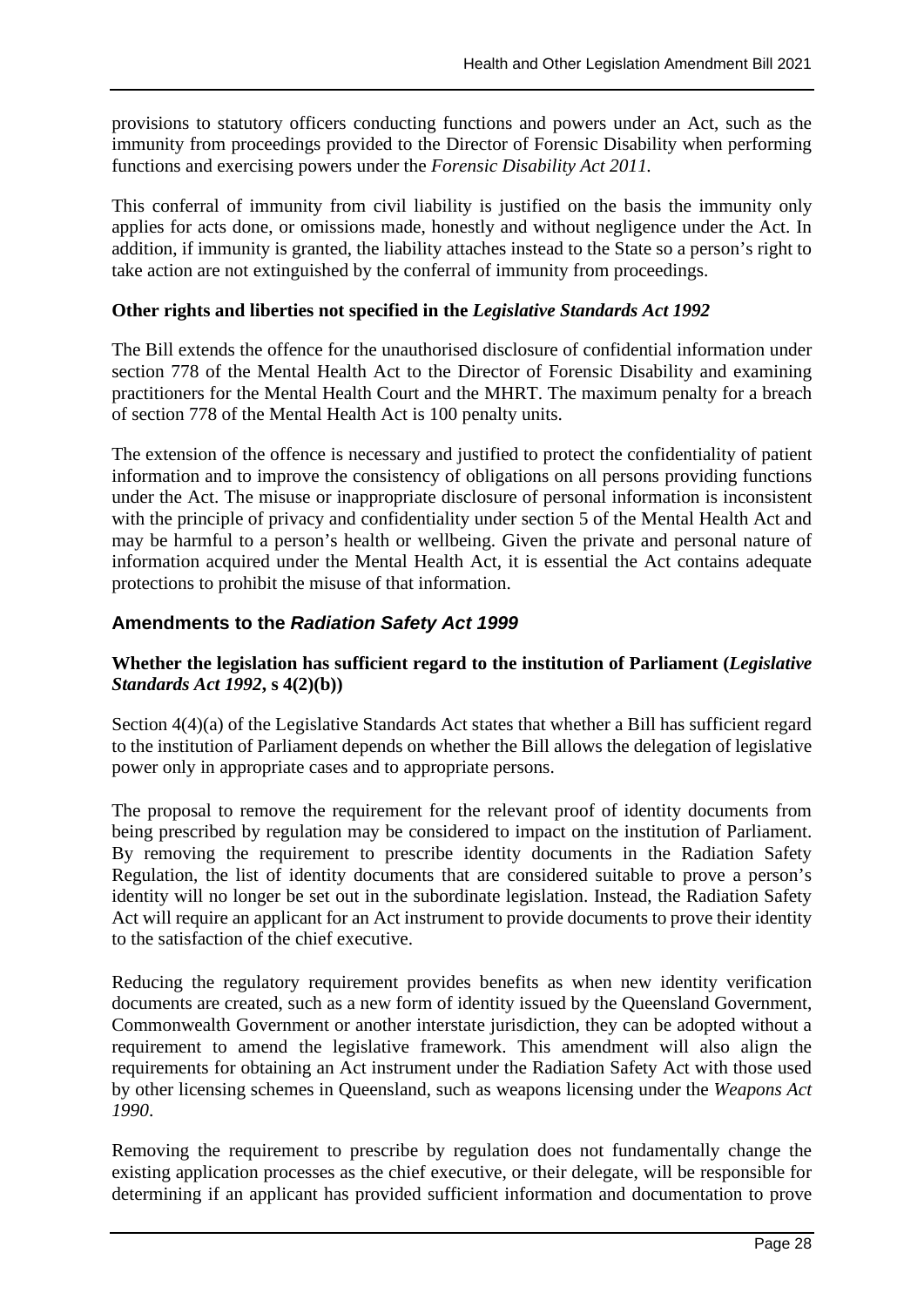their identity. If the chief executive is not satisfied with the documents provided by an applicant, the chief executive may rely on their existing powers under the Radiation Safety Act to require an applicant to provide further information or documentation to prove their identity. The prescription of a list of identity documents by regulation does not impact on a person's suitability to hold an Act instrument as this remains solely at the discretion of the chief executive.

Therefore, while the Bill does delegate authority to prescribe identity documents to the chief executive instead of the Parliament or the Governor in Council, the amendments to the Radiation Safety Act are considered appropriately justified as they do not impact on the standard of proof required for a person to prove their identity. In practice, the chief executive will continue to manage the application process for Act instruments under the Radiation Safety Act in accordance with their existing delegated authority under the Act.

## **Consultation**

The Bill has been informed by consultation with stakeholders over a number of years, with the exception of the amendments to the Environmental Protection Act.

In September 2021, targeted consultation was undertaken with key stakeholders on the Bill. Stakeholders consulted included representatives from the medical, nursing, pharmaceutical, mental health and Aboriginal and Torres Strait Islander sectors. At this time, the Bill did not include the amendments to the Environmental Protection Act.

All stakeholder feedback received was carefully considered. Stakeholders were generally supportive of the proposed amendments, including the Queensland Nurses and Midwives' Union, Queensland Mental Health Commission, Queensland Human Rights Commission, Office of the Public Guardian, Royal Australian and New Zealand College of Psychiatrists (Queensland Branch), Queensland Law Society, Children by Choice and the Australian Red Cross Lifeblood Milk Bank.

### *Amendments to the Hospital and Health Boards Act – The Viewer*

Some stakeholders raised concerns about the privacy implications of expanding access to The Viewer to a broader range of allied health professions which are not registered under the National Law. As noted above, there are legislative and operational safeguards in place to protect personal information on The Viewer from being inappropriately accessed. These include stringent identity checking for health professionals accessing The Viewer, monitoring and auditing of access, and limitations on patient searches to ensure the patient is known to the health practitioner in a healthcare context before their information can be accessed. The offence of a health professional inappropriately accessing information in The Viewer that is not necessary to facilitate the care or treatment of an individual carries a maximum penalty of 600 penalty units. In light of these safeguards, the benefits of expanding access to The Viewer to improve healthcare in the community are considered to outweigh any potential impacts on privacy.

#### *Amendments to the Mental Health Act*

Some suggestions raised during the consultation process about the Mental Health Act were incorporated into the Bill, such as aligning the Mental Health Act more closely with the Guardianship and Administration Act to ensure a person's views, wishes and preferences are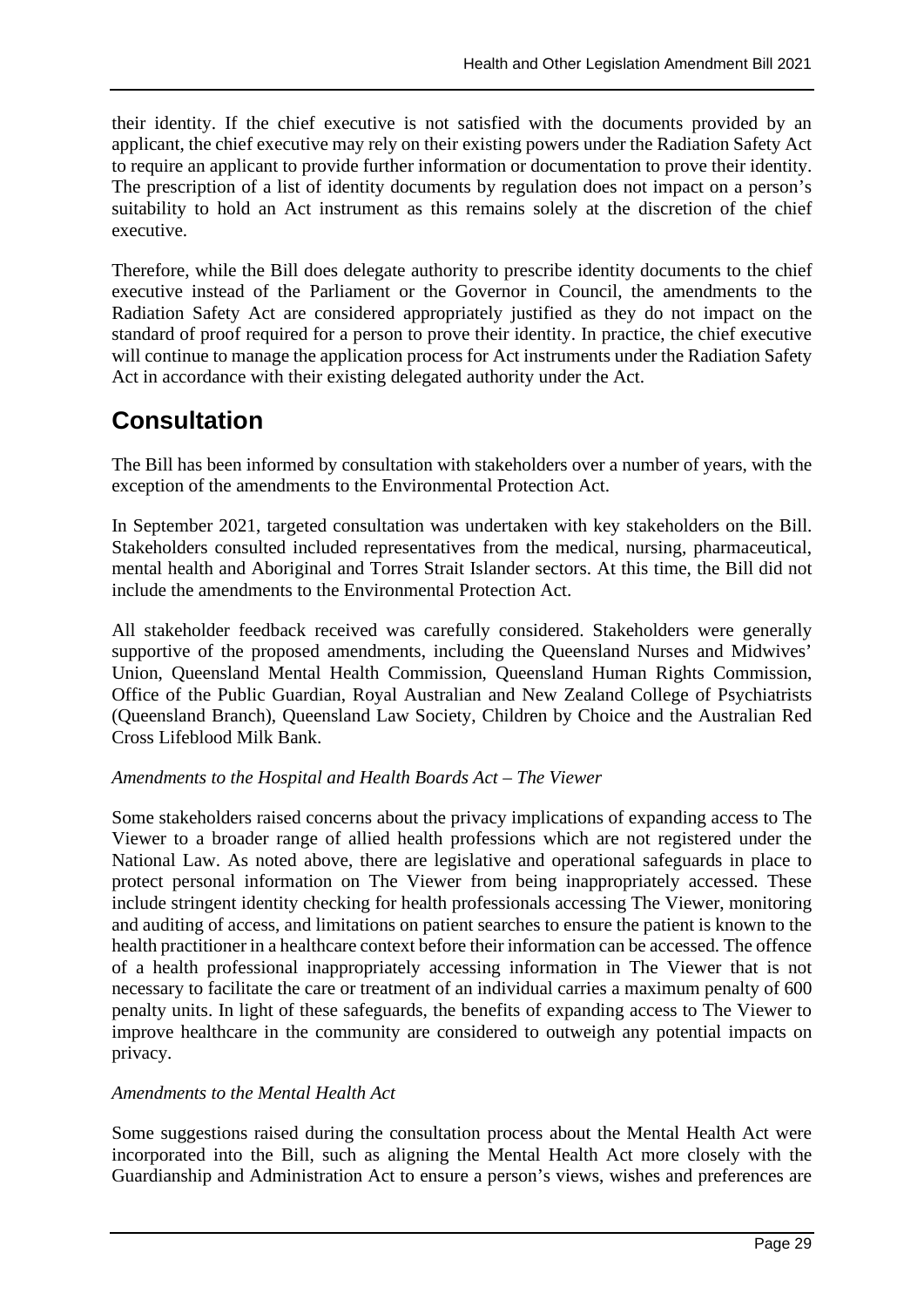considered and taken into account to the greatest extent practicable when decisions are made under the Mental Health Act.

#### *Amendments to the Environmental Protection Act 1994*

Public consultation was not undertaken for the amendments, as it is not anticipated that every infrastructure designation made by the Planning Minister will include requirements that vary from default noise standards under the Environmental Protection Act.

However, public consultation is required in the making or amending of each infrastructure designation, whereby submissions must be considered and addressed, including making any changes to the infrastructure designation proposal.

The publicly available operational guidance for making or amending a Ministerial Infrastructure Designation will be updated to require that, when undertaking public consultation, information released must include information about proposed timeframes for building work and proposed operational hours.

## **Consistency with legislation of other jurisdictions**

Amendments to the Ambulance Service Act, Hospital and Health Boards Act, Radiation Safety Act and the Transplantation and Anatomy Act are technical amendments to provisions in each Act. These amendments are unique to Queensland legislation.

### **Amendments to the** *Environmental Protection Act 1994*

The amendments are specific to the State of Queensland and are not uniform with the legislation of other jurisdictions.

#### *43T***Amendments to the** *Mental Health Act 2016*

All Australian jurisdictions have mental health legislation to safeguard the rights and regulate the treatment of people with mental illness.

The Bill enables the Mental Health Court to return matters to the criminal courts when there is a substantial dispute about a fact an expert has relied on in formulating their opinion in relation to whether a person was of unsound mind or diminished responsibility when an offence was allegedly committed. This provision, and the previous section 269 of the repealed *Mental Health Act 2000* (Qld), are unique to Queensland because of the unique role of Queensland's Mental Health Court. In all other Australian states and territories, decisions regarding unsoundness of mind, fitness for trial and the making of forensic orders are made in the criminal jurisdiction, meaning that facts can be tested within that jurisdiction. Queensland's Mental Health Court has civil jurisdiction necessitating the ability to be able to return a criminal charge to a criminal jurisdiction where there is a substantial dispute about material facts before the court.

Like Queensland, all Australian jurisdictions allow the performance of ECT and provide specific approval or oversight mechanisms for patients who are unable to consent to the therapy. The tests applied across jurisdictions to regulate the performance of ECT are not uniform; however, they produce substantially comparative results. For example, all states and territories require a decision-maker to be satisfied about an individual's capacity to consent to the treatment. The legislation in New South Wales, Tasmania and Western Australia have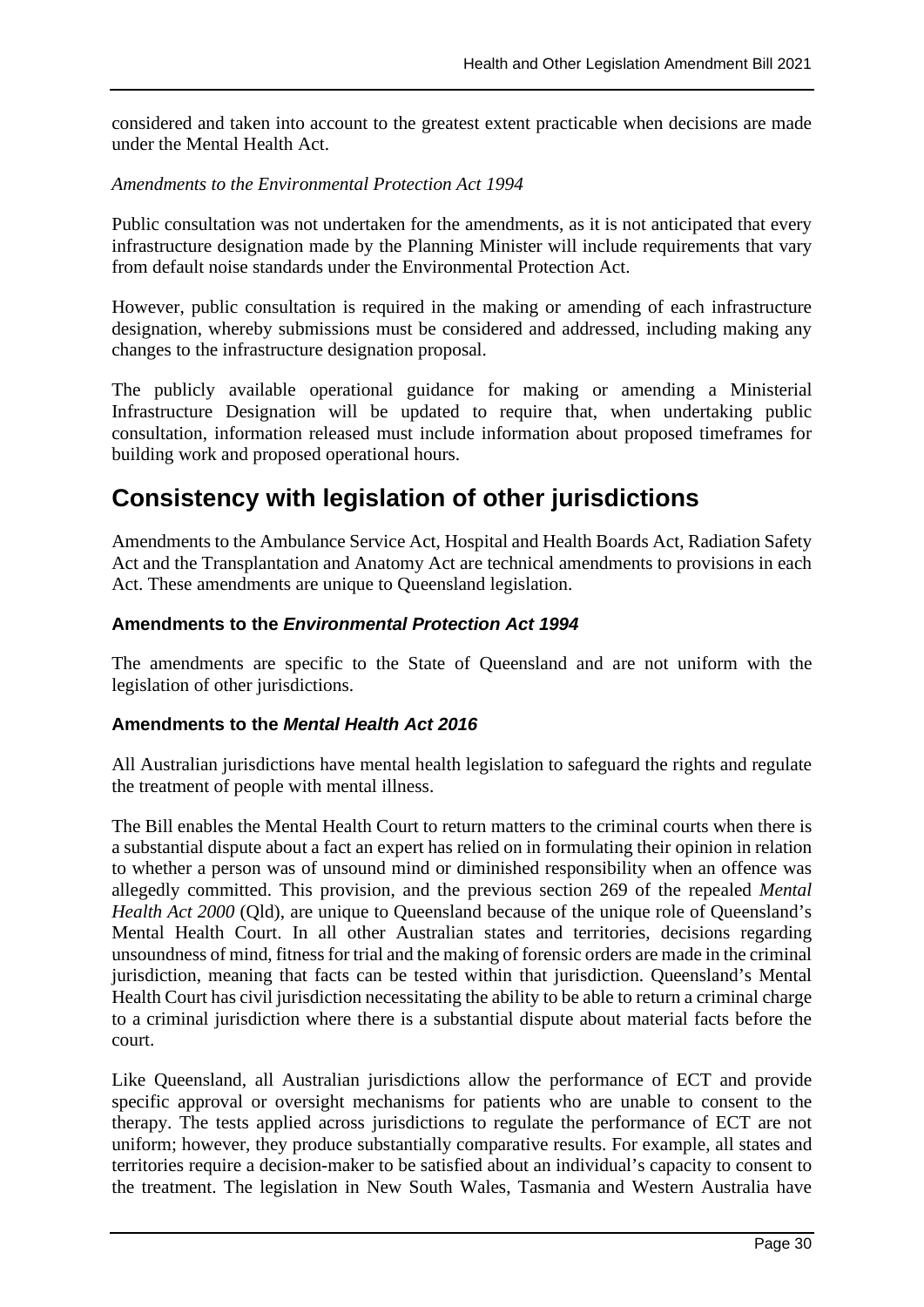oversight provisions regarding the performance of ECT on involuntary patients, requiring that it must have tribunal approval.

The Bill will remove the concept of corresponding 'interstate transfer requirements' for the interstate transfer of forensic patients and patients subject to treatment support orders. All jurisdictions provide for the transfer of these patients. However, the legislative framework may differ from current Queensland provisions, preventing the recognition of the interstate provisions as corresponding interstate transfer requirements. The effect of this is that transfer may not be possible due to legislative incompatibility, rather than clinical unsuitability. While the amendments will remove the concept of corresponding interstate transfer requirements, it will remain a requirement that applications to the MHRT for transfer interstate be accompanied by a written statement from the Chief Psychiatrist or Director of Forensic Disability regarding whether they consider appropriate treatment and care will be available for the person seeking the interstate transfer. The amendments will assist in harmonising the operation of the Mental Health Act with other mental health legislative frameworks in Australia.

## *43T***Amendments to the** *Termination of Pregnancy Act 2018*

The amendments to the Termination of Pregnancy Act will diverge from the approach taken by some other states and territories. For example, the *Abortion Law Reform Act 2019* (NSW), *Abortion Law Reform Act 2008* (Vic), *Termination of Pregnancy Act 2021* (SA), *Termination of Pregnancy Law Reform Act 2017* (NT) align with the current legislation in Queensland by stating that the types of registered health practitioners who are authorised to assist in the performance of a termination do not include students.

The Western Australian Criminal Code and *Health (Miscellaneous Provisions) Act 1911* do not address whether health practitioners other than a medical practitioner are permitted to assist in the performance of a termination.

The *Reproductive Health (Access to Terminations) Act 2013* (Tas) does not specifically include students in the definitions of nurse, midwife or medical practitioner for the purposes of the Act. The *Health Act 1993* (ACT) allows a *person* to assist a doctor in the performance of a termination of a pregnancy, however *person* is not defined.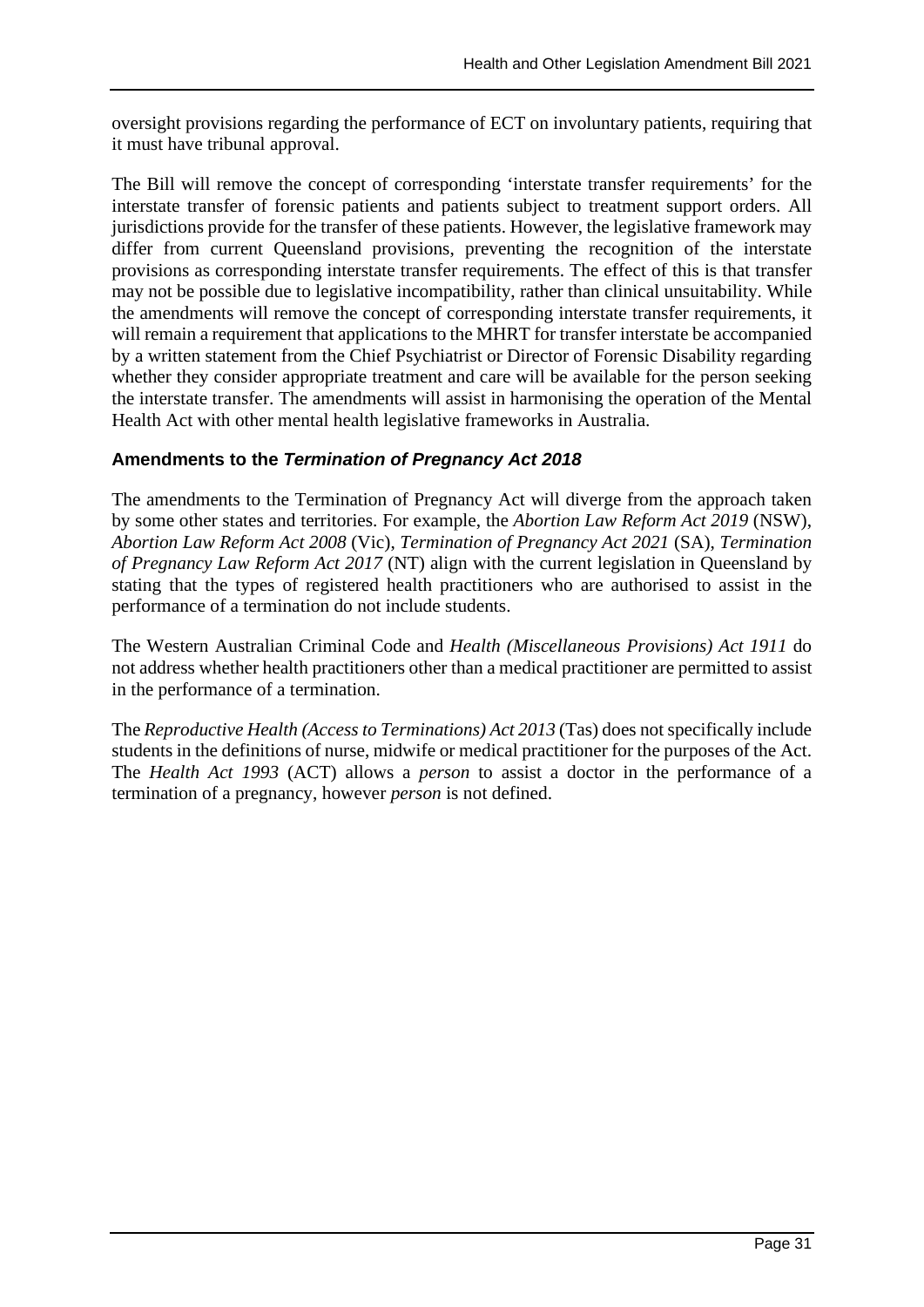# **Notes on provisions**

## **Part 1 Preliminary**

## **Short title**

*Clause 1* provides that, when enacted, the short title of the Act will be the *Health and Other Legislation Amendment Act 2021.*

## **Commencement**

*Clause 2* states that part 3 and schedule 1, part 2 commences on a day to be fixed by proclamation.

## **Part 2 Amendments commencing on assent**

## **Division 1 Amendment of Ambulance Service Act 1991**

## **Act amended**

*Clause 3* states that this division amends the *Ambulance Service Act 1991*.

## **Amendment of s 5 (Disqualification from appointment)**

*Clause 4* omits section 5(b) which disqualifies a person from being commissioner of the Queensland Ambulance Service where the person appointed is or attains the age of 65 years old. The provision also renumbers the paragraphs in section 5 of the Ambulance Service Act as a result of the omission of paragraph (b).

## **Division 2 Amendment of Criminal Code**

### **Code amended**

*Clause 5* states that this division amends the Criminal Code.

## **Amendment of s 282 (Surgical operations and medical treatment)**

*Clause 6* amends the definition of *unqualified person* in section 282(4) by replacing the reference to section 319A(4) with section 319A(3). This amendment is required as the definition of *unqualified person* was moved to a new subsection.

## **Amendment of s 319A (Termination of pregnancy performed by unqualified person)**

*Clause 7* amends section 319A of the Criminal Code to provide that a prescribed student under the *Termination of Pregnancy Act 2018* is not subject to an offence against the Criminal Code for lawfully assisting in the termination of a pregnancy.

Clause 7(1) inserts a note into section 319A(2) to refer to section 10 of the *Termination of Pregnancy Act 2018*. The note clarifies that under the Termination of Pregnancy Act, a woman who consent to, or assists in, or performs a termination on herself does not commit an offence.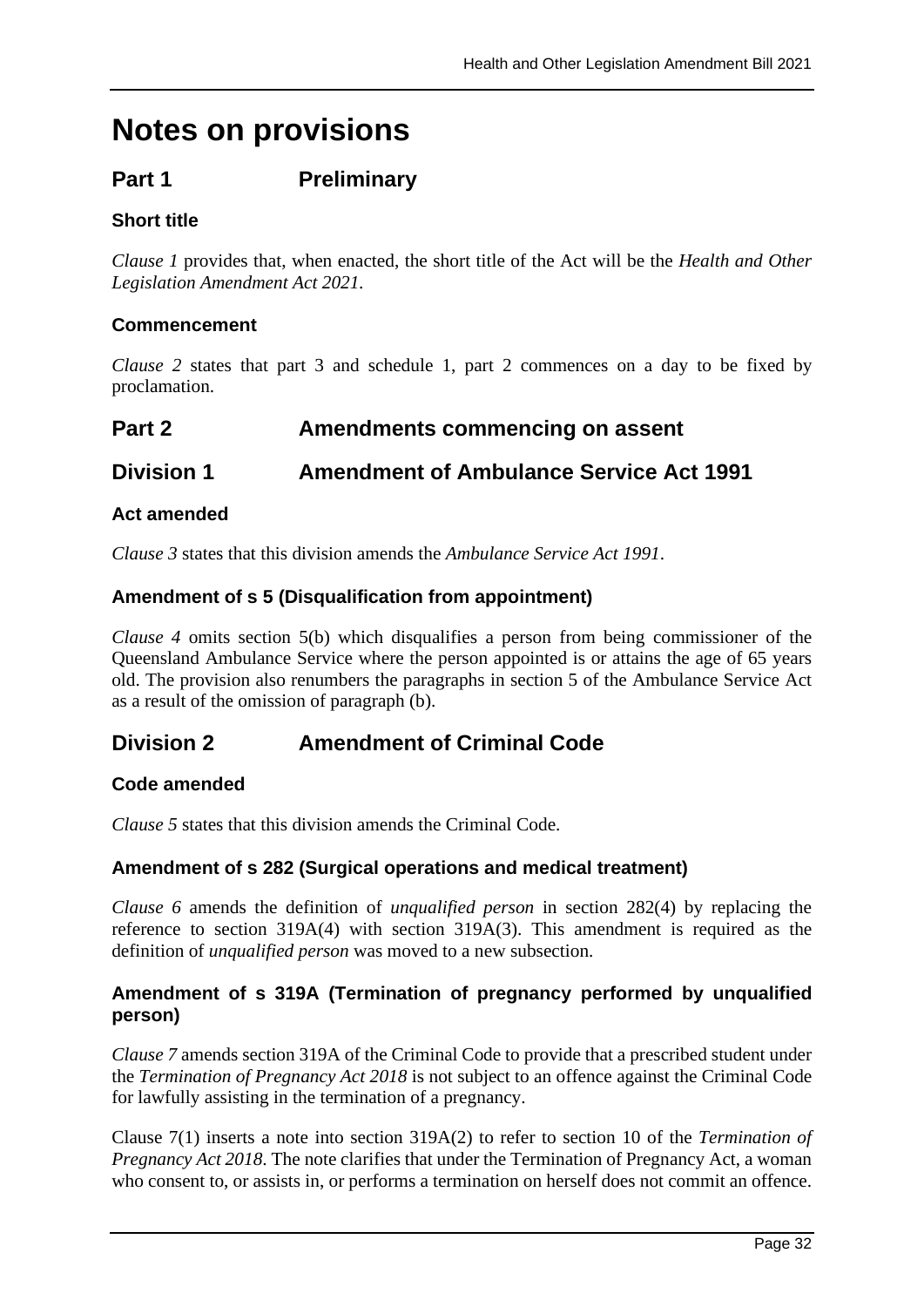Clause 7(2) omits section 319A(3).

Clause 7(3) inserts into section 319A(4) new definitions for *assisting*, *prescribed health profession*, *prescribed student*, *primary clinical supervisor* and *student register*, which clarify when a person is considered to be assisting in the performance of a termination of a pregnancy*.*

Clause 7(4) amends the definition of *prescribed practitioner* in section 319A(4) by removing the list of specified health professions and replacing with the phrase 'a prescribed health profession, other than as a student'. A *prescribed health profession* is a new definition inserted by clause 7(2).

Clause 7(5) amends the definition of *unqualified person* in section 319A(4) by replacing paragraph (b)(ii) to remove the specific reference to a prescribed practitioner providing the assistance in the practice of his or her health profession and replacing with '(ii) a prescribed practitioner providing the assistance in the practice of the practitioner's prescribed health profession; or (iii) a prescribed student'. A *prescribed student* is a new definition inserted by cause 7(2).

Clause 7(6) renumbers the subsections in section 319A as a result of the omission of section 319A(3).

## **Division 3 Amendment of Environmental Protection Act 1994**

## **Act amended**

*Clause 8* states that this part amends the *Environmental Protection Act 1994*.

#### **Amendment of sch 1 (Exclusions relating to environmental nuisance or environmental harm)**

*Clause 9* amends Schedule 1, Part 1, section 3 (Nuisance regulated by other laws) to insert new section 3(fa).

Schedule 1 provides for exclusions relating to environmental nuisance or environmental harm under sections 17A, 440 and 440Q in the *Environmental Protection Act 1994.*

Clause 9(1) inserts new section 3(fa) provides that development carried out, or the use of the premises, under an infrastructure designation under the Planning Act by the Minister who administers chapter 2, part 5 of that Act is excluded from the definition of environmental nuisance, to the extent that the environmental nuisance or an activity that causes the environmental nuisance is regulated by a requirement of the infrastructure designation.

The 'requirements' of an infrastructure designation may include requirements about works for the infrastructure and use of premises, acting in a similar way to conditions under a development approval. An infrastructure designation makes the infrastructure 'accepted development' under the Planning Act (other than building work subject to *the Building Act 1975*), subject to compliance with any requirements imposed on the designation.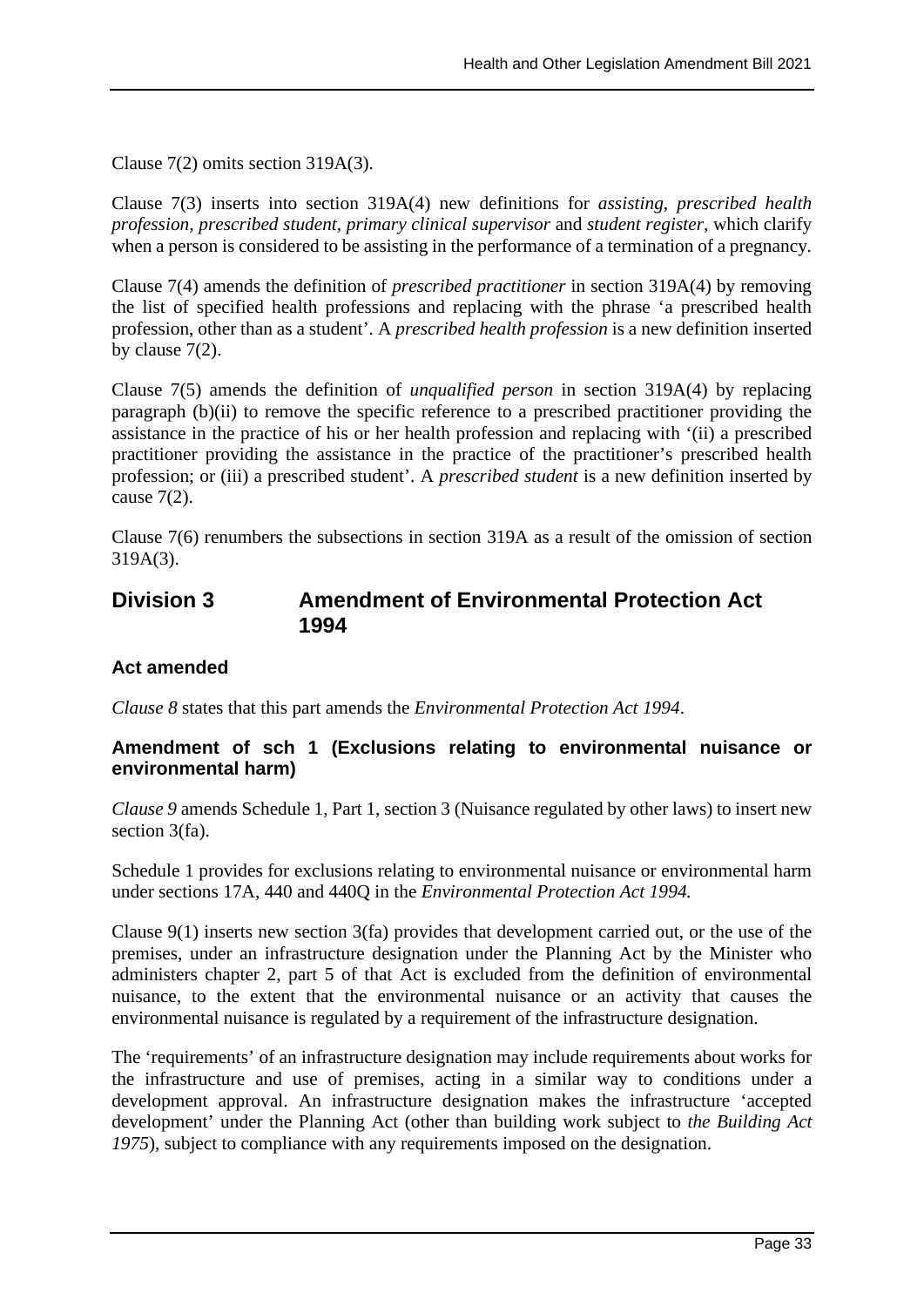The intent of new section 3(fa) is to provide an exclusion from environmental nuisance in the circumstances that an infrastructure designation made by the Planning Minister is in force, and a requirement of the infrastructure designation regulates environmental nuisance or an activity that causes the environmental nuisance.

Any enforcement of a requirement of a designation will continue to dealt with by local governments under the provisions of the Planning Act and the relevant local government Act. Consequently, any compliance and enforcement matters about development regulated under a Ministerial infrastructure designation will be referred to and dealt with by the relevant local government.

The proposed amendment also does not affect the need to obtain an environmental authority if the activity is an environmentally relevant activity under the Environmental Protection Act. If an environmental authority includes noise conditions, the proponent must still meet those conditions.

Clause  $9(2)$  renumbers sections  $3(fa)$  to (j) to sections  $3(g)$  to (k).

## **Division 4 Amendment of Termination of Pregnancy Act 2018**

## **Act amended**

*Clause 10* states that this division amends the *Termination of Pregnancy Act 2018*.

## **Amendment of s 7 (Registered health practitioners who may assist)**

*Clause 11* amends the heading of section 7 to clarify that the provision applies to health practitioners and students, not just health practitioners.

Clause 11(2) omits and replaces sections 7(1) and (2) to include prescribed students as persons who may assist in the termination of a pregnancy, where:

- the prescribed student is acting under the supervision of:
	- the medical practitioner; or
	- a prescribed practitioner lawfully assisting in the performance of the termination; or
	- the student's primary clinical supervisor; and
- the assistance is to the extent necessary to complete the student's program of study for, or clinical training in, the student's health profession.

Clause  $11(3)$  amends section  $7(3)$  to clarify that the provision applies to prescribed practitioners or prescribed students, not registered health practitioners. This means that if a prescribed practitioner or prescribed student knows, or ought to reasonably know, that the medical practitioner is not performing the termination in accordance with the lawful requirements in sections 5 and 6 of the Termination of Pregnancy Act, they are not permitted to assist in the termination of the pregnancy.

Clause 11(4) omits section 7(4).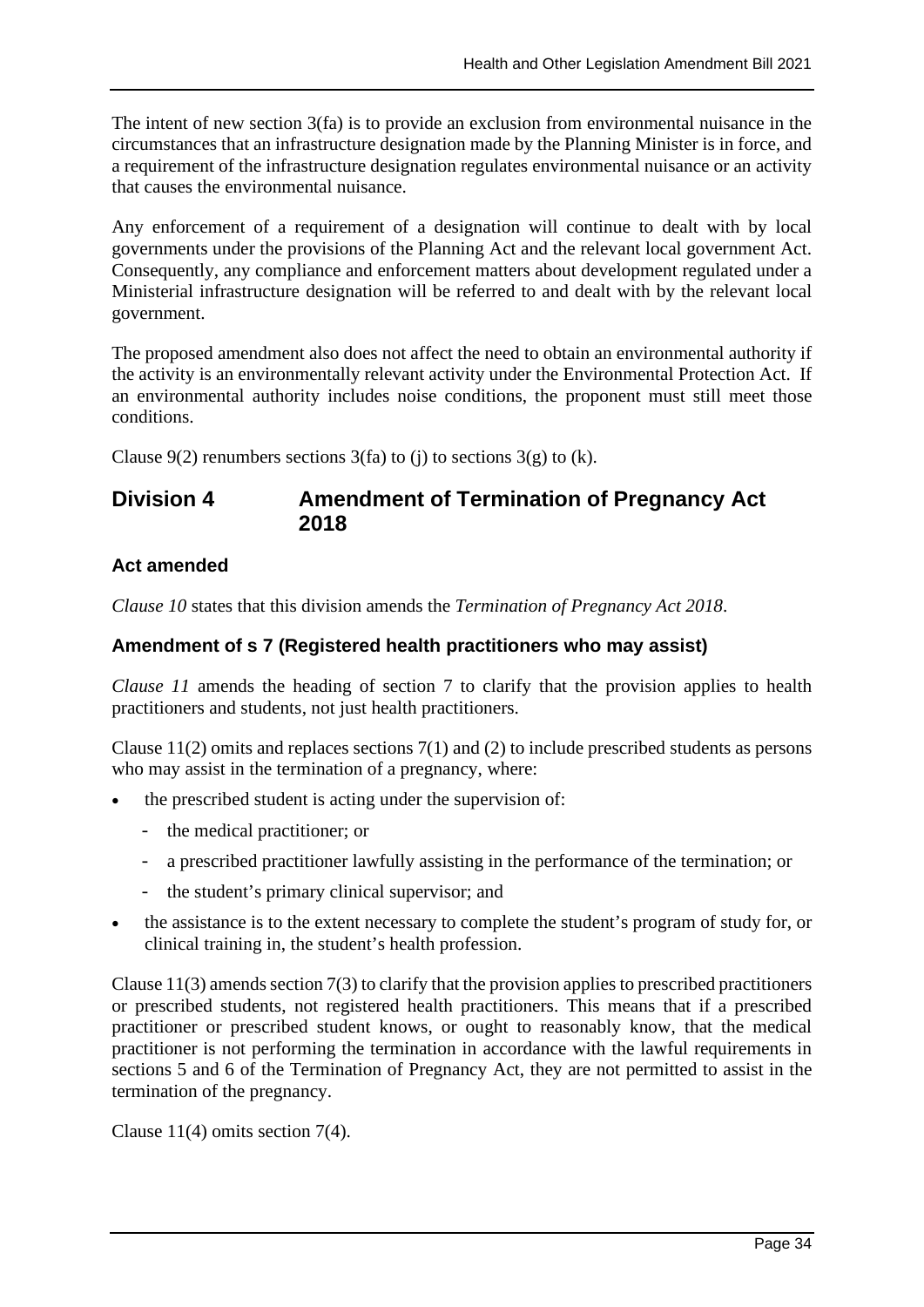#### **Insertion of new s 8A**

*Clause 12* inserts new section 8A (Prescribed student with conscientious objection). Section 8A requires a prescribed student who has a conscientious objection to assisting in the termination of a pregnancy to disclose their objection to a relevant person (a medical practitioner performing a termination of a pregnancy, a prescribed practitioner lawfully assisting in the performance of the termination, or the student's primary clinical supervisor) who requests their assistance. In practice, this section will provide for a prescribed student to notify the relevant person that they have a conscientious objection to assisting so that steps can be taken to address the objection and ensure appropriate assistance is available to the relevant person performing the termination of pregnancy.

## **Amendment of sch 1 (Dictionary)**

*Clause 13* omits from schedule 1 (Dictionary) definitions of *Aboriginal and Torres Strait Islander health practitioner*, *midwife*, *nurse* and *pharmacist*. These definitions are no longer required as a result of amendments made by the Bill, which replaces them with new definitions for *prescribed health profession*, *prescribed practitioner*, *prescribed student*, and *student register*. These definitions have the effect of clarifying that persons who are registered to practice in, or whose names are entered into a student register for, a prescribed health profession under the Health Practitioner Regulation National Law may assist in a termination of a pregnancy.

Clause 13(2) inserts into schedule 1 (Dictionary) new definitions for *assisting*, *prescribed health profession*, *prescribed practitioner*, *prescribed student, primary clinical supervisor* and *student register.* 

## **Part 3 Amendments commencing by proclamation**

## **Division 1 Amendment of Ambulance Service Act 1991**

### **Act amended**

*Clause 14* states this division amends the *Ambulance Service Act 1991*.

### **Amendment of pt 4A, hdg (Root cause analyses)**

*Clause 15* amends the heading for part 4A (Root cause analyses) by omitting 'analyses' and replacing it with 'analysis'.

### **Amendment of s 36M (Disclosure of information—RCA team member or relevant person)**

*Clause 16* amends section 36M(1) and (2) to increase the penalty for an offence relating to unlawful disclosure in relation to a root cause analysis from 50 penalty units to 100 penalty units. The amendments align the penalty for an offence under the Ambulance Service Act with the same offence under the Hospital and Health Boards Act.

Clause 16(2) omits section 36M(3).

Clause 16(3) renumbers the subsections in section 36M as a result of the omission of section 36M(3).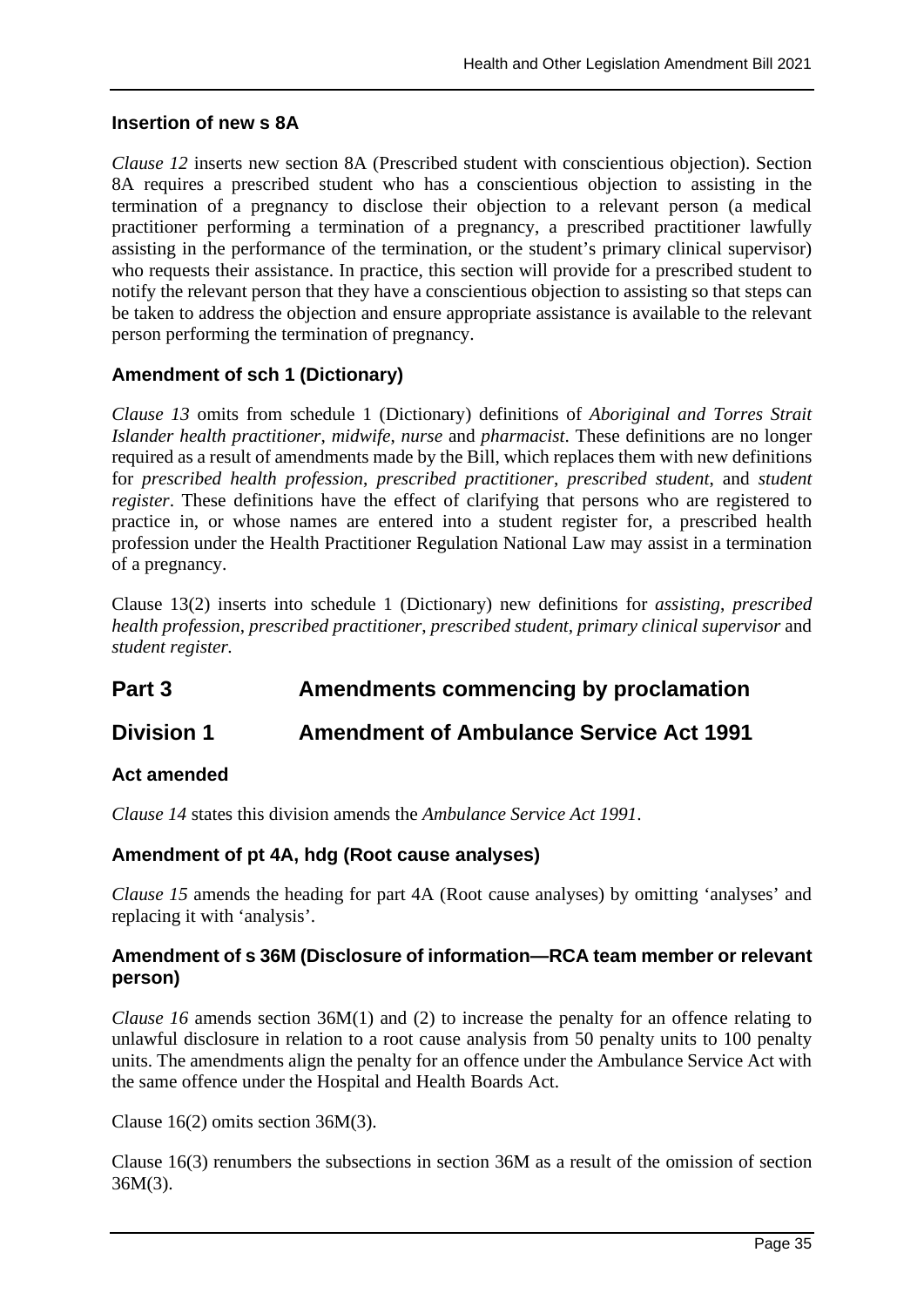## **Amendment of s 36N (Disclosure of information—commissioning authority or relevant person)**

*Clause* 17 amends section 36N(1), (3) and (5) to increase the penalty for an offence relating to the disclosure of information in relation to a commission authority or relevant person from 50 penalty units to 100 penalty units. The amendments align the penalty for an offence under the Ambulance Service Act with the same offence under the Hospital and Health Boards Act.

Clause 17(2) omits section 36N(9).

Clause 17(3) renumbers the subsections in section 36N as a result of the omission of section 36N(9).

## **Amendment of s 36P (Giving a copy of RCA report—medical director)**

*Clause 18* amends section 36P(3) and (4) to increase the penalty from 50 penalty units to 100 penalty units for the medical director (being the Queensland Ambulance Service officer with the title of 'medical director') breaching their obligations in dealing with a root cause analysis report. The amendments align the penalty for an offence under the Ambulance Service Act with the same offence under the Hospital and Health Boards Act.

### **Replacement of ss 49 and 49A**

*Clause 19* replaces sections 49 and 49A with new sections 49 and 49A.

New section 49 (Confidential information must not be disclosed by designated officers) provides that a person who is or was a designated officer must not, directly or indirectly, disclose information to another person unless the disclosure is required or permitted under the Act. The maximum penalty for the offence is 100 penalty units, which is an increase from the existing provision which has a maximum penalty of 50 penalty units. New section 49 also provides that disclosure to another person includes another designated officer and that the offence also applies even when the person who could be identified in the confidential information is deceased.

New section 49A(1) (Confidential information must not be disclosed by informed person) clarifies the obligations of confidentiality where a person who is or was a designated officer directly or indirectly discloses confidential information to another person to whom section 49 does not apply (the *informed person*).

New section 49A(2) provides that the informed person must not, directly or indirectly, disclose the confidential information to another person unless the disclosure is required or permitted under this Act or another law. The maximum penalty for an offence against this section is 50 penalty units.

New section 49A(3) provides that the *informed person* may disclose the confidential information:

- to the person to whom the confidential information relates; or
- for a lawful purpose for which the confidential information was originally disclosed to the informed person; or
- if an agreement mentioned in section 50L requires or allows the disclosure—under the agreement.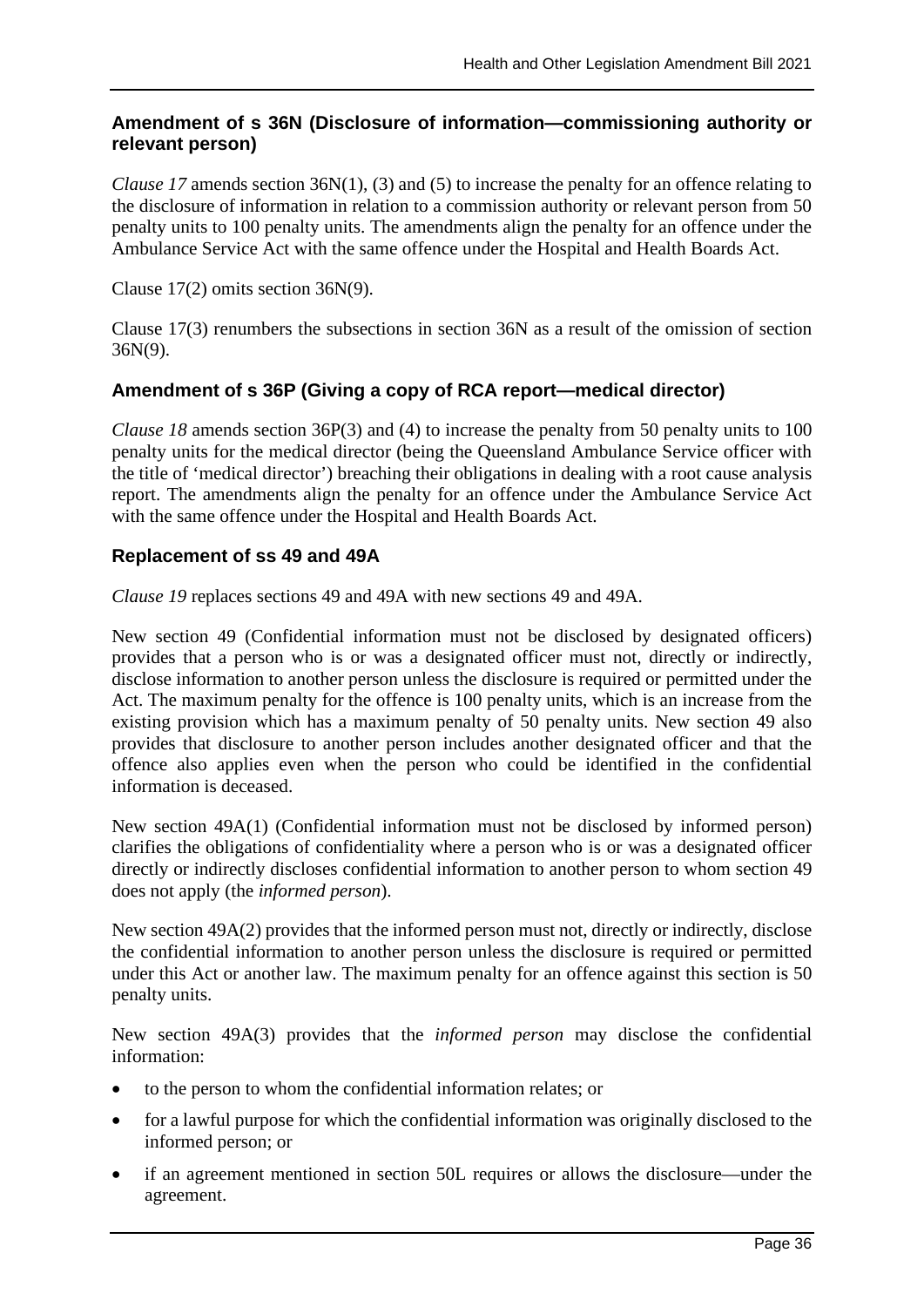New section 49A(4) provides that disclosure to another person and the offence applies even when the person who could be identified in the confidential information is deceased.

## **Amendment of s 50D (Definitions for div 1)**

*Clause 20* omits from section 50D the definitions of *confidential information* and *designated officer* for the purposes of part 7, division 1, as these definitions are to be included in schedule 1 (Dictionary).

Clause 20(2) inserts a new definition of *designated person*, which refers to section 139A of the Hospital and Health Boards Act.

### **Replacement of s 50E (Disclosure required or permitted by law)**

*Clause 21* replaces section 50E with new section 50E (Disclosure required or permitted by law). New section 50E provides for a designated officer to disclose confidential information if the disclosure is required or permitted by an Act or law.

#### **Replacement of s 50F (Disclosure with consent)**

*Clause 22* replaces section 50F with new section 50F (Disclosure to, or with consent of, person to whom confidential information relates) to align the Ambulance Services Act and the Hospital and Health Boards Act. New section 50F provides that a designated officer may disclose confidential information if:

- for confidential information relating to an adult—the disclosure is to the adult, or the adult consents to the disclosure; or
- for confidential information relating to a child:
	- the disclosure is to the child or an authorised person for the child (for example, a parent or guardian);
	- the officer is a health professional who reasonably believes the child has capacity to consent and the child consents to the disclosure;
	- the officer is a health professional who reasonably believes the disclosure is in the child's best interests; or
	- an authorised person for the child consents to the disclosure.

Clause 22(2) provides for the purposes of the new section 50F, *authorised person* for a child means a person who is authorised to consent on a child's behalf to the disclosure of confidential information relating to the child (for example, a parent or guardian of the child).

Clause 22(2) also provides that in new section 50F, *capacity to consent* in relation to a child means the child is of sufficient age, and mental and emotional maturity, to understand that nature of consenting to the disclosure of confidential information.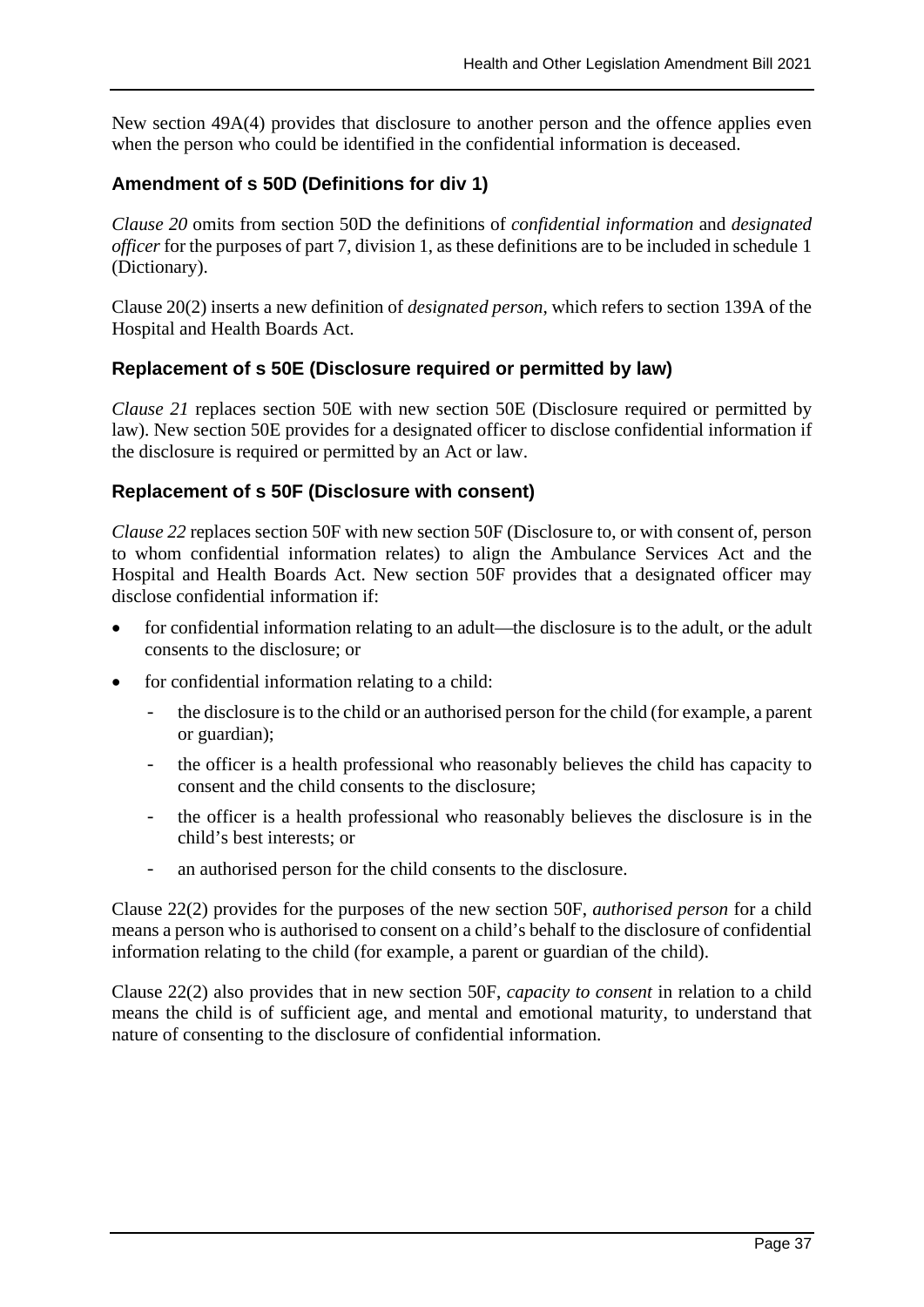## **Replacement of s 50H (Disclosure of confidential information for care or treatment of person)**

*Clause 23* replaces section 50H with new section 50H (Disclosure for care or treatment of person). New section 50H provides that a designated officer may disclose confidential information if the disclosure is required for the care or treatment of the person to whom the information relates. New section 50H removes the limitation on the provision of information which is required for the care or treatment of a person and provides a greater alignment of the authorised disclosures under the Ambulance Service Act and the Hospital and Health Boards Act.

### **Insertion of new s 50IA**

*Clause 24* inserts new section 50IA (Disclosure for protection, safety and wellbeing of child). Section 50IA provides that a designated officer may disclose confidential information if the disclosure is for the protection, safety or wellbeing of a child and the information relates to someone other than the child. This new section is modelled on section 148 of the Hospital and Health Boards Act.

## **Insertion of new ss 50KA-50KC**

*Clause 25* inserts new sections 50KA to 50KC to provide for several types of disclosure of confidential information in specific circumstances. These new sections align with existing provisions in the Hospital and Health Boards Act.

New section 50KA (Disclosure for funding arrangements and public health monitoring) provides for a designated officer to disclose confidential information if:

- the disclosure is to another designated officer or to a designated person;
- the disclosure and receipt of the confidential information is for giving effect to or managing a funding arrangement for the service or for analysing, monitoring or evaluating public health; and
- the other designated officer or designated person is authorised in writing by the chief executive to receive the confidential information.

New section 50KB (Disclosure for purposes relating to health services) provides for a designated officer to disclose confidential information if the disclosure is for evaluating, managing, monitoring or planning a health service, including, for example, an ambulance service and the disclosure is to another designated officer, a designated person or an entity prescribed by regulation. A *health service* is defined in section 15 of the *Hospital and Health Boards Act 2011*.

New section 50KC (Disclosure by chief executive or the commissioner to lawyers) provides for a designated officer who is the chief executive or the Queensland Ambulance Service Commissioner to disclose confidential information if the disclosure is to a lawyer in relation to a matter and the lawyer is representing the State or Queensland Ambulance Service in relation to the matter. New section 50KC(3) provides that the lawyer may disclose the confidential information in a court or tribunal proceeding relating to the matter.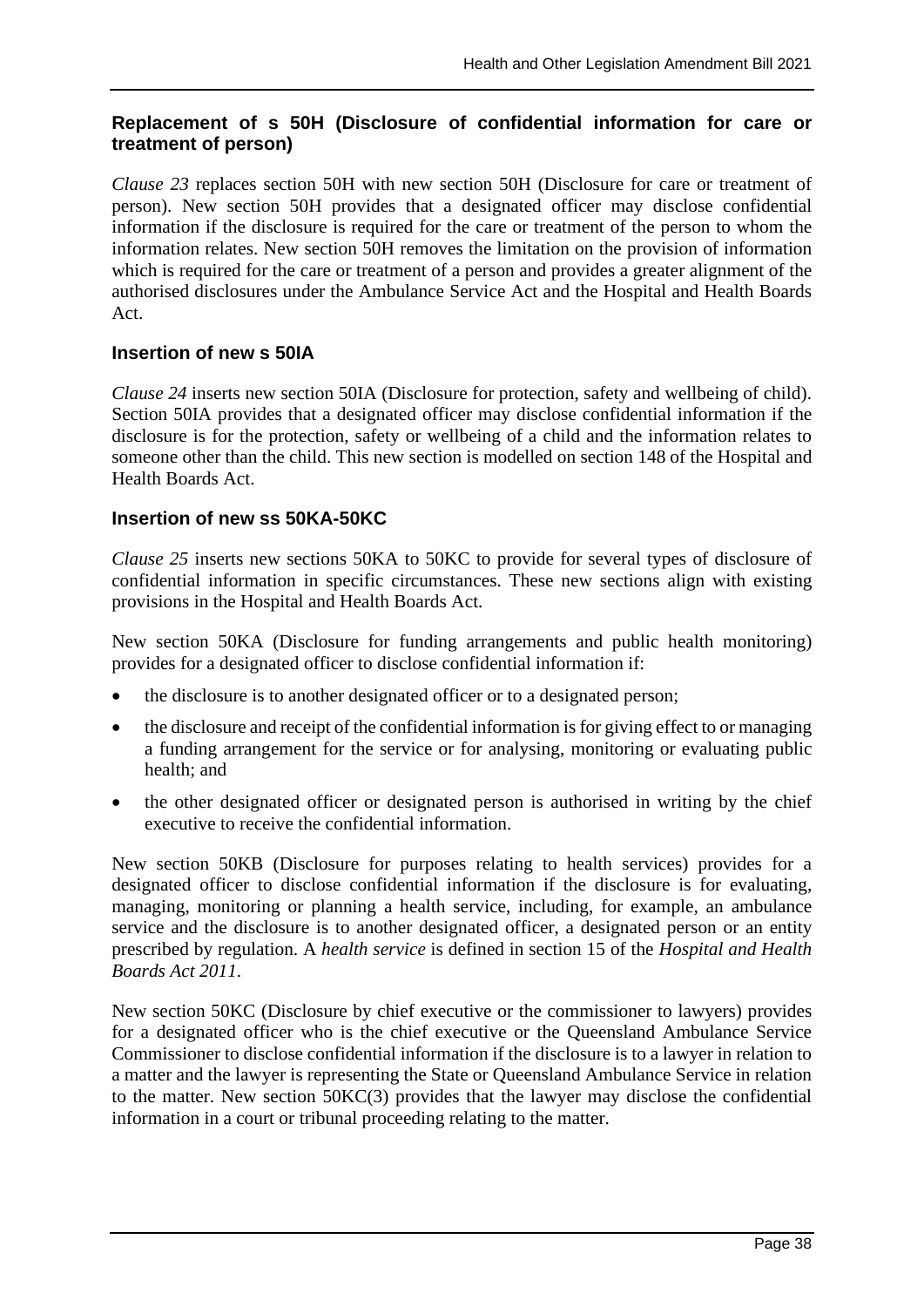## **Replacement of s 50L (Disclosure to Commonwealth, another State, or Commonwealth or State entity)**

*Clause 26* replaces section 50L with new section 50L (Disclosure to Commonwealth, another State, or Commonwealth or State entity). New section 50L(1) provides that a designated officer may disclose confidential information to the Commonwealth or another State, or an entity of the Commonwealth or another State if:

- the disclosure is required or permitted under an agreement between the State and the Commonwealth, other State or entity;
- the agreement is prescribed by regulation;
- the chief executive considers the disclosure to be in the public interest; and
- the chief executive states in writing that the chief executive considers the disclosure to be in the public interest.

New section 50L(2) provides that a designated officer may disclose confidential information to an entity of the State if:

- the disclosure is required or permitted under an agreement between Queensland Ambulance Service and the entity;
- the agreement is prescribed by regulation; and
- the chief executive considers the disclosure to be in the public interest; and
- the chief executive states in writing that the chief executive considers the disclosure to be in the public interest.

New section 50L(3) requires the Commonwealth, a State or an entity that receives confidential information under an agreement in section 50L(1) or (2) must not disclose the information to anyone else unless allowed to do so under the agreement or in writing by the chief executive and must ensure the information is used only for the purpose for which the information was given under the agreement.

New section 50L(4) provides, for this section, definitions of *entity of the Commonwealth* and *entity of the State*.

## **Amendment of s 50P (Disclosure is authorised by chief executive)**

*Clause 27* amends section 50P(1) by omitting 'is authorised to' and replacing it with 'may'. The amendment aligns the Ambulance Service Act and Hospital and Health Boards Act.

Clause  $27(2)$  amends section  $50P(3)(a)$  by omitting 'subsection (1)' and replacing it with 'an authorisation mentioned in subsection  $(2)(a)$ . This amendment clarifies that the department's annual report must include details of the nature of any confidential information disclosed by the chief executive in the public interest.

Clause 27(3) replaces section 50P(5) with new section 50P(5). New section 50P(5) provides that despite section 22 of the Ambulance Service Act (which provides for delegations to be made) and section 103 of the *Public Service Act 2008*, the chief executive may delegate the power to make a disclosure in the public interest only to the commissioner. Under new section 50P(5), the chief executive must not permit subdelegation of the power from the commissioner to another officer.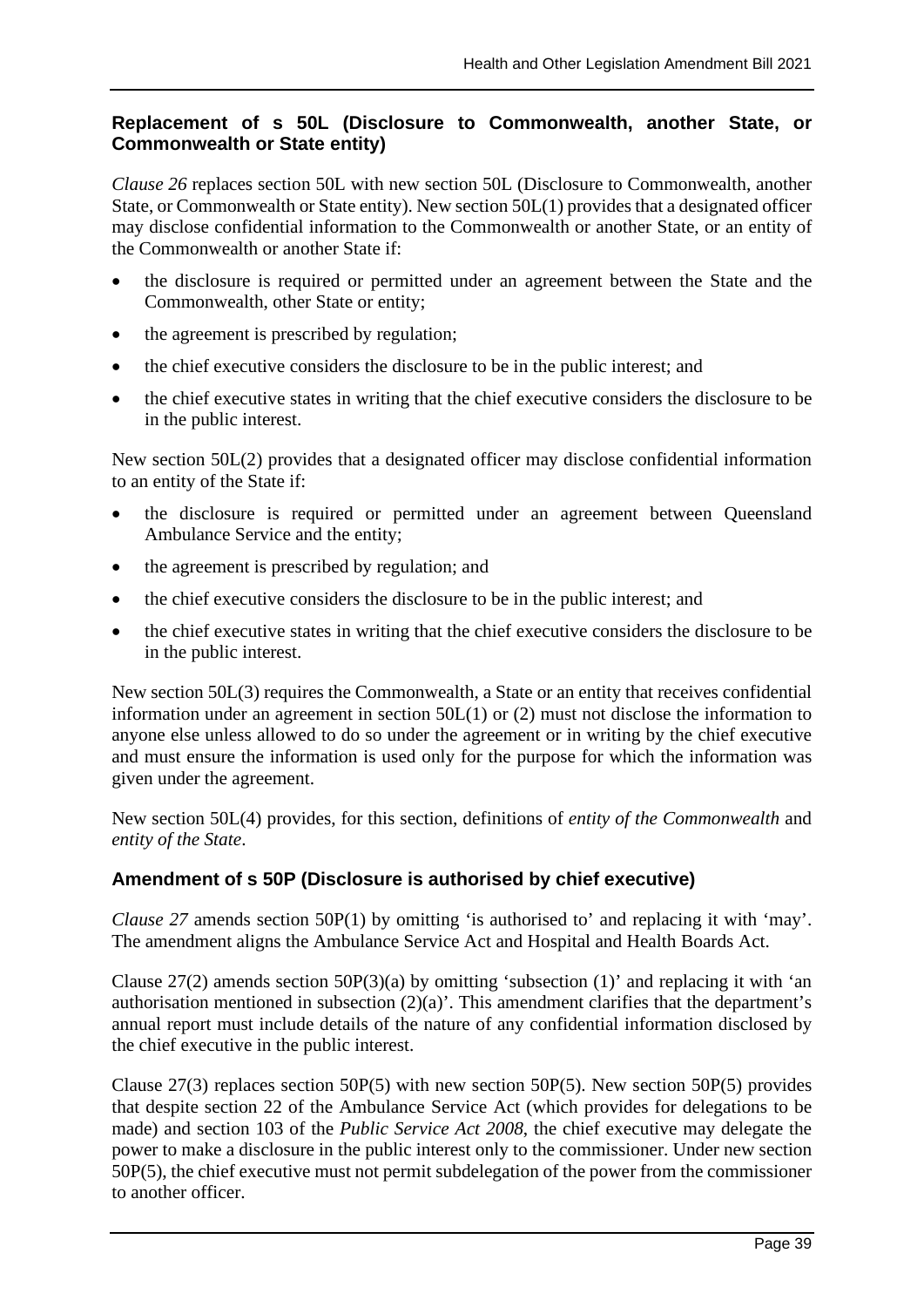## **Amendment of s 50Q (Necessary or incidental disclosure)**

*Clause 28* amends section 50Q by omitting 'is authorised to disclose confidential information if the disclosure of confidential information by a designated person' and replacing it with 'may disclose confidential information if the disclosure'. The amendment aligns the Ambulance Service Act and Hospital and Health Boards Act.

## **Amendment, relocation and renumbering of s 50R (Application of this division to former designated officers)**

*Clause 29* replaces section 50R(1) and (2) with new section 50R(1) and (2) to update the drafting of the provision and align the drafting between the Ambulance Service Act and the Hospital and Health Boards Act. The requirements on former designated officers will remain the same, where the duties of disclosure prescribed in a *relevant provision* apply to a former designated officer in the same way as they apply to the disclosure of information by a designated person.

Clause 29(2) inserts into section 50R(3) a definition of *relevant provision* to clarify the sections that apply to the obligations placed on former designated officers relating to the disclosure of confidential information. The *relevant provisions* are sections 50E, 50F, 50IA, 50J, 50M, 50O or 50Q of the Ambulance Service Act.

Clause 29(3) relocates and renumbers section 50R as section 50SA.

## **Insertion of new pt 8, div 9**

*Clause 30* inserts new division 9 (Transitional provisions for Health and Other Legislation Amendment Act 2021) which provides transitional provisions to address the changes made by the Bill.

New section 103 (Definition for division) provides that for this division the definition of *new*, for a provision of this Act, means the provision as in force on the commencement of the Act.

New section 104 (Application of new pt 7, div 1) provides that subject to section 105, new part 7, division 1 applies in relation to confidential information regardless of whether the information came into existence before or after the commencement.

New section 105 (Application of s 50L to agreements in force immediately before commencement) provides that where an agreement mentioned in the former section 50L of the Ambulance Service Act was in force immediately before the commencement, the new section 50L does not apply in relation to the agreement. As a result, any agreements entered into under section 50L of the Ambulance Service Act prior to the amendments commencing will not be affected and the former requirements contained in section 50L will continue to apply.

## **Amendment of sch 1 (Dictionary)**

*Clause 31* inserts several new definitions into schedule 1 (Dictionary), such as *confidential information*, *designated officer*, *designated person* and *health professional*. The definition of *confidential information* and *designated officer* were previously contained in the Ambulance Service Act but were only applicable to part 7, division 1 of the Act.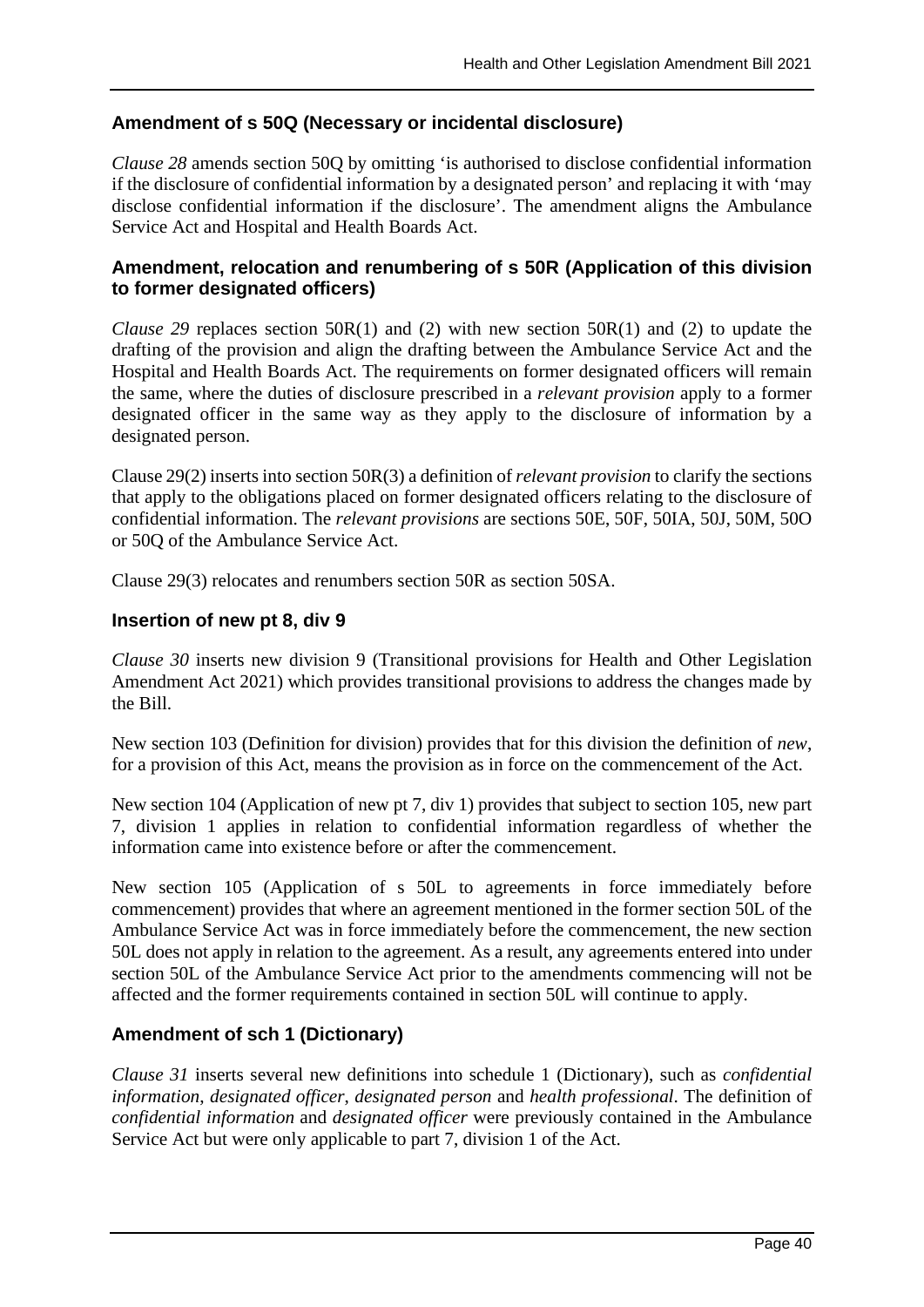## **Division 2 Amendment of Hospital and Health Boards Act 2011**

## **Act amended**

*Clause 32* states this division amends the *Hospital and Health Boards Act 2011*.

## **Amendment of s 139 (Definitions for pt 7)**

*Clause 33* omits from section 139 the definitions of *prescribed health practitioner* and *relevant health practitioner.*

Clause 33(2) inserts into section 139 a new definition of *prescribed health professional,* which means a health professional, other than a designated person mentioned in section 139A(1), who is prescribed by regulation or a person who was a health professional mentioned in paragraph (a).

Clause 33(3) makes a consequential amendment to paragraph (b) for the definition of *confidential information* by omitting 'practitioner' and replacing it with 'professional'.

## **Amendment of s 142 (Confidential information must not be disclosed by designated persons)**

*Clause 34* amends section 142(2) by omitting 'practitioner' and replacing it with 'professional'. This is a consequential amendment arising from the insertion of a new definition of *prescribed health professional* into part 7 of the Hospital and Health Boards Act.

## **Amendment of s 142A (Confidential information must not be disclosed by prescribed health practitioners)**

*Clause 35* amends the heading for section 142A by omitting 'practitioner' and replacing it with 'professional'. This is a consequential amendment arising from the insertion of a new definition of *prescribed health professional* into part 7 of the Hospital and Health Boards Act.

Clause 35(2) amends section 142A(1) and (2) by omitting 'practitioner' and replacing it with 'professional'.

## **Amendment of s 143 (Disclosure required or permitted by law)**

*Clause 36* amends section 143(2)(e) and (3) by omitting 'practitioner' and replacing it with 'professional'. This is a consequential amendment arising from the insertion of a new definition of *prescribed health professional* into part 7 of the Hospital and Health Boards Act.

### **Amendment of s 144 (Disclosure with consent)**

*Clause 37* amends section 144 by omitting 'practitioner' and replacing it with 'professional'. This is a consequential amendment arising from the insertion of a new definition of *prescribed health professional* into part 7 of the Hospital and Health Boards Act.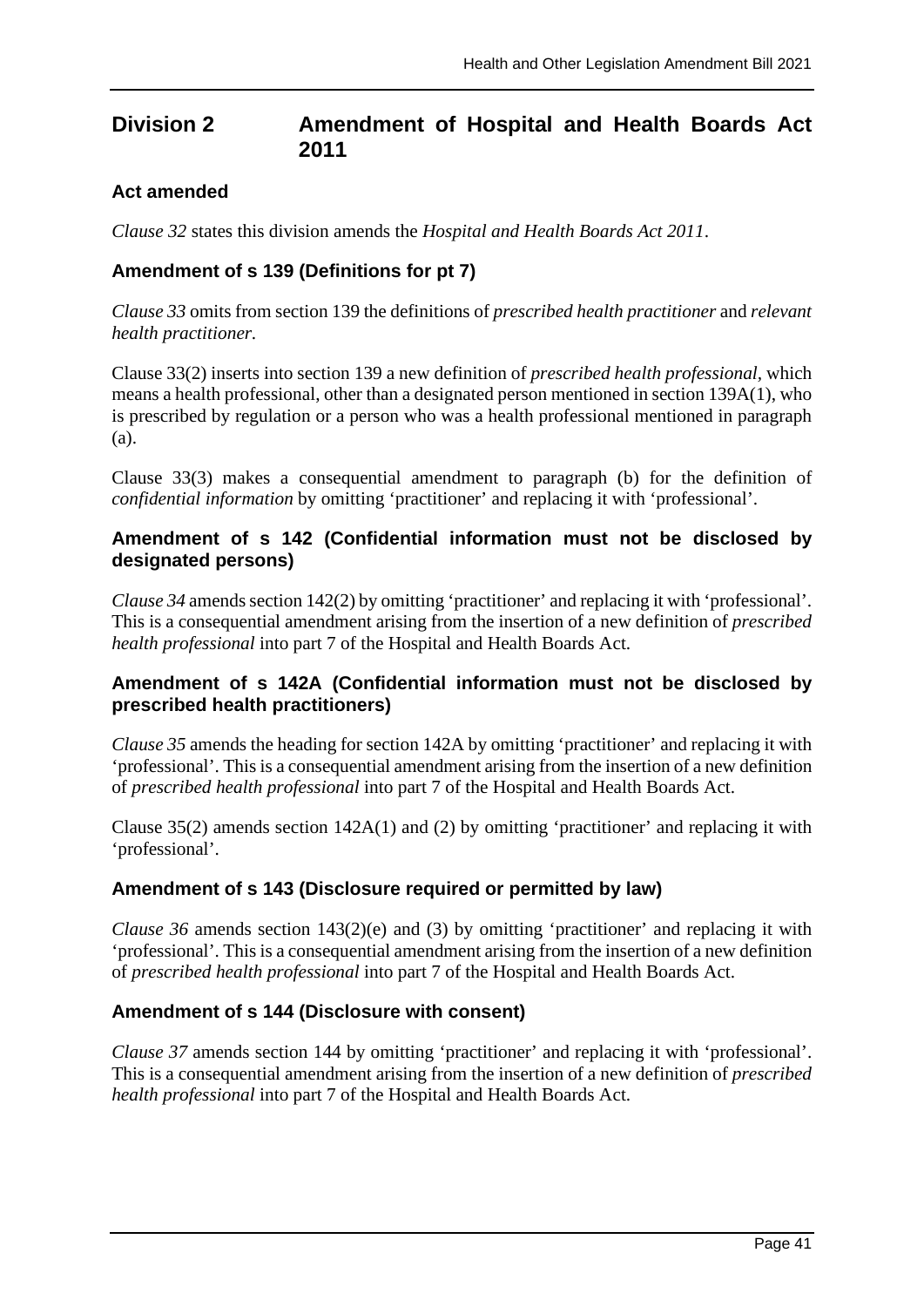## **Amendment of s 145 (Disclosure of confidential information for care or treatment of person)**

*Clause 38* amends section 145 by omitting 'practitioner' and replacing it with 'professional'. This is a consequential amendment arising from the insertion of a new definition of *prescribed health professional* into part 7 of the Hospital and Health Boards Act.

## **Amendment of s 146 (Disclosure to person who has sufficient interest in health and welfare of person)**

*Clause 39* amends section 146(1) by omitting 'practitioner' and replacing it with 'professional'. This is a consequential amendment arising from the insertion of a new definition of *prescribed health professional* into part 7 of the Hospital and Health Boards Act.

## **Amendment of s 147 (Disclosure to lessen or prevent serious risk to life, health or safety)**

*Clause 40* amends section 147 by omitting 'practitioner' and replacing it with 'professional'. This is a consequential amendment arising from the insertion of a new definition of *prescribed health professional* into part 7 of the Hospital and Health Boards Act.

## **Amendment of s 148 (Disclosure for the protection, safety or wellbeing of a child)**

*Clause 41* amends section 148(2) by omitting 'practitioner' and replacing it with 'professional'. This is a consequential amendment arising from the insertion of a new definition of *prescribed health professional* into part 7 of the Hospital and Health Boards Act.

## **Amendment of s 154 (Disclosure to or by relevant chief executive)**

*Clause 42* amends section 154(1) by omitting 'practitioner' and replacing it with 'professional'. This is a consequential amendment arising from the insertion of a new definition of *prescribed health professional* into part 7 of the Hospital and Health Boards Act.

### **Amendment of s 155 (Disclosure to health practitioner registration board)**

*Clause 43* amends section 155 by omitting 'prescribed health practitioner' and replacing it with 'prescribed health professional'. This is a consequential amendment arising from the insertion of a new definition of *prescribed health professional* into part 7 of the Hospital and Health Boards Act.

### **Amendment of s 156 (Disclosure to health ombudsman)**

*Clause 44* amends section 156 by omitting 'prescribed health practitioner' and replacing it with 'prescribed health professional'. This is a consequential amendment arising from the insertion of a new definition of *prescribed health professional* into part 7 of the Hospital and Health Boards Act.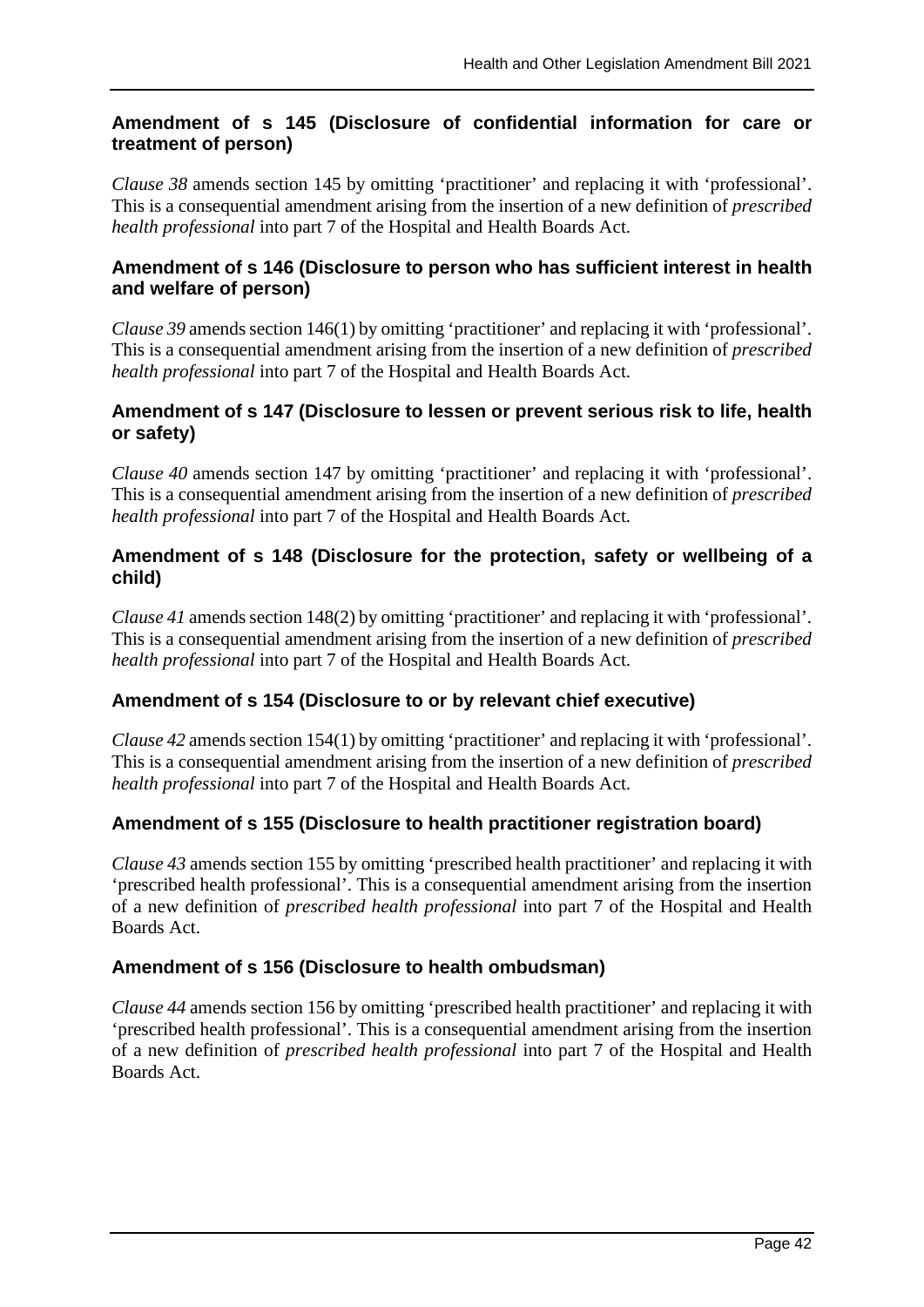## **Amendment of s 157 (Disclosure to person performing functions under Coroners Act 2003)**

*Clause 45* amends section 157 by omitting 'practitioner' and replacing it with 'professional'. This is a consequential amendment arising from the insertion of a new definition of *prescribed health professional* into part 7 of the Hospital and Health Boards Act.

## **Insertion of new s 157B**

*Clause 46* inserts new section 157B (Disclosure to person performing functions under Mental Health Act 2016) which provides that a designated person or prescribed health professional may disclose confidential information if the disclosure is to a person who requires the confidential information to perform a function under the Mental Health Act, other than for the preparation of an annual report.

## **Amendment of s 159 (Disclosure to Australian Red Cross Society)**

*Clause 47* amends section 159 by omitting 'practitioner' and replacing it with 'professional'. This is a consequential amendment arising from the insertion of a new definition of *prescribed health professional* into part 7 of the Hospital and Health Boards Act.

## **Amendment of pt 7, div 4, hdg (Access by prescribed health practitioner to prescribed information system)**

*Clause 48* amends the heading for part 7, division 4 by omitting 'practitioner' and replacing it with 'professional'. This is a consequential amendment arising from the insertion of a new definition of *prescribed health professional* into part 7 of the Hospital and Health Boards Act.

## **Amendment of s 161C (Prescribed health practitioner may access prescribed information system and particular information)**

*Clause 49* amends the heading for section 161 and subsections (1), (2) and (3) by omitting 'practitioner' and replacing it with 'professional'. This is a consequential amendment arising from the insertion of a new definition of *prescribed health professional* into part 7 of the Hospital and Health Boards Act.

### **Amendment of sch 2 (Dictionary)**

*Clause 50* amends schedule 2 to omit the definitions of *prescribed health practitioner* and *relevant health practitioner* and insert a new definition of *prescribed health professional.*

The definition of *prescribed health professional* refers to the definition prescribed in section 139 of the Hospital and Health Boards Act. Section 139 of the Act states that a *prescribed health professional* means a health professional, other than a designated person mentioned in section 139A(1), who is prescribed by regulation or a person who was a health professional for the purpose of this section.

## **Division 3 Amendment of Mental Health Act 2016**

## **Act amended**

*Clause 51* states this division amends the *Mental Health Act 2016*.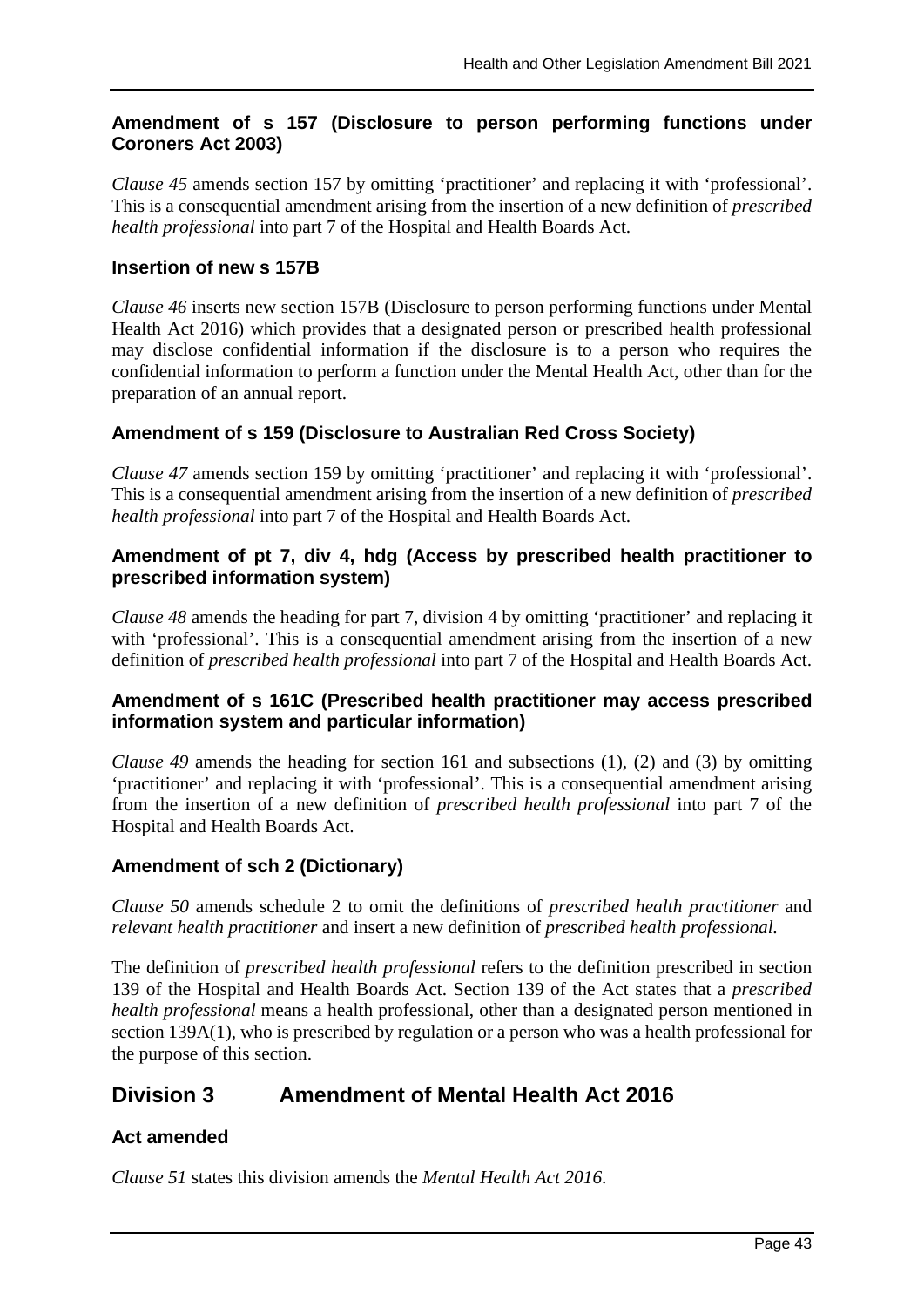## **Amendment of s 38 (Action before exercising powers)**

*Clause 52* amends section 38(d) by inserting 'sector' after 'public'.

## **Amendment of s 116 (Decision about unsoundness of mind and diminished responsibility)**

*Clause 53* amends section 116(2) by omitting 'section 117' and replacing it with 'section 117 and 117A'. This is a consequential amendment as the Bill seeks to insert a new section 117A into the Mental Health Act.

#### **Insertion of new s 117A**

*Clause 54* inserts new section 117A (Substantial dispute about fact relied on in expert report). New section 117A(1) provides that the Mental Health Court may not make a decision under section 116(1)(a) or (b) of the Mental Health Act if the court is satisfied there is a substantial dispute about a fact (*a material fact*) that is material to an opinion stated in an expert's report received in evidence by the court on the reference.

New section 117A(2) provides that without limiting subsection (1), *a material fact* may relate to:

- the person's relevant circumstances before, at the time, or after the offence was allegedly committed; or
- an event, act or omission related to the offence, whether the event, act or omission happened before, at the time, or after the offence was allegedly committed.

### **Amendment of s 118 (Decision about fitness for trial)**

*Clause 55* amends section 118(1)(b) to insert 'or 117A' after 'section 117'. This section applies where the Mental Health Court decides the person was not of unsound mind when the offence was allegedly committed or because of section 117 or new section 117A, the court may not decide whether the person was of unsound mind when the offence was allegedly committed.

### **Insertion of new s 157A**

*Clause 56* inserts new section 157A (Admissibility of expert's report in proceeding before Magistrates Court). New section 157A(1) provides that this section applies if an expert's report is received in evidence by the Mental Health Court on a reference in relation to a person for an offence.

New section 157A(2) provides that the report is admissible in a proceeding before a Magistrates Court for the purpose of deciding whether to dismiss a complaint for the offence under section 172 or to adjourn the hearing of a complaint for the offence under section 173.

### **Insertion of new ch 5, pt 5, div 4, sdiv 1, hdg**

*Clause 57* inserts a new subdivision heading (Subdivision 1 Making forensic orders) into chapter 5, part 5, division 4, subdivision 1 before section 166. The insertion of the subdivision heading is a consequential amendment arising from the insertion of the new sections 166A and 167.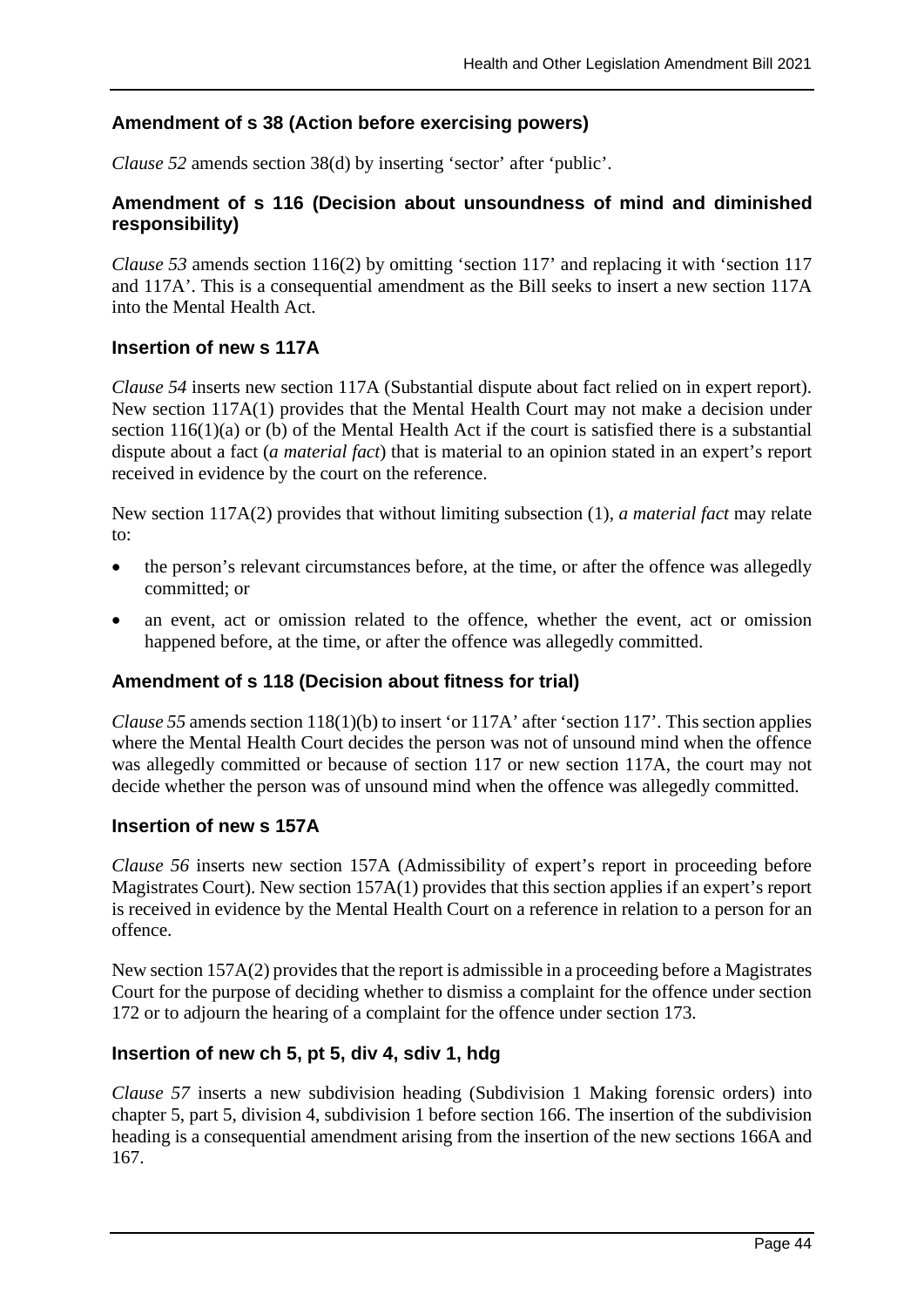## **Replacement of s 167 (Person subject to existing treatment authority or treatment support order)**

*Clause 58* replaces existing section 167 with new sections 166A (Person subject to existing treatment support order) and 167 (Person subject to existing treatment authority).

New section 166A provides that if the Mental Health Court is required under this chapter to make a forensic order for a person who is already subject to a treatment support order, the court may satisfy this requirement by:

- revoking the treatment support order and making a forensic order for the person; or
- amending the treatment support order to convert it into a forensic order, and making any other necessary changes to the order.

New section 167 provides that if the Mental Health Court makes a forensic order (mental health) for a person who is subject to a treatment authority, the treatment authority ends on the making of the forensic order (mental health).

Section 167 also provides that nothing in this provision prevents the Mental Health Court from making a forensic order (disability) for a person who is subject to a treatment authority. If there is any inconsistency between the treatment authority and a forensic order (disability) for the person, the forensic order (disability) prevails to the extent of any inconsistency.

The purpose of this amendment is to allow the Mental Health Court to continue an existing treatment support order by amending that order to change it to a forensic order in circumstances where the Court considers it appropriate for the person's forensic history to be continued. This aligns with the Court's ability to amend existing forensic orders and treatment support orders in sections 166 and 167A of the Mental Health Act and ensures that the Court has the ability to ensure relevant unlawful acts are recognised in an order and that the change of order does not affect the operation of a victim information notice relating to the existing order.

Clause 58 also inserts a new subdivision heading (Subdivision 2 Making treatment support orders) into chapter 5, part 5, division 4, subdivision 2 after section 167. The insertion of the subdivision heading is a consequential amendment arising from the insertion of new sections 167B and 167C.

## **Insertion of new ss 167B and 167C**

*Clause 59* inserts new sections 167B (Person subject to existing forensic order) and 167C (Person subject to existing treatment authority).

New section 167B provides that if the Mental Health Court is required under this chapter to make a treatment support order for a person who is already subject to a forensic order, the court may satisfy this requirement by:

- revoking the forensic order and making a treatment support order for the person; or
- amending the forensic order to convert it into a treatment support order, and making any other necessary changes to the order.

The purpose of this amendment is to allow the Mental Health Court the option of continuing an existing forensic order by amending that order to change it to a treatment support order, in circumstances where the Court considers it appropriate to have the person's forensic history continued in the new order. This aligns with the Court's ability to amend existing forensic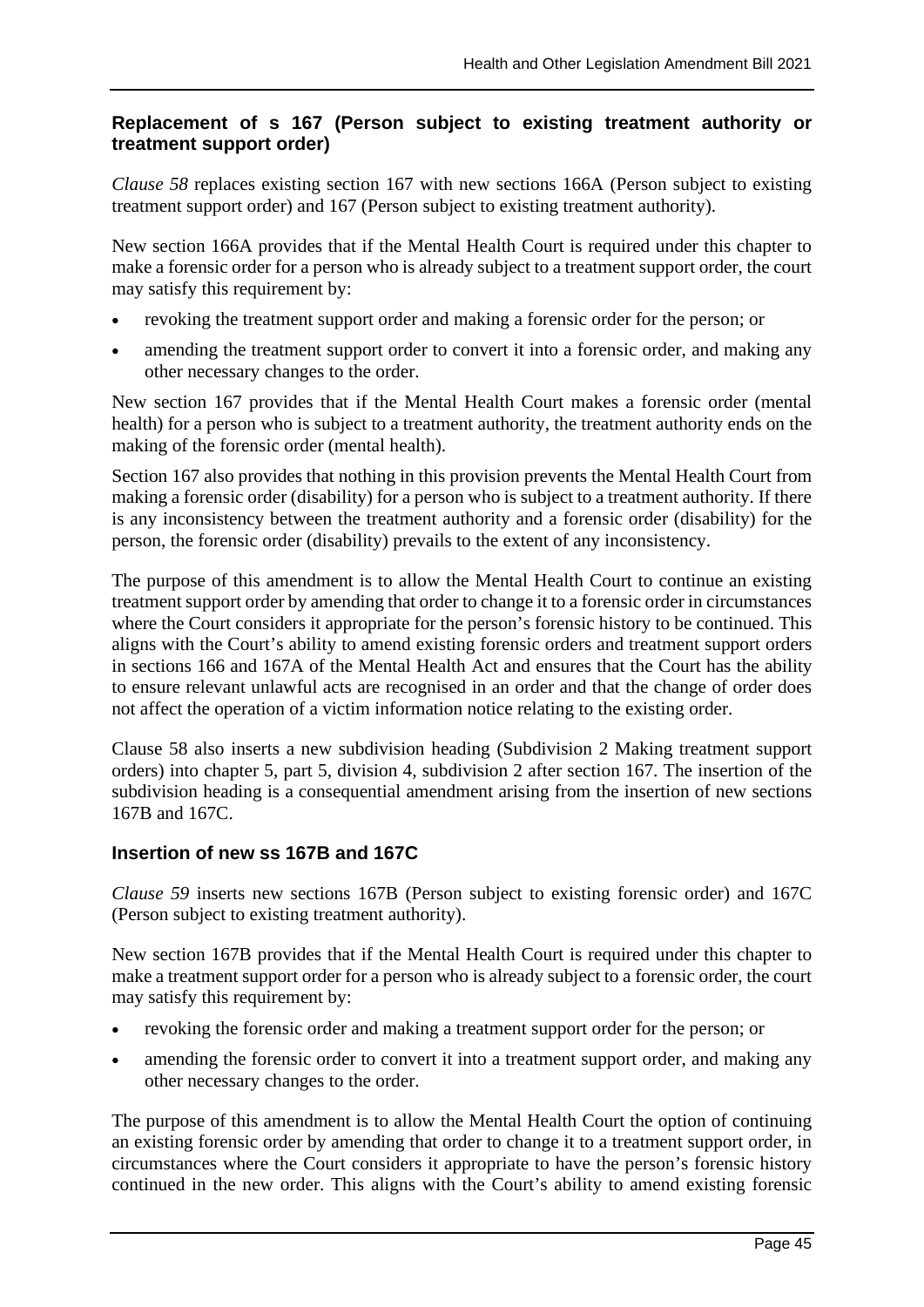orders and treatment support orders in sections 166 and 167A of the Mental Health Act and ensures that the Court has the ability to ensure relevant unlawful acts are recognised in an order and that the change of order does not affect the operation of a victim information notice relating to existing order.

New section 167C provides that if the Mental Health Court makes a treatment support order for a person who is subject to a treatment authority, the treatment authority ends on the making of the treatment support order.

## **Amendment of s 180A (Particular statements not admissible)**

*Clause 60* inserts new subsection (4) into section 180A. Section 180A(4) provides that section 180A(1)(b), which states that a statement made by the person to a health practitioner for the purpose of a Magistrates Court making a decision about the person under section 172 or 173 of the Mental Health Act, does not apply to a proceeding before the Mental Health Court.

### **Amendment of s 223 (Who is a nominated support person)**

*Clause 61* amends section 223(6)(b) by omitting 'make and communicate' and replacing it with '(b) freely and voluntarily make the appointment or revocation; and (c) communicate the appointment or revocation'. This amendment enables a person who has capacity to make or revoke an appointment of a nominated support person if the person has the ability to understand the nature and effect of the appointment or revocation; and freely and voluntarily make the appointment or revocation; and communicate the appointment or revocation.

The purpose of this, and the following amendment, is to provide clarity about the consent that must be given by a patient prior to receiving a regulated treatment and to align with the consent requirements in equivalent provisions in the *Guardianship and Administration Act 2000* and *Powers of Attorney Act 1998*. Making explicit the requirement of free and voluntary consent further improves the recognition of the patient's human rights in the determination of their treatment and care provided under the Act.

### **Amendment of s 233 (Requirements for informed consent)**

*Clause 62* omits section 233(1)(c) and amends section 233(2)(b) by omitting 'make and communicate' and replacing it with '(b) freely and voluntarily make the decision; and (c) communicate the decision'. This amendment enables a person who has capacity, to give informed consent to a regulated treatment if the person has the ability to understand the nature and effect of a decision relating to the treatment; and freely and voluntarily make the decision; and communicate the decision.

## **Amendment of s 236 (Performance of electroconvulsive therapy with consent or tribunal approval)**

*Clause* 63 replaces sections  $236(1)(a)$  to (c) with new sections  $236(1)(a)$  and (b), which introduce a new framework to support the performance of electroconvulsive therapy with consent or tribunal approval.

New sections  $236(1)(a)$  and (b) allow for a doctor at an authorised mental health service to perform electroconvulsive therapy on a patient in the authorised mental health service if:

for a patient who is an adult: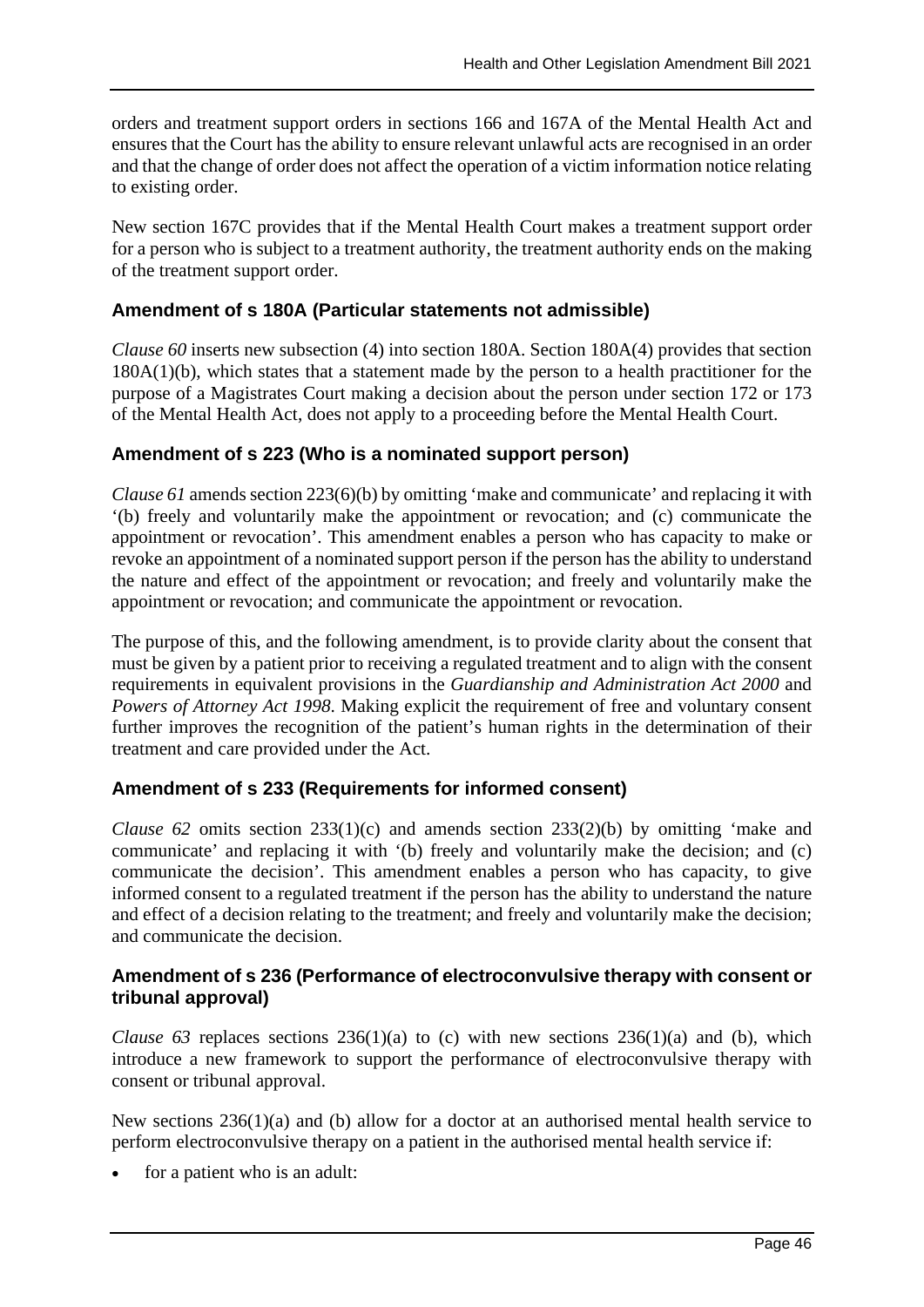- if the adult is unable to give informed consent to the treatment or is subject to a treatment authority, forensic order or treatment support order—the tribunal has approved, under section 509, the performance of the therapy on the adult; or
- otherwise—the adult has given informed consent to the treatment; or
- for a patient who is a minor—the tribunal has approved, under section 509, the performance of the therapy on the minor.

## **Amendment of s 288 (Communication about patient with others)**

*Clause 64* amends paragraph (b) of the definition of *capacity* in section 288(3) by omitting 'make and communicate' and replacing it with '(b) freely and voluntarily make the request; and (c) communicate the request'. The amendment means the patient – to have capacity to make a request that communication not take place – must have the ability to understand the nature and effect of the request; freely and voluntarily make the request; and communicate the request.

### **Amendment of s 307 (Annual Report)**

#### *Clause 65* omits section 307(2)(b)(viii).

Clause  $65(2)$  inserts new section  $307(2)(h)$  which requires the Annual Report of the Chief Psychiatrist to include statistical data about the information notices given under part 6 of the Mental Health Act, and provides, as an example, the number of applications for information notices made.

The section currently requires statistical data about information notices for each authorised mental health service. However, the information notices provided under part 6 are made by the Chief Psychiatrist and are therefore more appropriately required to be reported by the Chief Psychiatrist in a way that reflects the Chief Psychiatrist's role.

### **Amendment of s 317 (Definitions for pt 6)**

*Clause 66* omits from section 317 the definition *of relevant patient* and inserts a definition for *relevant day* and a new definition for *relevant patient*.

### **Amendment of s 318 (Application)**

*Clause 67* inserts new section 318(3) which provides for this section definitions of *forensic order* and *treatment support order*.

### **Amendment of s 319 (Decision on application)**

*Clause 68* corrects an error in the referencing of the subsection in section 319(2)(d). Section 319(2)(d) should refer to section 323(2)(b), not 323(1)(b), otherwise it would allow the chief executive to consider any applications made by the applicant that had previously been revoked.

Clause 68(2) omits and amends section 319(4) to provide the Chief Psychiatrist must refuse to approve the application for an information notice if the Chief Psychiatrist is satisfied:

• if the application states that the applicant's nominee will be entitled to receive information under the notice – the applicant's nominee is not suitable to receive the information (new section  $319(4)(a)$ ; or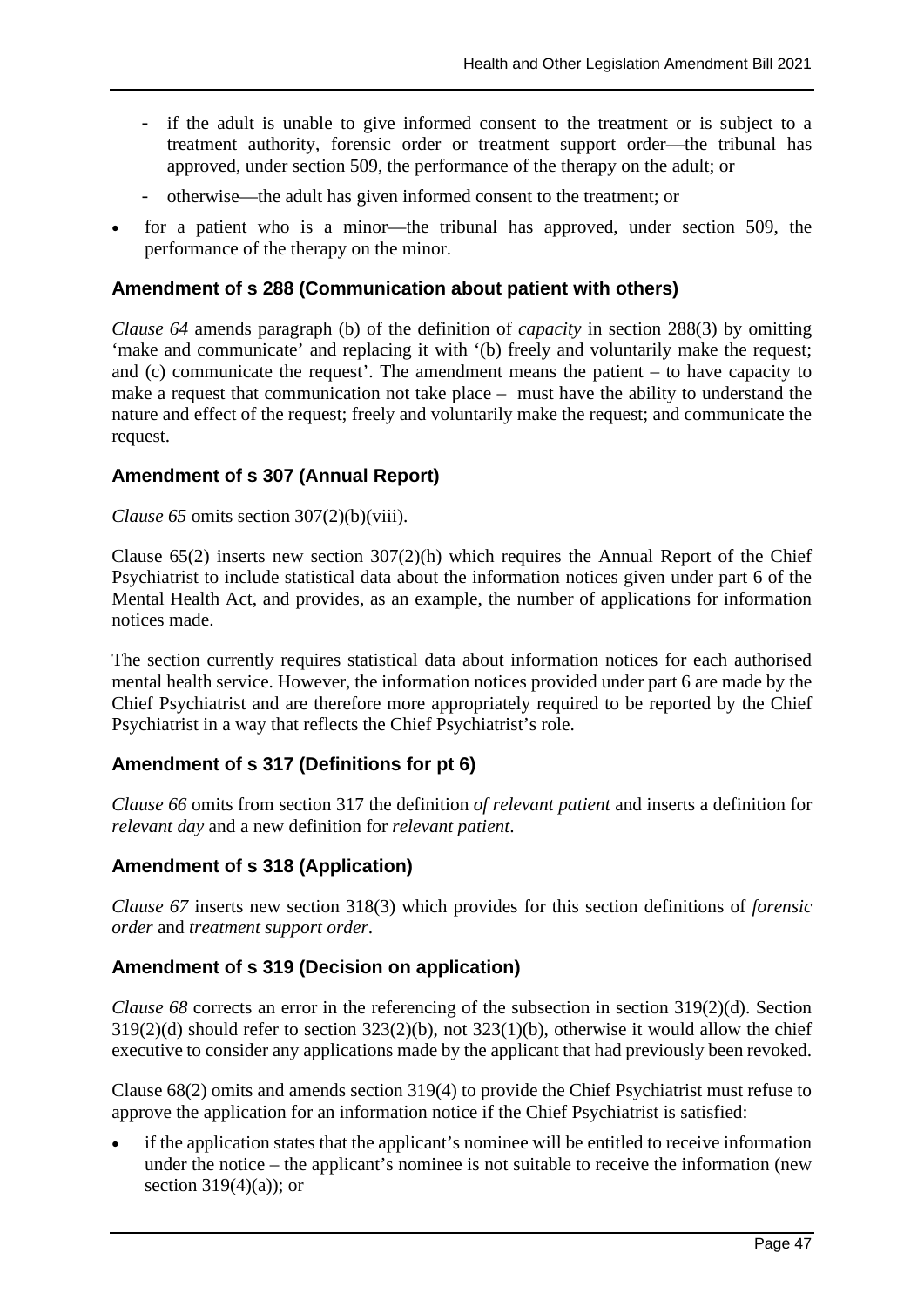• the person in relation to whom the application was made is not, or is no longer, a relevant patient (new section 319(4)(b)). It is noted the scenario in new section 319(4)(b) would be exceptionally rare.

Clause 68(3) inserts new section 319(8) which provides for this section definitions of *forensic order* and *treatment support order*.

## **Replacement of ss 322 and 323**

*Clause 69* replaces sections 322 and 323 with new sections 322 (Duration of information notice) and 323 (Revocation of information notice) to remove the mandatory revocation requirements for information notices.

New section 322(1) provides that an information notice relating to a relevant patient ceases to have effect on the earliest of the following days:

- if the relevant patient's forensic order or treatment support order ends and the patient is not subject to any other forensic order or treatment support order—the relevant day for the forensic order or treatment support order that has ended;
- if the relevant patient has been transferred under chapter 12, part 10, division 2 to an interstate mental health service or another country—the day the patient leaves Queensland;
- if the person entitled to receive information under the notice notifies the Chief Psychiatrist the person no longer wishes to receive the information—the day the person gives the notice;
- if the Chief Psychiatrist revokes the information notice under section 323—the day the notice is revoked.

New section 322(2) provides that within seven days after an information notice ceases to have effect under section  $322(1)(a)$ , (b) or (c) of the Mental Health Act, the Chief Psychiatrist must give the person who was entitled to receive information under the information notice, a written notice stating:

- the information notice has ceased to have effect; and
- the reason the information notice ceased to have effect: and
- if the information notice ceased to have effect under sections  $322(1)(a)$  or (b) of the Mental Health Act—the person is not entitled to appeal the ceasing of effect of the information notice.

New section 322(3) provides that despite subsection (1)(b), if the relevant patient returns to Queensland before the patient's forensic order or treatment support order ends under section 528:

- the information notice is reinstated on the day the relevant patient returns to Queensland; and
- within seven days after the Chief Psychiatrist becomes aware the relevant patient has returned to Queensland, the Chief Psychiatrist must give notice of the reinstatement of the information notice to the person entitled to receive information under the notice.

New section 323(1) provides that the Chief Psychiatrist must revoke an information notice relating to a relevant patient if the Chief Psychiatrist is satisfied disclosure of information under the notice is likely to: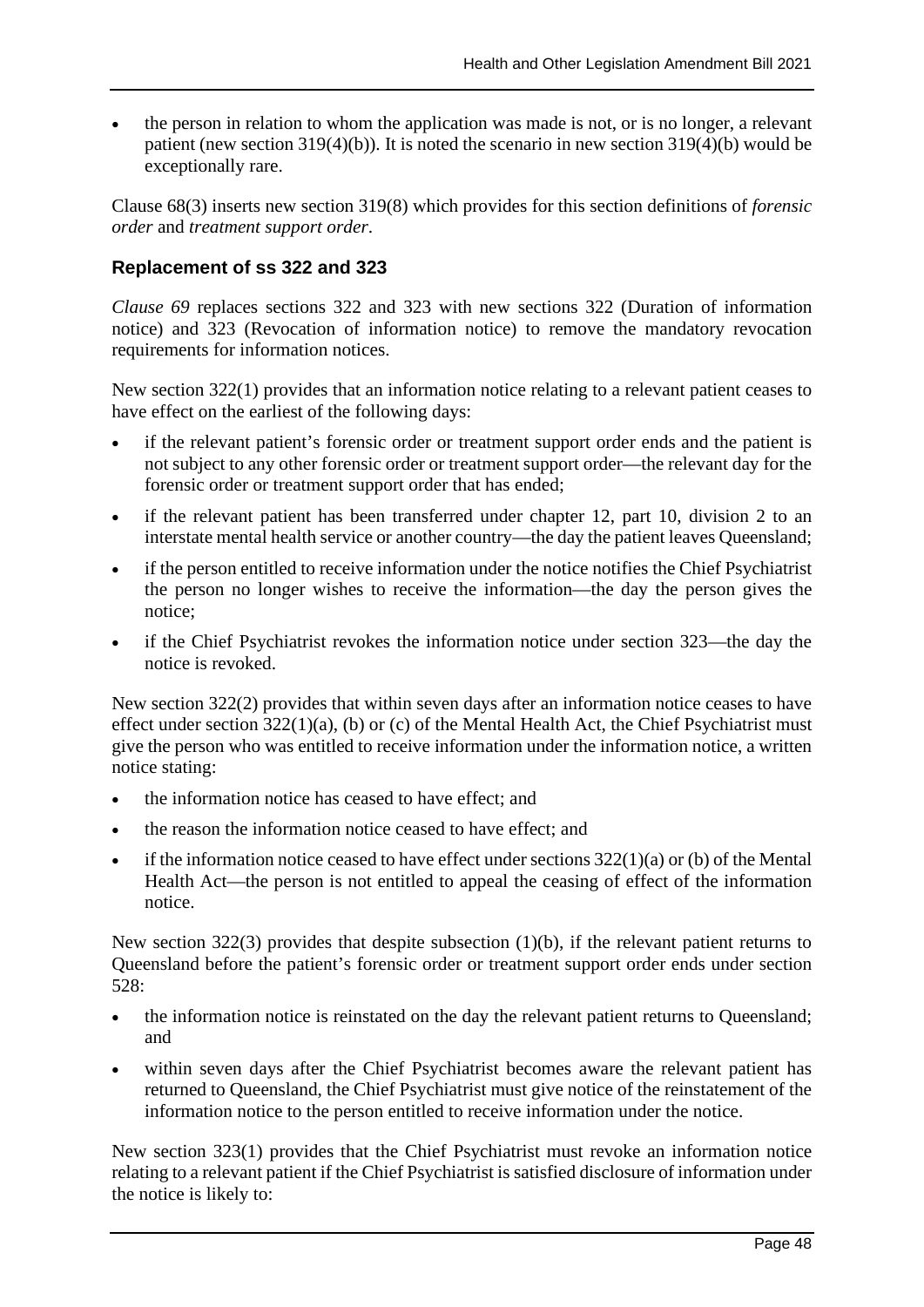- result in serious harm to the relevant patient's health or welfare; or
- put the safety of the relevant patient or someone else at serious risk.

New section 323(2) provides that the Chief Psychiatrist may revoke an information notice relating to a relevant patient if—

- the Chief Psychiatrist is unable, after making reasonable efforts, to locate the person entitled to receive information under the notice; or
- the person entitled to receive information under the notice has contravened section 326.

New section 323(3) provides that before revoking an information notice under section 323(2)(b), the Chief Psychiatrist must give the person a reasonable opportunity to make a submission to the Chief Psychiatrist about why the notice should not be revoked.

New section 323(4) provides that within seven days after an information notice is revoked under this section, the Chief Psychiatrist must give the person who was entitled to receive information under the information notice a written notice stating—

- the information notice has been revoked and has ceased to have effect;
- the reasons for the decision to revoke the information notice:
- the person may appeal to the tribunal against the decision within 28 days after the person receives the written notice; and
- how the appeal may be made.

### **Amendment of s 350 (Definitions for pt 5)**

*Clause 70* amends the definition of *transfer considerations* for the purposes of chapter 11, part 5 (Transfer of patients). This amendment omits the reference to whether the transfer is in the 'best interests' of the person in section 350(c) and replaces it with a consideration of whether the transfer of the person is 'appropriate in the circumstances'.

The purpose of this amendment, and the following amendments in clauses 71 to 75, 80 and 82 is to remove the 'best interests' test for transfer of patients, as this is considered a less rightsbased approach which does not promote a person's participation in making decisions about their treatment. Clauses 70 to 75, 80 and 82 replace the 'best interests' test with an approach that considers the person's views, wishes and preferences together with the appropriateness of the transfer.

#### **Amendment of s 351 (Transfer between services by agreement of administrators)**

*Clause 71* amends section 351(3) and (5) to insert new considerations that administrators of authorised mental health services must have regard to when agreeing to transfers of involuntary patients, or classified patients (voluntary) from one service to another. The administrators of both services must have regard to the transfer considerations for the person and to the greatest extent possible, the views, wishes and preferences of the person.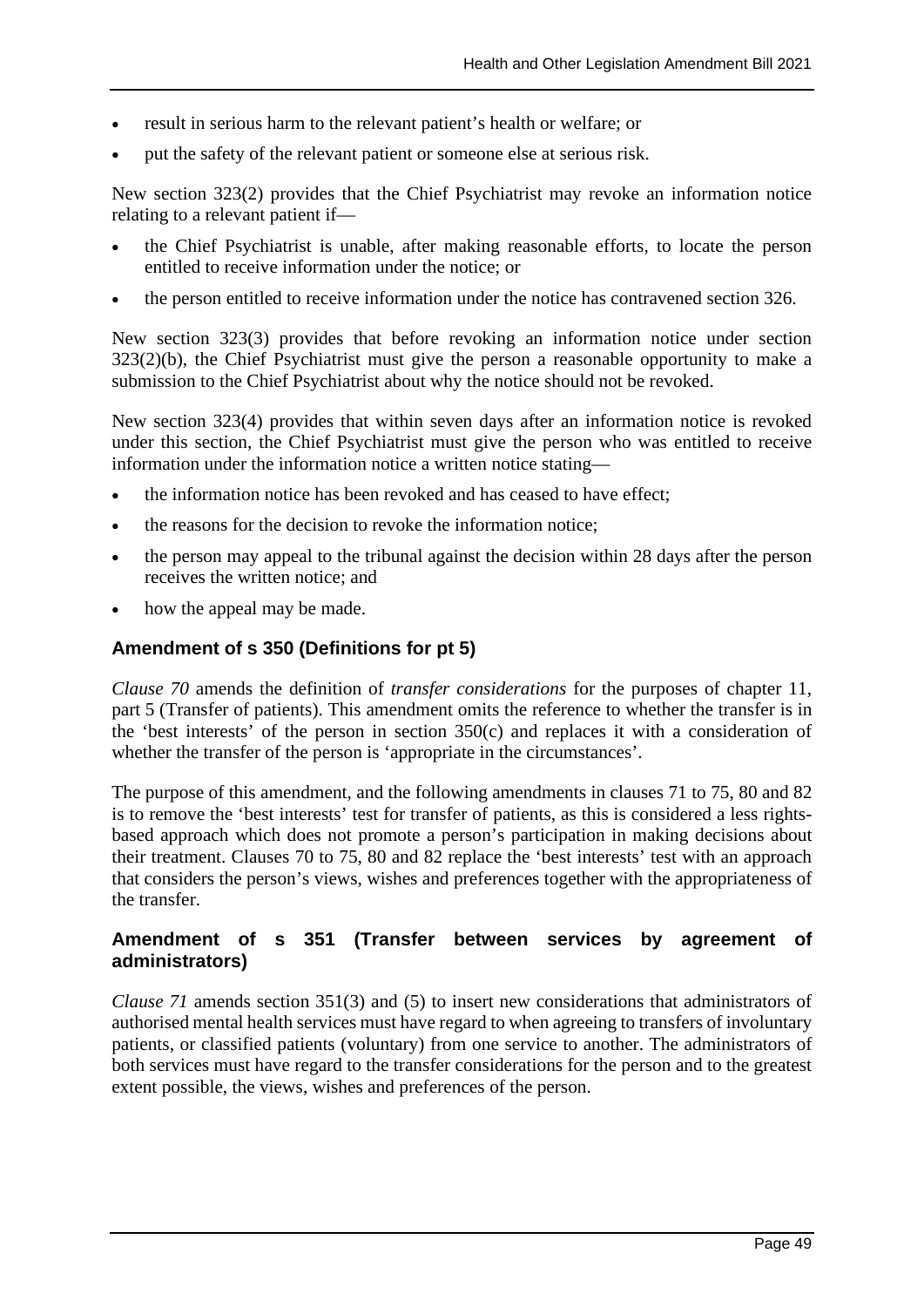## **Amendment of s 352 (Transfer between services by requirement of chief psychiatrist)**

*Clause 72* amends section 352(3) to insert new considerations that the Chief Psychiatrist must have regard to in deciding whether to transfer responsibility for an involuntary patient or classified patient (voluntary) from one service to another. The Chief Psychiatrist must have regard to the transfer considerations for the person and to the greatest extent possible, the views, wishes and preferences of the person.

## **Amendment of s 353 (Transfer between authorised mental health service and forensic disability service)**

*Clause 73* amends section 353(3) to insert new considerations that the Chief Psychiatrist or the Director of Forensic Disability must have regard to in deciding whether to transfer responsibility for a person subject to a forensic order (disability) between an authorised mental health service and the forensic disability service. The Chief Psychiatrist and the Director of Forensic Disability must have regard to the transfer considerations for the person, the person's intellectual disability and to the greatest extent possible, the views, wishes and preferences of the person.

## **Amendment of s 354 (Transfer of person subject to treatment authority to another State)**

*Clause 74* amends section 354(2)(a) to insert new considerations that the administrator of an authorised mental health service must have regard to in deciding whether to transfer responsibility for a person subject to a treatment authority from the authorised mental health service to an interstate mental health service. The administrator must be satisfied appropriate treatment and care is available for the person at the interstate mental health service and the transfer is otherwise appropriate in the circumstances (for example, to allow the person to be in closer proximity to their family, carers or other support persons).

Clause 74(2) inserts new section 354(2A) which provides that in deciding whether the transfer is appropriate in the circumstances, the administrator must, to the greatest extent practicable, have regard to the views, wishes and preferences of the person.

Clause 74(3) renumbers the subsections in section 354 as a result of the inclusion of section 354(2A).

## **Amendment of s 355 (Transfer of person subject to interstate order from another State)**

*Clause 75* amends section 355(2) to insert new considerations that the administrator of an authorised mental health service must have regard to in agreeing to the transfer of a person from an interstate mental health service to an authorised mental health service. The administrator must be satisfied the transfer is otherwise appropriate in the circumstances (for example, to allow the person to be in closer proximity to their family, carers or other support persons).

Clause 75(2) inserts new section 355(2A) which provides that in deciding whether the transfer is appropriate in the circumstances, the administrator must, to the greatest extent practicable, have regard to the views, wishes and preferences of the person.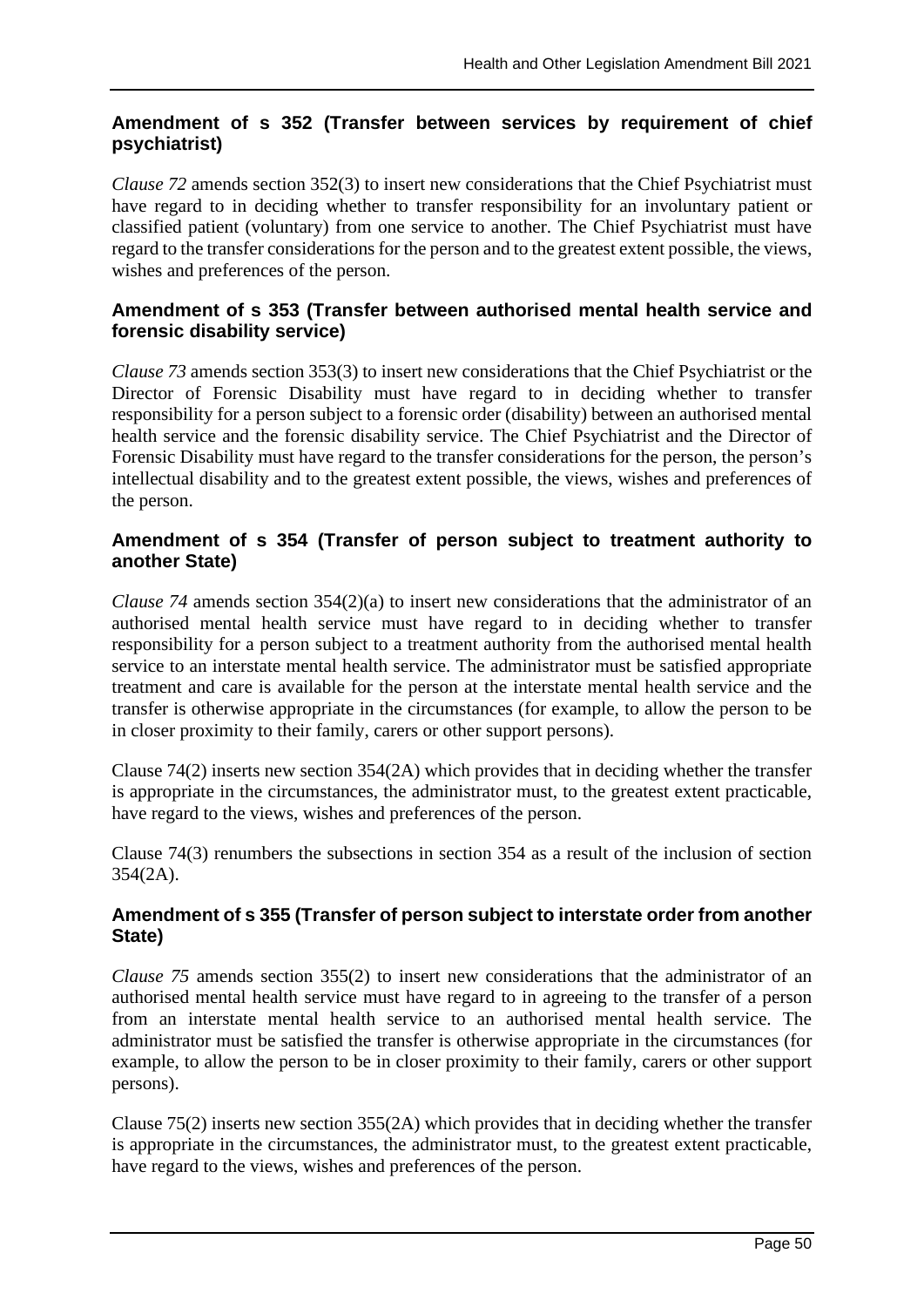Clause 75(3) renumbers the subsections in section 355 as a result of the inclusion of section 355(2A).

### **Replacement of s 368 (Apprehension of person absent from interstate mental health service)**

*Clause 76* replaces section 368 with new section 368 (Apprehension, detention and transport of person absent from interstate mental health service). New section 368(1) provides that an authorised person may apprehend, in Queensland, a person (the *absent person*):

- who is absent without permission from an interstate mental health service; and
- for whom an apprehension authority, being a warrant or another document (however described) that authorises the apprehension of the person, has been issued under a corresponding law of the State (the *other State*) in which the interstate mental health service is located.

New section 368(2) provides that the apprehension authority is taken to be a warrant for apprehension of the absent person, by an authorised person, under this Act.

New section 368(3) provides that if the absent person is apprehended under this section, the absent person may be:

- transported, by an authorised person, to:
	- an interstate mental health service in the other State; or
	- an authorised mental health service; or
- detained in an authorised mental health service for the period reasonably necessary to enable the administrator of the service to make arrangements for the person to be returned to an interstate mental health service in the other State.

New section 368(4) provides that before the absent person is detained or transported under this section, an authorised person must explain to the absent person why the absent person is being detained or transported.

New section 368(5) provides that subsection (6) applies if a corresponding law confers a function or power on a person (an *interstate person*) in relation to the apprehension of the absent person.

New section 368(6) provides that the interstate person may, in Queensland, perform the function, or exercise the power, to the extent necessary to assist in the apprehension, detention or transport, under this section, of the absent person. The expansion of these powers to include interstate persons is designed to further enhance the appropriateness of the apprehension and transport of an absent person as the interstate person may have prior knowledge which may assist in determining the most appropriate way to manage the return of the person to an interstate mental health facility.

New section 368(7) provides for this section the definition of *apprehension authority*.

### **Amendment of s 383 (Purpose of pt 7)**

*Clause 77* amends section 383(b) by removing the second mention of 'particular'. This amendment provides clarity that the purpose of part 7 is to provide for searches of particular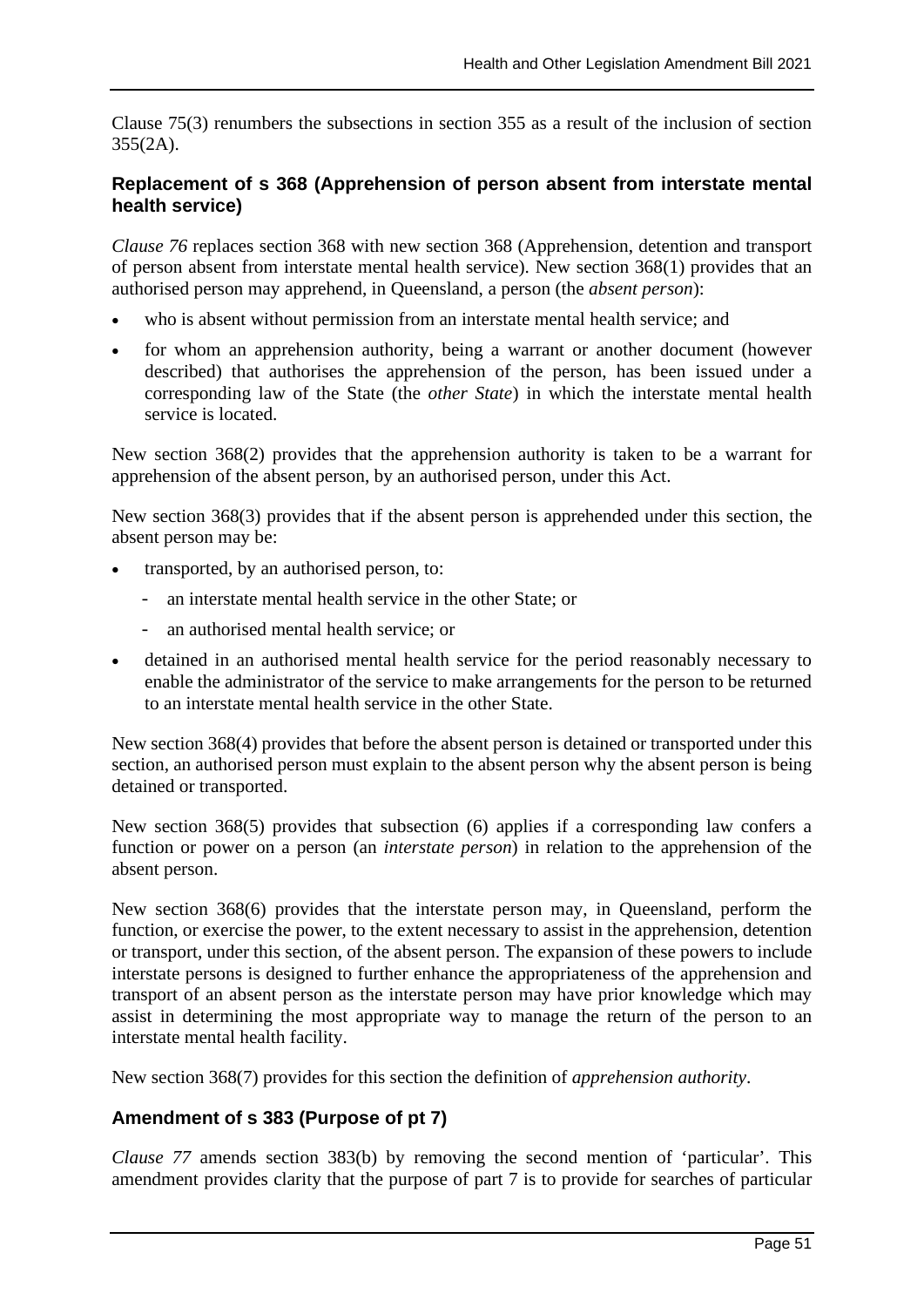patients in authorised mental health services and public sector health service facilities. By removing the reference to particular public sector health service facilities, there is no limitation on the types of facilities that a particular patient may have records with and the ability to search those records.

## **Amendment of s 427 (Transfer to another authorised mental health service)**

*Clause 78* amends section 427(2)(d) to insert new considerations the tribunal must have regard to in deciding whether to order the transfer of a person subject to a treatment authority to another authorised mental health service to provide treatment and care for the person. In deciding whether to order the person's transfer the tribunal must have regard to the person's mental state and psychiatric history, the person's treatment and care needs, the capacity of the authorised mental health service to which the person is to be transferred, to the greatest extent practicable, the views, wishes and preferences of the person and whether the transfer is appropriate in the circumstances (for example, to allow the person to be in closer proximity to their family, carers or other support persons).

## **Amendment of s 435 (Requirement to conduct periodic review suspended)**

*Clause 79* amends section 435(1) to insert 'or another country' after 'service' to expand the application of the section to include a person who is subject to a forensic order and who is being transferred to another country.

Clause 79(2) replaces section 435(2) with new section 435(2) which clarifies that the tribunal is not required to conduct a periodic review of the forensic order under section 433(1) while the person is out of Queensland because of the person'stransfer under part 10, division 2. These amendments are consistent with the broader amendments made by the Bill to account for the international transfer of patients.

## **Amendment of s 456 (Transfer of responsibility for forensic patient)**

*Clause 80* amends section 456(2)(f) to insert new considerations the tribunal must have regard to in deciding whether to make an order that responsibility for the person subject to a forensic order be transferred between authorised mental health services or to, or from, the forensic disability service (if the person is subject to a forensic order (disability)).

In deciding whether to order the person's transfer the tribunal must have regard to the person's mental state and psychiatric history, any intellectual disability of the person, the person's treatment and care needs, the security requirements for the person, the capacity of the authorised mental health service to which the person is to be transferred if responsibility of the person is transferred to an authorised mental health service, to the greatest extent practicable, the views, wishes and preferences of the person and whether the transfer is appropriate in the circumstances (for example, to allow the person to be in closer proximity to their family, carers or other support persons).

### **Amendment of s 467 (Requirement to conduct periodic review suspended)**

*Clause 81* amends section 467(1) to insert 'or another country' after 'service' to expand the application of the section to include a person who is subject to a treatment support order who is being transferred to another country.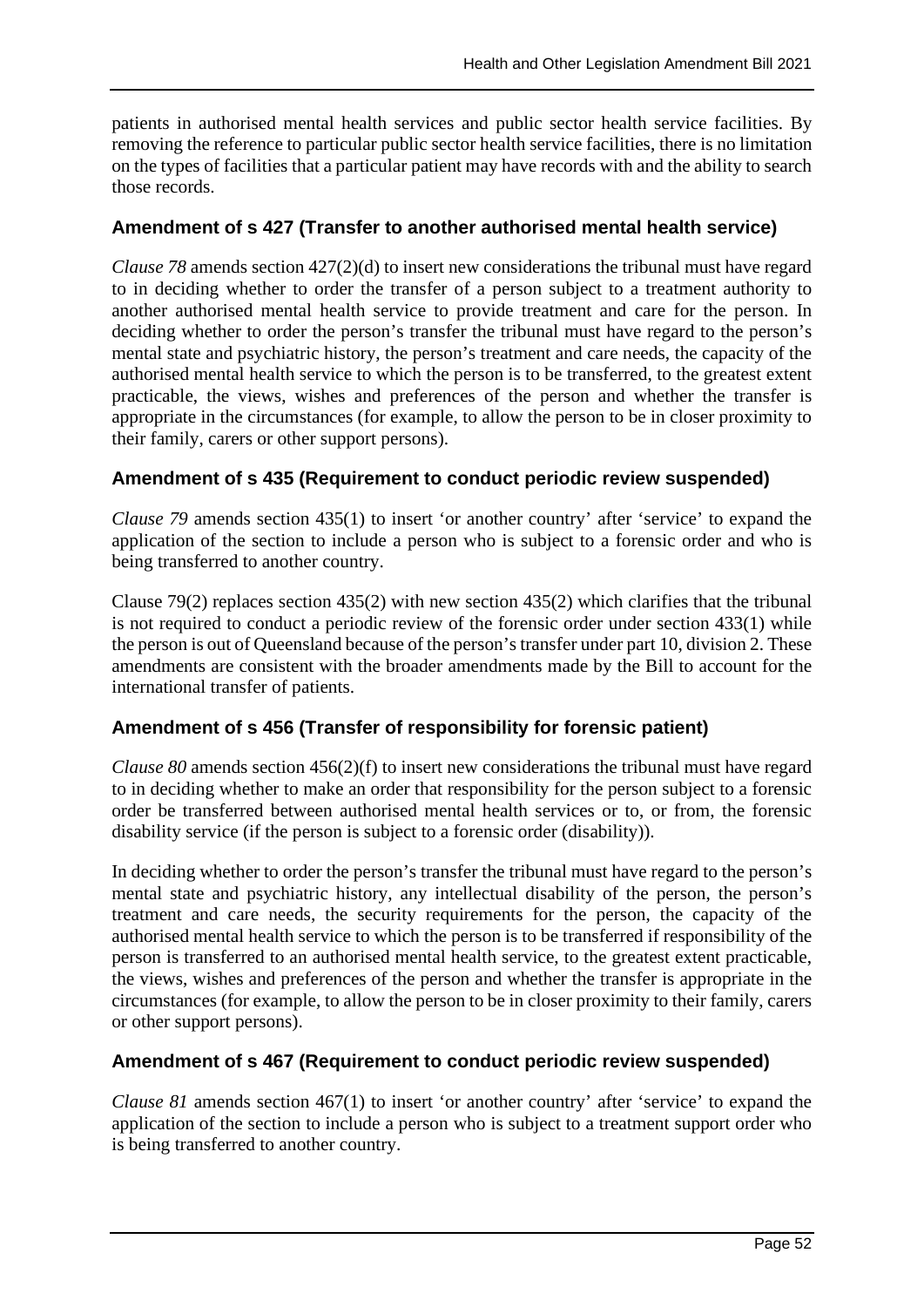Clause 81(2) replaces section 467(2) with new section 467(2) which clarifies that the tribunal is not required to conduct a periodic review of the treatment support order under section 465(1) while the person is out of Queensland because of the person's transfer under part 10, division 2. These amendments are consistent with the broader amendments made by the Bill to account for the international transfer of patients.

## **Amendment of s 479 (Transfer to another authorised mental health service)**

*Clause 82* amends section 479(2)(e) to insert new considerations that the tribunal must have regard to in deciding whether to order the transfer of a person subject to a treatment support order to another authorised mental health service to provide treatment and care for the person. In deciding whether to order the person's transfer the tribunal must have regard to the person's mental state and psychiatric history, the person's treatment and care needs, the security requirements for the person, the capacity of the authorised mental health service to which the person is to be transferred, to the greatest extent practicable, the views, wishes and preferences of the person and whether the transfer is appropriate in the circumstances (for example, to allow the person to be in closer proximity to their family, carers or other support persons).

## **Amendment of s 507 (Who may apply)**

*Clause 83* replaces section 507(a) with new section 507(a) which provides that a doctor may apply to the tribunal for approval to perform electroconvulsive therapy on another person if the doctor is satisfied that the person is an adult who is subject to a treatment authority, forensic order, treatment support order or is unable to give informed consent to the therapy.

## **Amendment of s 509 (Decision on application)**

*Clause* 84 replaces section 509(2)(a) with new section 509(2)(a) which clarifies that in deciding an application for approval for electroconvulsive therapy, if the person is an adult, the tribunal must have regard to whether the adult is able to give informed consent to the therapy and to the greatest extent practicable, any views, wishes and preferences the adult has expressed about the therapy, whether in an Advance Health Directive or otherwise.

Clause 84(2) amends section 509(2)(b) by omitting 'application relates to' and replacing it with 'person is'.

Clause 84(3) replaces section 509(3) with new section 509(3), (3A), (3B) and (3C). New section 509(3) requires the tribunal to, subject to the criteria outlined in new subsections 509(3A), (3B) and (3C), only give approval for electroconvulsive therapy if satisfied the person is:

- an adult who is not able to give informed consent to the therapy, whether or not the adult is subject to a treatment authority, forensic order or treatment support order; or
- an adult who is able to give informed consent to the therapy and subject to a treatment authority, forensic order or treatment support order; or
- a minor.

New section 509(3A) prescribes the criteria the tribunal must be satisfied of, before approval can be given for a doctor to provide electroconvulsive therapy to a person, if the person is an adult who is not able to give informed consent to the therapy, whether or not the adult is subject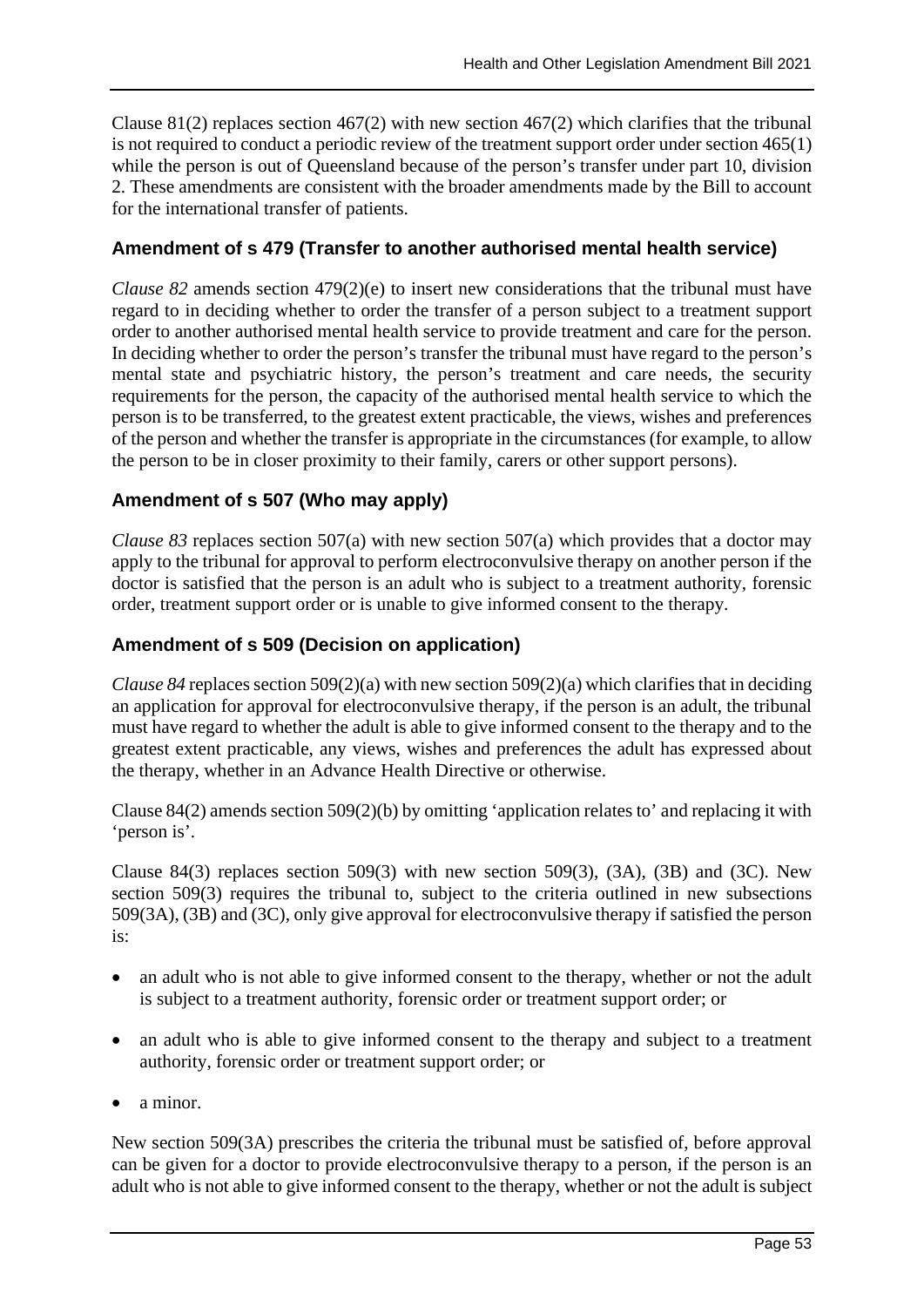to a treatment authority, forensic order or treatment support order. For these persons, the tribunal must be satisfied the therapy has clinical merit and is appropriate in the circumstances, evidence supports the effectiveness of the therapy for the adult's particular mental illness and if the therapy has previously been performed on the adult—of the effectiveness of the therapy for the adult.

New section 509(3B) prescribes the criteria the tribunal must be satisfied of, before approval can be given for a doctor to provide electroconvulsive therapy to a person, if the person is an adult subject to a treatment authority, forensic order or treatment support order and who is able to give informed consent to the therapy. For these persons, the tribunal must be satisfied the applicant has given the adult the explanation required under section 234 (requirements for informed consent) and the adult has given informed consent to the therapy under chapter 7, part 10.

New section 509(3C) prescribes the criteria that the tribunal must be satisfied of to approve electroconvulsive therapy for a minor. These requirements are the same as for an adult who is unable to provide informed consent, but specifically clarify that the evidence to support the effectiveness of the electroconvulsive therapy must be relevant for the minor's particular mental illness and age. The provision also makes it explicit that the performance of the therapy must be in the minor's best interests.

Clause 84(4) renumbers the subsections in section 509 as a result of the inclusion of subsections 509(3A), (3B) and (3C).

## **Amendment of s 513 (Definitions for div 1)**

*Clause 85* amends section 513 to replace the definition of *interstate transfer requirements* with two new definitions for *interstate transfer approval* and *patient seeking transfer.* The amendment provides clarity about what is considered to be an *interstate transfer approval* and who is considered to be a *patient seeking transfer* to improve the operation of the provisions contained in part 10, division 1 of the Mental Health Act.

## **Replacement of s 515 (Requirements for application)**

*Clause 86* replaces section 515 with new section 515 to clarify the circumstances where a patient is seeking to transfer into Queensland. New section 515(1) requires the application to:

- state the reasons why the transfer is appropriate in the circumstances; and
- state that:
	- the authorised mental health service proposed to be responsible for the patient seeking transfer; or
	- the forensic disability service is proposed to be responsible for the patient seeking transfer; and
- include a written statement from the responsible person, being the Chief Psychiatrist (for an authorised mental health service) or the Director of Forensic Disability (for the forensic disability service), that complies with subsection (2).

New section 515(2) provides that for subsection (1)(c), the written statement from the responsible person must state that the person considers that appropriate treatment or care is available for the patient seeking transfer at the authorised mental health service or appropriate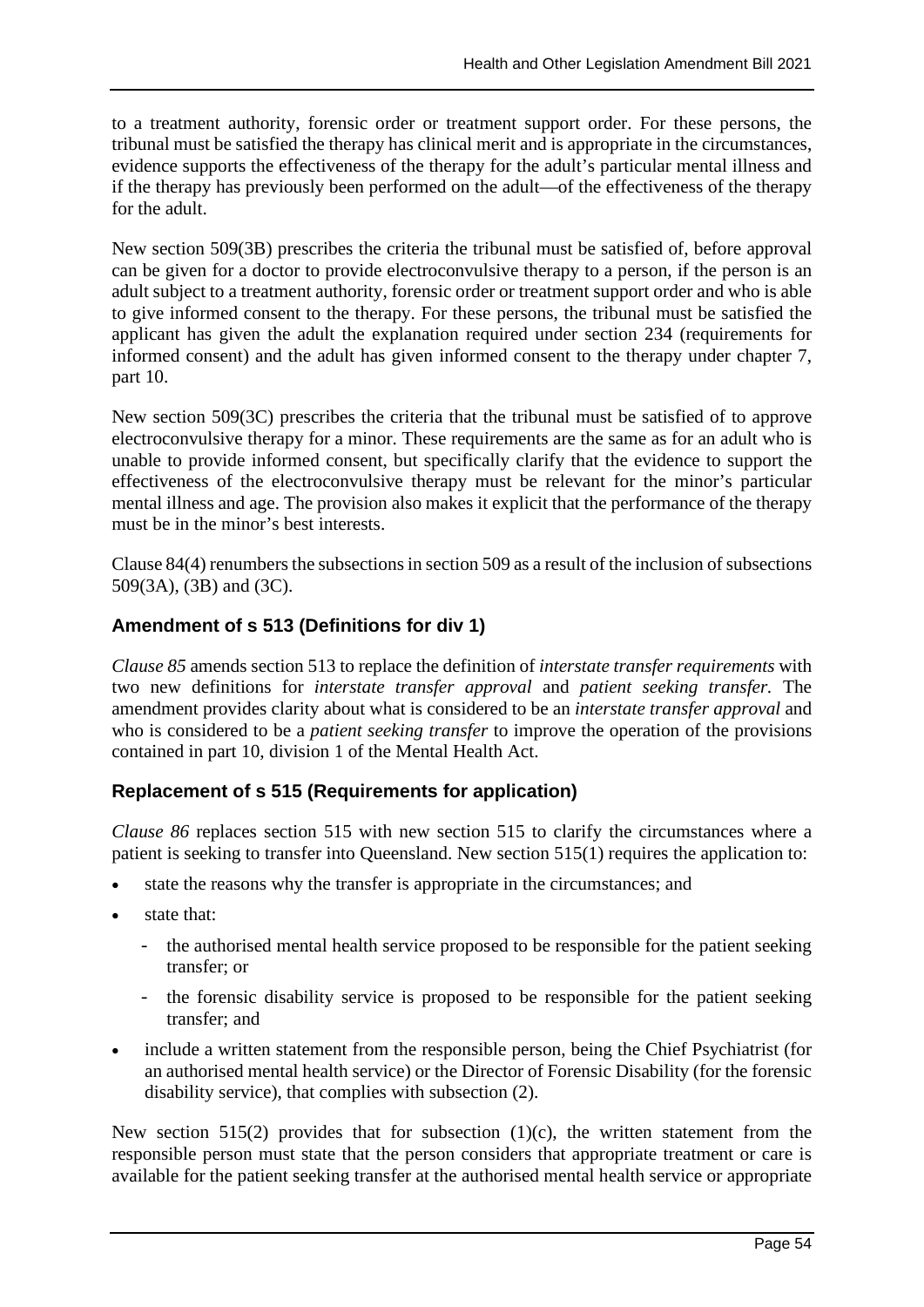care is available for the patient seeking transfer at the forensic disability service and the arrangements for the transfer are adequate to protect the safety of the community.

New section 515(3) provides for this section a definition for *responsible person*.

## **Amendment of s 516 (Notice of hearing)**

*Clause 87* amends section 516(1)(a) and (b) by omitting 'the person' and replacing it with 'the patient seeking transfer' to clarify that the tribunal must give written notice of the hearing of the application to the person seeking transfer.

## **Amendment of s 517 (Decision on application)**

*Clause 88* replaces section 517(1) and (2) with new section 517(1) and (2). New section 517(1) requires the tribunal, to the greatest extent practicable, to take into account the views, wishes and preferences of the patient seeking transfer, and approve, or refuse to approve, the transfer. This extends the considerations that must be made by the tribunal to include the views, wishes and preferences of the patient.

New section 517(2) states that the tribunal may approve the transfer only if satisfied:

- the transfer is appropriate in the circumstances; and
- either appropriate treatment and care is available for the patient seeking transfer at the authorised mental health service if an authorised mental health service is stated in the application, or appropriate care is available for the patient seeking transfer at the forensic disability service if the forensic disability service is stated in the application; and
- a forensic order (mental health) or forensic order (disability) is necessary, because of the mental condition of the patient seeking transfer, to protect the safety of the community, including, for example, from the risk of serious harm to other persons or property; and
- the arrangements for the transfer are adequate to protect the safety of the community.

The amendments are a shift away from the current requirements under section 517, which focus on the tribunal making a determination about whether the transfer is in the best interests of the person. The amendments do not alter the ability of the tribunal to give an approval subject to conditions that the tribunal considers necessary.

### **Amendment of s 518 (Making of forensic order)**

*Clause 89* amends section 518(1), (2) and (3) by omitting 'the person' and replacing it with 'the patient seeking transfer'. It also amends section 518(2)(b) by omitting 'the person's' and replacing it with 'their', and amends section 518(4)(b) by omitting 'the person subject to the interstate forensic order' and replacing it with 'the patient seeking transfer' to clarify that the tribunal must give written notice of the hearing of the application to the person seeking transfer.

### **Replacement of ss 519 and 520**

*Clause 90* replaces sections 519 and 520 with new sections 519 (When interstate transfer approval takes effect) and 520 (Transport of patient seeking transfer under interstate transfer approval) to clarify when an interstate transfer approval takes effect and the transport options for patients seeking transfer under an interstate transfer approval.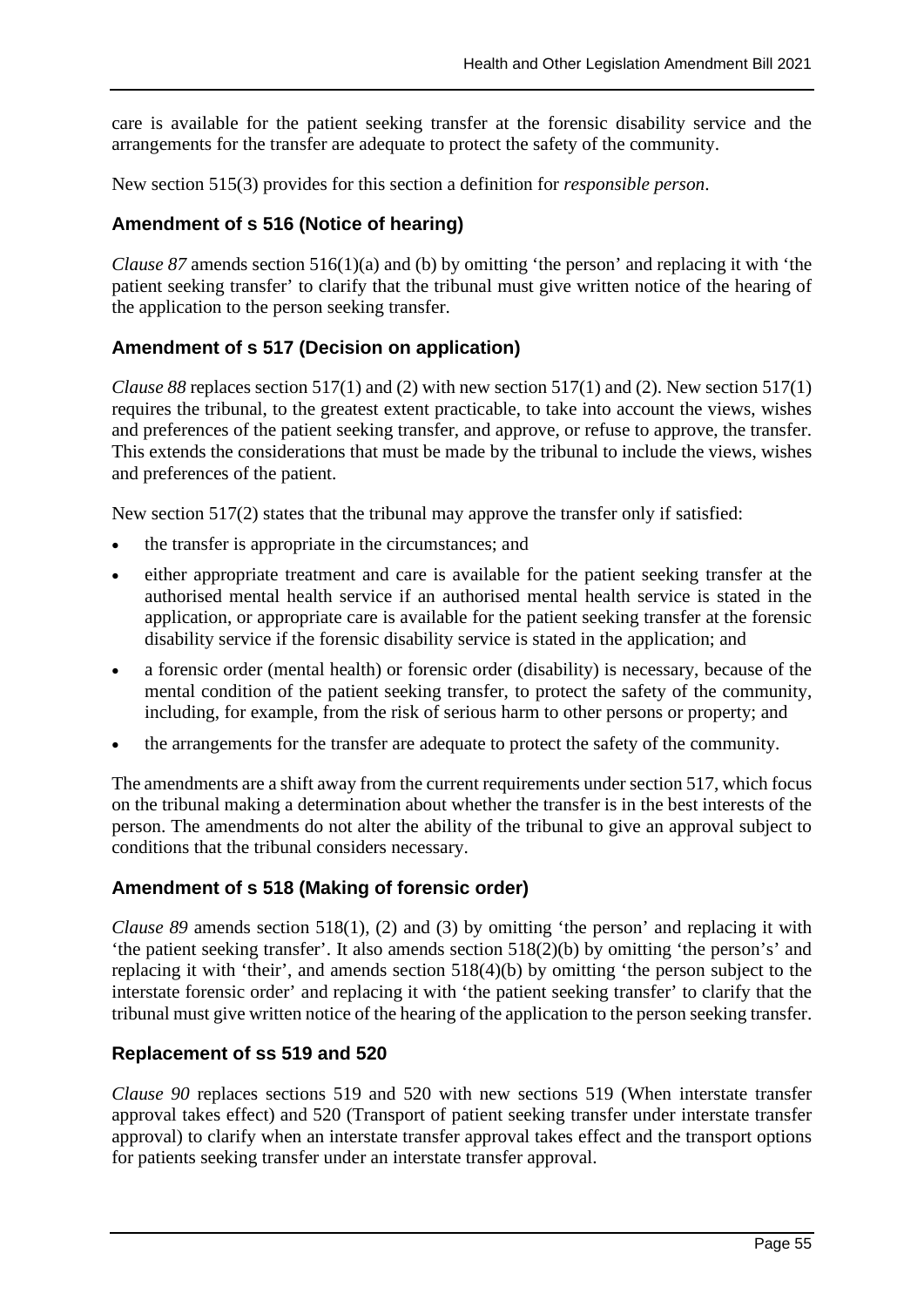New section 519 provides that an interstate transfer approval takes effect on the granting of the approval, or if the tribunal imposes 1 or more conditions on the approval that must be satisfied before the approval takes effect—when all of the conditions are satisfied.

New section 520(1) provides that this section applies if an interstate transfer approval is in effect.

New section 520(2) provides that the patient seeking transfer may be transported under the approval by:

- the stated entity, if the approval states that a particular entity may transport the patient seeking transfer under the approval; or
- otherwise:
	- an authorised person; or
	- an authorised practitioner under the Forensic Disability Act, if the patient seeking transfer is to be transported to the forensic disability service;
	- a person who is authorised under a corresponding law to transport the patient seeking transfer from an interstate mental health service to an authorised mental health service or the forensic disability service.

New section 520(3) provides that as soon as practicable after the approval takes effect, the administrator of the responsible service for the patient seeking transfer must arrange for the patient to be transported to the responsible service by an entity authorised to transport the patient under subsection (2).

New section 520(4) provides for this section a definition of *responsible service*.

## **Replacement of s 521 (Definition for div 2)**

*Clause 91* replaces section 521 with a new section 521 (Definitions for division) which provides for this division definitions of *international transfer approval*, *interstate transfer approval*, *patient seeking transfer* and *responsible service*.

### **Amendment of s 522 (Who may apply)**

*Clause 92* amends section 522(1) by omitting 'authorised mental health service' and replacing it with 'authorised mental health service, or the forensic disability service, to (a) a stated interstate mental health service; or (b) a stated country.'. This will expand the places that a person subject to a forensic order (mental health), forensic order (disability) or treatment support order, or an interested person for the person may apply to transfer to, subject to the approval of the tribunal.

### **Replacement of s 523 (Requirements for application)**

*Clause 93* replaces section 523 with new section 523 (Requirements for application) for applications for transfer of patients outside of Queensland.

New section 523(1) provides that the application must state the reasons why the transfer is appropriate in the circumstances and include a written statement from the responsible person.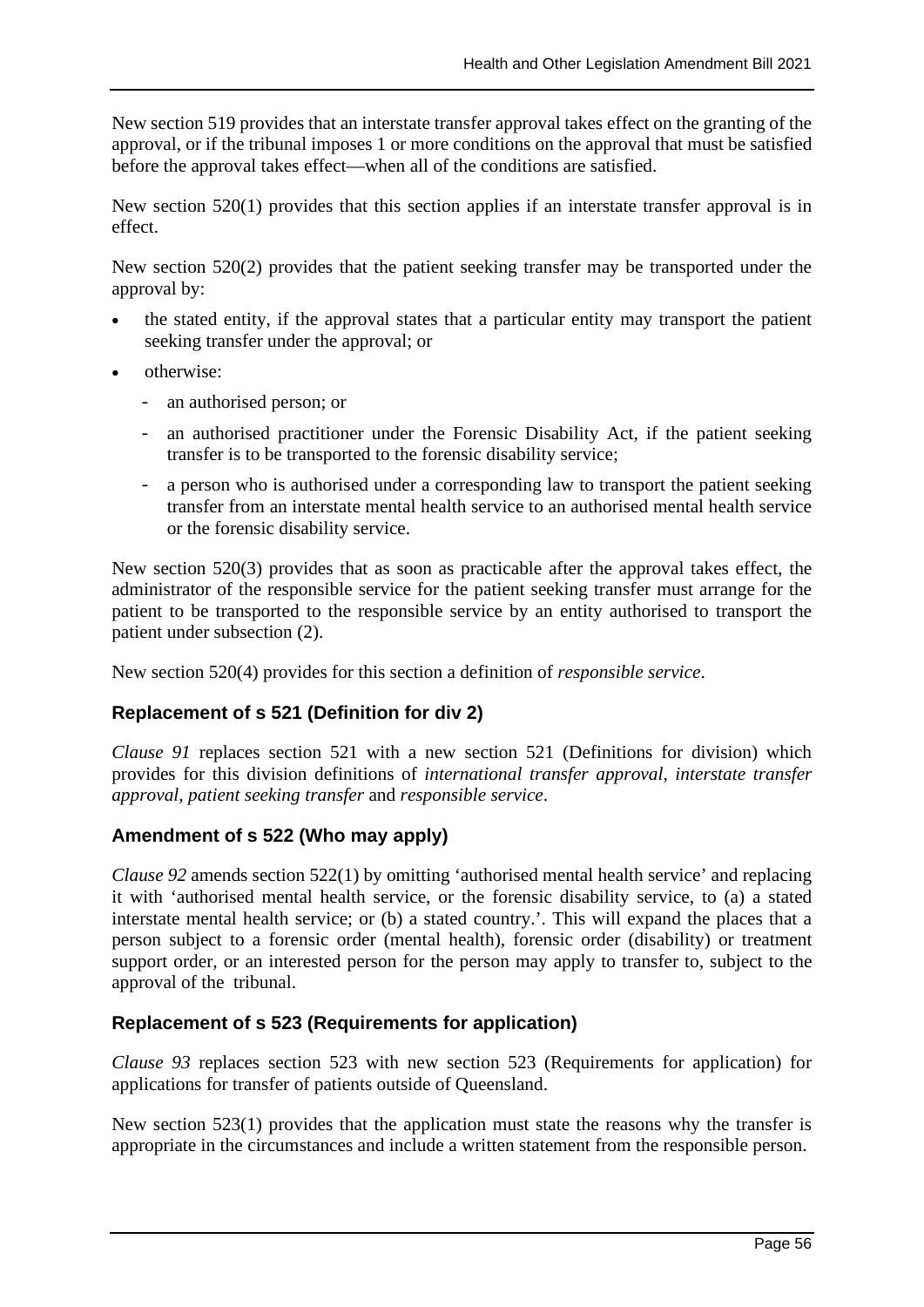New section 523(2) provides that for subsection (1)(b), the written statement must state the responsible person considers:

- either:
	- if an authorised mental health service is responsible for the patient seeking transfer:
		- for an application for an interstate transfer approval appropriate treatment and care is available for the patient seeking transfer at the interstate mental health service stated in the application,; or
		- $\blacksquare$  for an application for an international transfer approval appropriate treatment and care is available for the patient seeking transfer in the country stated in the application,; or
	- if the forensic disability service is responsible for the patient seeking transfer:
		- for an application for an interstate transfer approval appropriate care is available for the patient seeking transfer at the interstate mental health service stated in the application,; or
		- $\blacksquare$  for an application for an international transfer approval appropriate care is available for the patient seeking transfer in the country stated in the application; and
- the arrangements for the transfer are adequate to protect the safety of the community; and
- for an application for an interstate transfer approval the transfer is, or may be, permitted under a law of the State in which the interstate mental health service stated in the application is located.

New section 523(3) provides for this section a definition of *responsible person*.

### **Amendment of s 524 (Notice of hearing)**

*Clause 94* amends section 524(1)(a) to (d) by omitting 'the person' and replacing it with 'the patient seeking transfer' to clarify that the tribunal must give written notice of the hearing of the application to the person seeking transfer.

### **Amendment of s 525 (Decision on application)**

*Clause 95* replaces section 525(1) and (2) with new section 525(1) and (2), which provides a new set of criteria that the tribunal must consider when deciding whether to approve a transfer out of Queensland.

New section 525(1) provides that when deciding the application, the tribunal must, to the greatest extent practicable, take into account the views, wishes and preferences of the patient seeking transfer and approve, or refuse to approve, the transfer.

New section 525(2) provides that the tribunal may approve the transfer only if satisfied:

- the transfer is appropriate in the circumstances; and
- either:
	- if an authorised mental health service is responsible for the patient seeking transfer: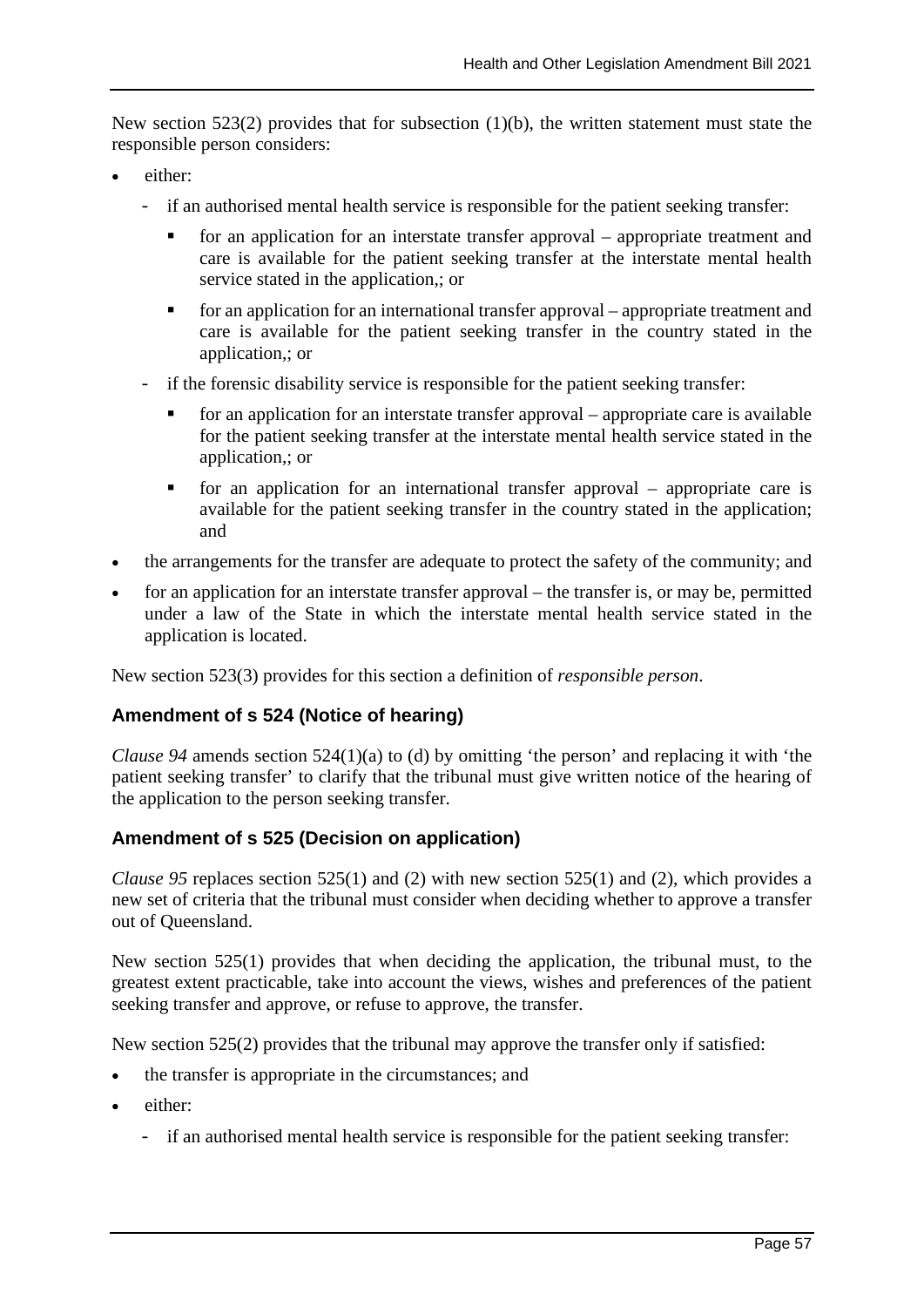- for an application for an interstate transfer approval appropriate treatment and care is available for the patient seeking transfer at the interstate mental health service stated in the application; or
- for an application for an international transfer approval appropriate treatment and care is available for the patient seeking transfer in the country stated in the application; or
- if the forensic disability service is responsible for the patient seeking transfer:
	- for an application for an interstate transfer approval appropriate care is available for the patient seeking transfer at the interstate mental health service stated in the application; or
	- $\blacksquare$  for an application for an interstate transfer approval appropriate care is available for the patient seeking transfer in the country stated in the application; and
- the arrangements for the transfer are adequate to protect the safety of the community; and
- for an application for an interstate transfer approval the transfer is, or may be, permitted under a law of the State in which the interstate mental health service stated in the application is located.

## **Replacement of ss 526-528**

*Clause 96* replaces sections 526 to 528 with new sections 526 (When interstate transfer approval or international transfer approval takes effect), 527 (Transport of patient seeking transfer under interstate transfer approval), 527A (Transport of patient seeking transfer under international transfer approval) and 528 (Effect on order) to provide clarity about when an interstate transfer approval or an international transfer approval takes effect, the transport arrangements for interstate transfer approvals and international transfer approvals and the effect of an approval on a forensic order (mental health), forensic order (disability) or treatment support order.

New section 526 states that an interstate transfer approval, or an international transfer approval, takes effect on the granting of the approval, or if the tribunal imposes one or more conditions on the approval that must be satisfied before the approval takes effect—when all of the conditions are satisfied.

New section 527(1) states that this section applies if an interstate travel approval is in effect. New section 527(2) provides that the patient seeking transfer may be transported under the approval by the stated entity, if the approval states that a particular entity may transport the patient seeking transfer under the approval, or otherwise:

- an authorised person; or
- an authorised practitioner under the Forensic Disability Act, if the patient seeking transfer is to be transported from the forensic disability service; or
- a person who is authorised under a corresponding law to transport the patient seeking transfer from the responsible service for the patient seeking transfer to the interstate mental health service stated in the approval.

New section 527(3) provides that as soon as practicable after the approval takes effect, the administrator of the responsible service for the patient seeking transfer must arrange for the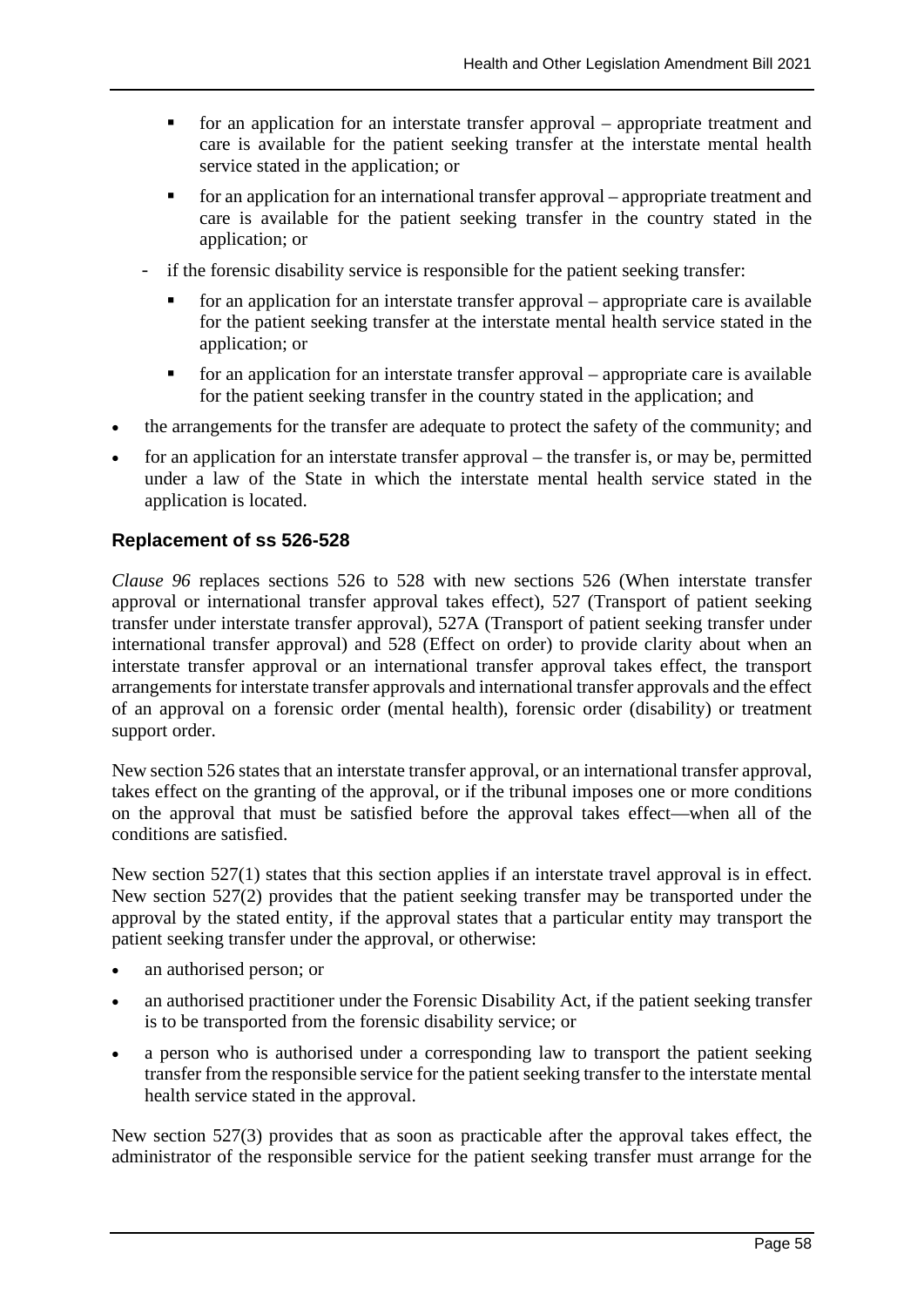patient to be transported to the interstate mental health service stated in the approval by an entity authorised to transport the patient under subsection (2).

New section 527A(1) provides that this section applies if an international transfer approval is in effect. New section 527A(2) provides that the patient seeking transfer may be transported under the approval by the stated entity, if the approval states that a particular entity may transport the patient under the approval, or otherwise:

- an authorised person; or
- an authorised practitioner under the Forensic Disability Act, if the patient seeking transfer is to be transported from the forensic disability services.

New section 527A(3) provides that as soon as practicable after the approval takes effect, the administrator of the responsible service for the patient seeking transfer must arrange for the patient to be transported to the country stated in the approval by an entity authorised to transport the patient under subsection (2).

New section 528(1) provides that this section applies to a forensic order (mental health), forensic order (disability) or treatment support order to which a patient seeking transfer is subject when the patient is transferred under an interstate transfer approval or an international transfer approval.

New section 528(2) provides that the order has effect only if the patient seeking transfer returns to Queensland and while the patient is in Queensland.

New section 528(3) provides that the order ends on the last day of any non-revocation period for the order if, on that day, the transferred patient has been out of Queensland for a continuous period of at least 3 years or, if paragraph (a) does not apply, if the transferred patient has been out of Queensland for a continuous period of 3 years.

New section 528(4) provides for this section a definition of *out of Queensland*.

## **Amendment of s 532 (Definitions for pt 2)**

*Clause 97* removes the reference to section 322(3) contained in the definition of *decision notice* in section 532, being an information notice given by the Chief Psychiatrist to a victim of crime, as a decision notice to which chapter 13, part 2 applies.

## **Amendment of s 740 (Appointment of representative)**

*Clause 98* amends section 740(5) by omitting 'ability to understand the nature and effect of a decision to waive the right, and the ability to make and communicate the decision' and replacing it with 'ability to (a) understand the nature and effect of the decision to waive the right; and (b) freely and voluntarily make, and communicate, the decision to waive the right.'. This amendment is intended to clarify the rights and liberties of a person to waive their rights to appointed representation.

## **Amendment of s 776 (Definitions for ch 17)**

*Clause 99* inserts into section 776 a definition of a *relevant person* for the purposes of chapter 17.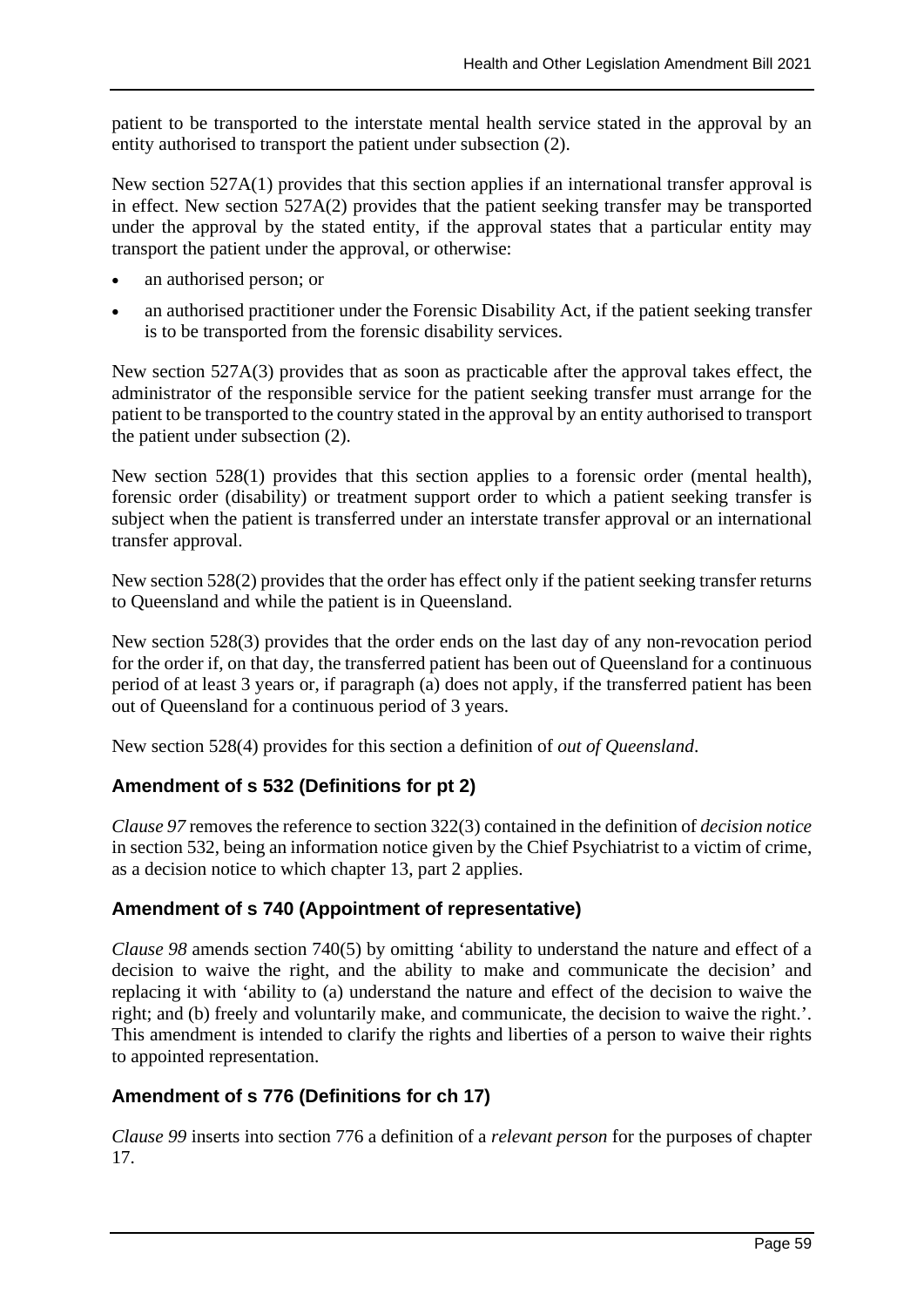## **Replacement of ss 778 and 779**

*Clause 100* replaces sections 778 and 779 with new section 778 (Offence to use or disclose personal information), which updates the drafting of the offence provision for the inappropriate use or disclosure of personal information.

New section 778(1) provides that this section applies to a person who is, or has been, a relevant person and acquires, or acquired, personal information in the person's capacity as a relevant person.

New section 778(2) provides it is an offence for the person to use the personal information or disclose the information to anyone else. The maximum penalty for an offence against this section is 100 penalty units.

New section 778(3) provides that the relevant person may use or disclose personal information:

- to the extent necessary to allow the person to perform the person's functions under this Act or another relevant person to perform the other person's functions under this Act; or
- if the use or disclosure if permitted under part 3 or is otherwise required or permitted by law; or
- if the person to whom the information relates consents to the use or disclosure.

### **Amendment of s 781 (Disclosure to identify and offer support to victims)**

*Clause 101* amends section 781(2) by omitting 'information to assist in the identification of a person who is, or may be, a victim for the purpose of offering support services to the person' and replacing it with 'information (a) to offer support services to a person who is, or may be, a victim; or (b) to assist in the identification of a person mentioned in paragraph (a) for the purpose mentioned in that paragraph '. This is to clarify that an employee of the department, a Hospital and Health Service or another government entity may use or disclose personal information to assist in the identification of a person who is, or may be, a victim for the purpose of offering support services to the person, or for the purpose of offering support services to a person who is, or may be, a victim on an ongoing basis where necessary.

### **Amendment of s 797 (Protection of official from liability)**

*Clause 102* amends the definition of *official* in section 797(4) by:

- inserting after paragraph (a) '(aa) the chief psychiatrist; or (ab) the director of forensic disability; or';
- by omitting from paragraph (g) the reference to paragraph '(f)' and replacing it with a reference to paragraph '(h)'; and
- renumbering paragraphs (aa) to  $(g)$  as paragraphs (b) to  $(i)$ .

The insertion of the two statutory positions into section 797 will remove the requirement for the Chief Psychiatrist and the Director of Forensic Disability to apply for individual indemnities for any civil liability that may arise while they perform a function or exercising a power under the Act.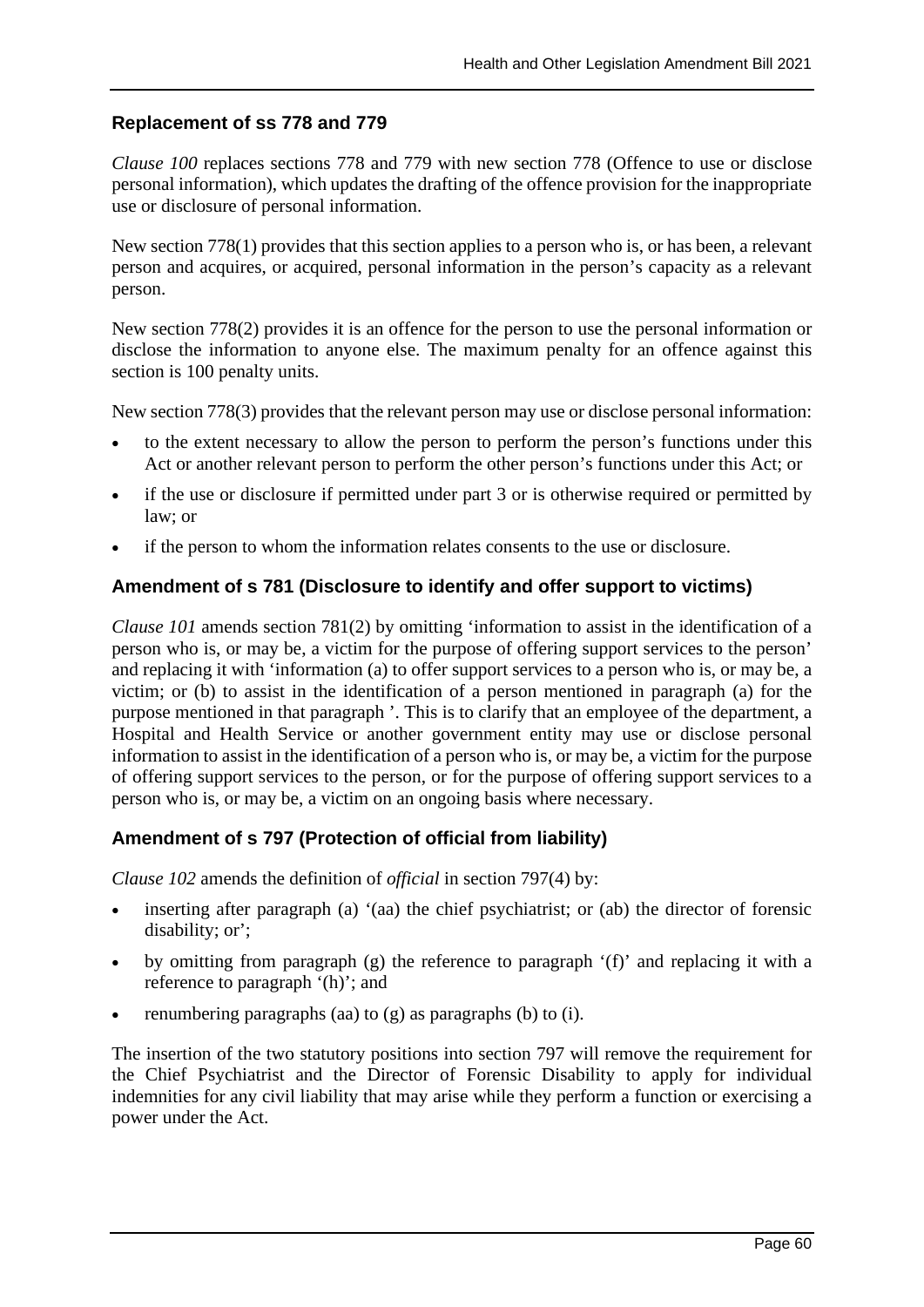## **Replacement of ch 21, hdg (Transitional provision for Hospital Foundations Act 2018)**

*Clause 103* replaces the heading of chapter 21 with new chapter 21, part 1 heading (Transitional provision for Hospital Foundations Act 2018).

## **Insertion of new ch 21, pt 2**

*Clause 104* inserts a new chapter 21, part 2 (Transitional provisions for Health and Other Legislation Amendment Act 2021) which consists of sections 865 (Definitions for part), 866 (Application of new s 117A to reference made before commencement), 867 (Application of new s 157A to reference made before commencement), 868 (Application of new ss 317, 322 and 323), 869 (Apprehension and transport of persons), 870 (Application of new s 509), 871 (Application of new ch 12, pt 10) and 872 (Application of new s 778), which provide for various transitional matters which are required as a result of the amendments made by the Bill.

New section 865 provides for this part definitions of *former* and *new*.

New section 866 provides that this section applies if before the commencement, a reference in relation to a person was made to the Mental Health Court and immediately before the commencement the reference had not been decided by the court. This section also applies if after the commencement, a reference in relation to a person was made to the Mental Health Court and the offence in relation to the reference was allegedly committed before the commencement. In these circumstances, new section 117A applies in relation to the reference.

In practice, if a matter has not been determined by the Mental Health Court, the Court may not make a decision under section 116(1)(a) or (b) of the Mental Health Act if the court is satisfied there is a substantial dispute about a fact that is material to an opinion stated in an expert's report received in evidence by the court on the reference.

New section 867 provides that this section applies if before the commencement, a reference in relation to a person was made to the Mental Health Court and immediately before the commencement the reference had not been decided by the court. This section also applies if after the commencement, a reference in relation to a person was made to the Mental Health Court and the offence in relation to the reference was allegedly committed before the commencement. In these circumstances, new section 157A applies in relation to the reference. New section 157A will allow an expert report received in evidence by the Mental Health Court to be admissible in a proceeding before the Magistrates Court in dealing with a complaint for a simple offence.

New section 868 provides that new sections 317, 322 and 323 (inserting new requirements for information notices) apply in relation to an information notice in effect under chapter 10, part 6 from the commencement, whether the notice was made before or after the commencement.

New section 869 provides that new section 368 applies in relation to the apprehension and transport of a person from the commencement, whether the apprehension authority was issued before or after the commencement. New section 368 allows a broader range of authorised persons than just interstate police officers to apprehend a person who is absent from an interstate mental health service.

New section 870 provides that new section 509 applies in relation to the application if before commencement, an application for an approval was made under former section 507 and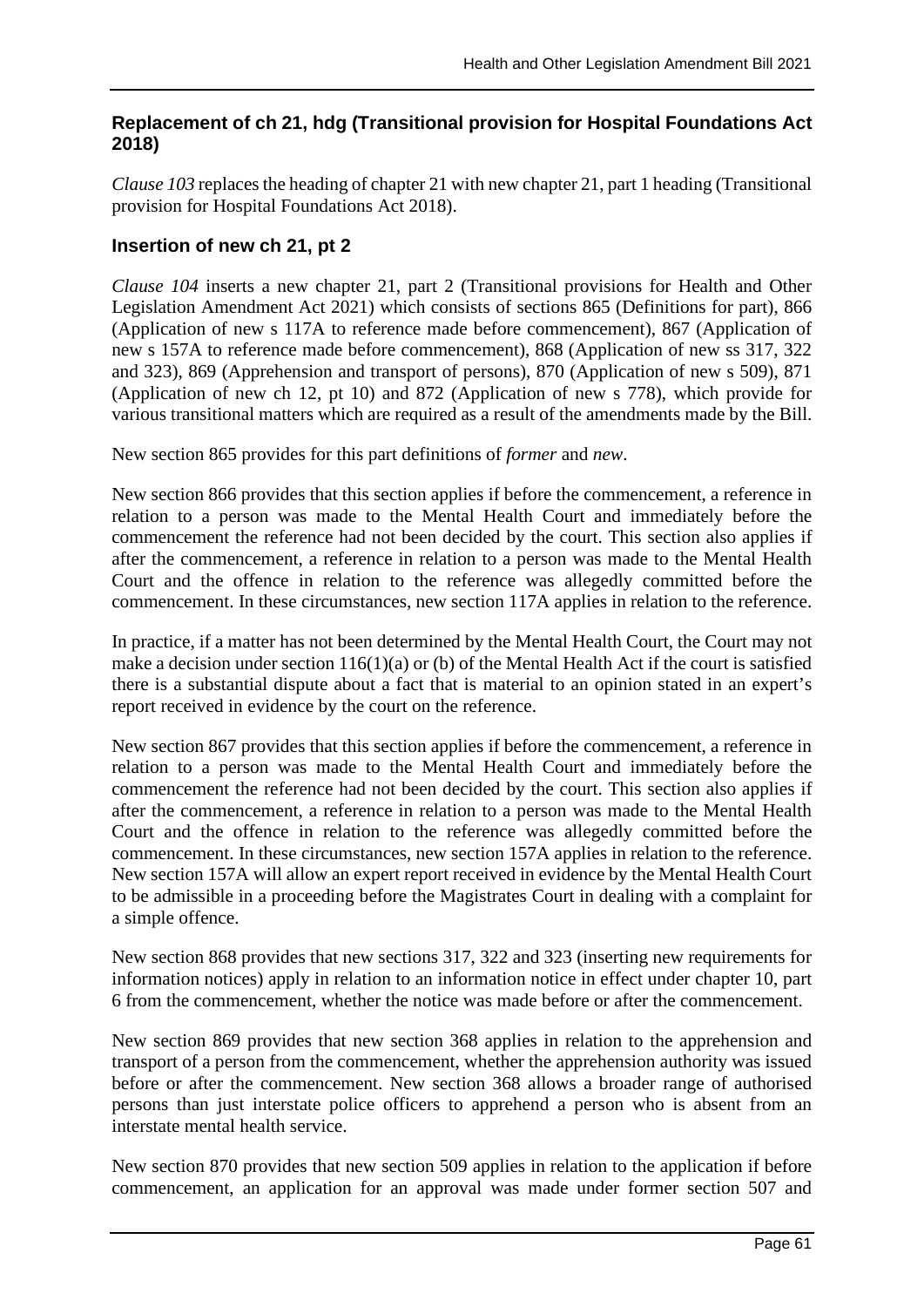immediately before the commencement, the application had not been decided. New section 509 sets out the matters the tribunal must consider in deciding an application for approval for electroconvulsive therapy.

New section 871 provides that new chapter 12, part 10 (interstate or international transfer of patient) applies in relation to the application if before the commencement, an application for an approval was made under former section 507 and immediately before the commencement, the application had not been decided. New section 871(3) provides that if the application does not include information required under new section 515, the tribunal must give the applicant a written request for the information, and if the applicant complies with the request within any period stated in the request the tribunal must not refuse the application merely because the application did not include the information when it was made. New section 871(4) provides that new chapter 12, part 10 also applies in relation to a person who is subject to an interstate forensic order, forensic order (mental health), forensic order (disability) or treatment support order, whether the order was made before or after commencement.

New section 872 provides that new section 778 (which applies the provisions about unauthorised disclosure of personal information to a broader range of persons) applies to a person mentioned in section 778(1) whether the person acquired or acquires the personal information before or after the commencement.

## **Amendment of sch 3 (Dictionary)**

*Clause 105* amends schedule 3 to:

- omit the definitions of *interstate transfer requirements* and *relevant person*;
- insert new definitions of *international transfer approval, interstate transfer approval*, *patient seeking transfer*, *relevant day*, *relevant person* and *responsible service* to support the new or amended provisions in relation to interstate and international transfers; and
- amend paragraph (a) of the definition of *interested person* by omitting 'supported' and replacing with 'support'.

## **Division 4 Amendment of Public Health (Infection Control for Personal Appearance Services) Act 2003**

## **Act amended**

*Clause 106* states this division amends the *Public Health (Infection Control for Personal Appearance Services) Act 2003*.

## **Amendment of s 44 (Applications for renewal of licence)**

*Clause 107* amends section 44(2) by omitting 'at least 1 month' and replacing it with 'within 60 days' to increase the timeframes for when a person can apply for a renewal of a licence prior to expiry. This is intended to support applicants applying for a renewal earlier to allow local governments, who assess the applications, to have more time to consider the application and make a decision before the licence expires. The timeframe of 'within 60 days' aligns with other licensing schemes administered by local governments, such as under the *Food Act 2006*.

Clause 107(2) replaces section  $44(5)(a)$  with new sections  $44(5)(a)$  and  $44(5)(aa)$ . New section 44(5)(a) clarifies that the local government may have regard to a person's suitability to hold a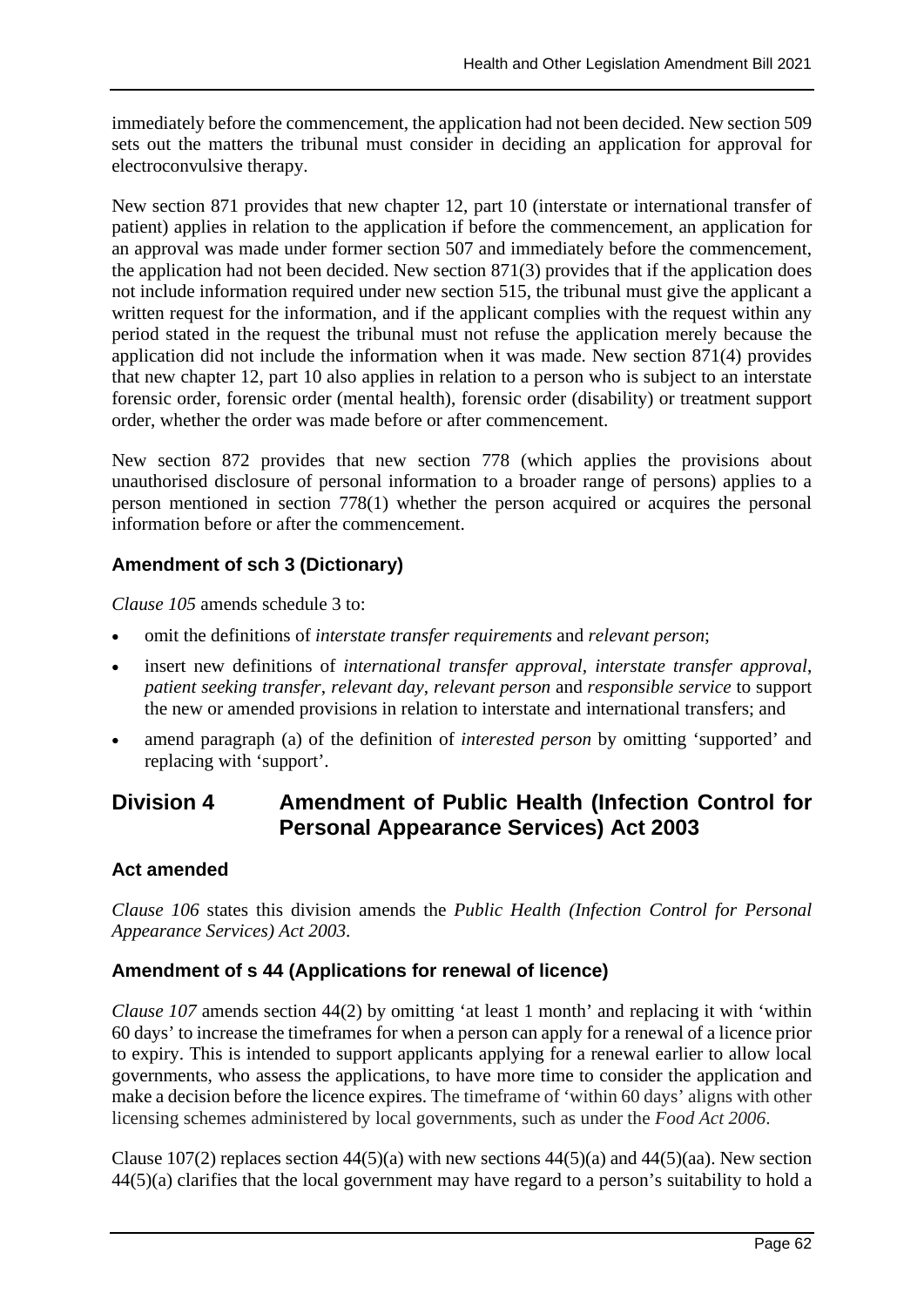licence under section 35 of the Act. New section 44(5)(aa) clarifies that the local government may have regard to whether the premises, at which high risk personal appearance services are to be provided, is suitable for providing the service under section 36 of the Act.

Clause  $107(3)$  renumbers the subsections in  $44(5)$  as a result of the insertion of the new subsections (a) and (aa).

## **Amendment of s 46 (Licence taken to be in force while application for renewal is considered)**

*Clause 108* amends section 46(1) by omitting 'until the application is decided under section 44 or taken to have been withdrawn under section 45(2)' and replacing it with 'until the application is (a) decided under section 44; or (b) taken to have been withdrawn under section 45(2); or (c) otherwise withdrawn.'. The amendment is intended to clarify a licence will continue where the applicant has applied for a renewal, but a decision has not yet been made by the local government or the application is withdrawn.

## **Insertion of new pt 4, div 2A**

*Clause 109* inserts new part 4, division 2A (Restoration of licences), which consists of new sections 46A (Applications for restoration of licence), 46B (Inquiries into application for restoration of licence) and 46C (Expired licence taken to be in force while application for restoration is considered).

New section 46A(1), (2) and (3) provides that if a person's licence expires, the person may apply to the local government that issued the licence for the restoration of the licence. The application must comply with section 58 and be made within 30 days after the licence expires.

New section 46A(4) provides that the local government must consider the application and decide to restore the licence, restore the licence subject to conditions or refuse to restore the licence.

New section 46A(5) provides that in deciding whether to grant the application, the local government may have regard to:

- whether, under section 35, the applicant is a suitable person to hold the licence; and
- whether, under section 36, the premises at which higher risk personal appearance services are to be provided under the licence are suitable for providing the services; and
- the results of inspections to monitor compliance with this Act during the term of the licence that ended on the expiry of the licence.

New section 46A(6) provides that if the local government decides to restore the licence, with or without conditions:

- the local government must give the applicant notice of the decision; and
- the licence continues in force for the period of up to three years stated in the licence, or in the notice mentioned given to the applicant by the local government, starting on the day the licence would have expired but for new section 46C.

New section 46A(7) provides that the local government must immediately give the applicant an information notice for the following decisions: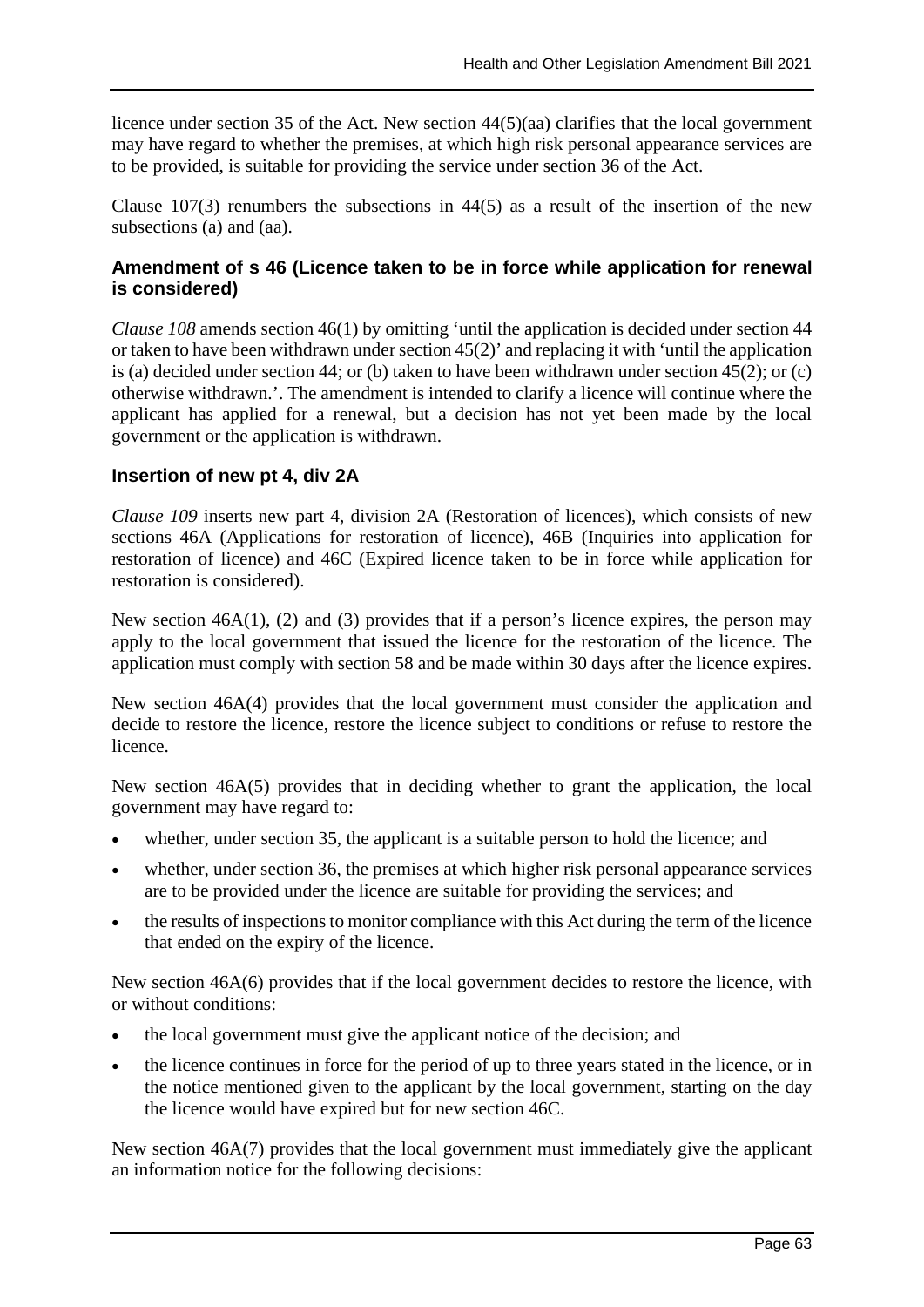- a decision to restore the licence subject to conditions; or
- a decision to refuse to restore the licence.

New section 46A(8) provides that an expired licence may be restored, with or without conditions, by endorsing the expired licence with details of the restoration or issuing another licence.

New section 46B provides that, before deciding the application, the local government may, by notice given to the applicant, require the applicant to give the local government further information or a document the local government reasonably requires to decide the application. The notice must provide the applicant with at least 40 days to address the requirements for the further information or documents stated in the notice. The applicant is taken to have withdrawn the application if the applicant does not comply with the stated requirement within the stated period.

New section 46C provides that if an application is made under section 46A, the expired licence is taken to be in force from the day after the licence would otherwise have expired and until the application is decided under section 46A, taken to have been withdrawn under section  $46(B(2))$  or otherwise withdrawn. If the application is refused, the expired licence continues in force until the information notice for the decision is given to the applicant. This section does not apply if the licence is earlier suspended or cancelled.

### **Amendment of s 58 (Applications)**

*Clause 110* inserts new paragraph 58(1)(ba) which makes a consequential amendment to include an application for a restoration of a licence under section 46A. This will require any application for the restoration of a licence to be in the approved form, be signed by, or for, the applicant and be accompanied by the fee for the application.

Clause 110(2) renumbers section 58(1)(ba) to (d) to section 58(1)(c) to (e).

### **Insertion of new pt 10, div 1, hdg**

*Clause 111* inserts a new division heading (Division 1 Transitional provisions for Act No. 81 of 2003) into part 10, division 1, before section 149.

#### **Insertion of new pt 10, div 2**

*Clause 112* inserts a new division heading (Division 2 Transitional provisions for Health and Other Legislation Amendment Act 2021) into part 10, division 2, which consists of new sections 161 (Continuing application of former pt 4, div 2) and 162 (Application of pt 4, div 2A).

New section 161 provides that this section applies if before the commencement, a person made an application under former section 44 and immediately before the commencement, the application had not been decided under former section 44, was not taken to have been withdrawn under section 45(2), or had not been not otherwise withdrawn. Former part 4, division 2 continues to apply in relation to the application as if the Health and Other Legislation Amendment Act 2021 had not commenced.

New section 162 provides that this section applies if a person's licence expired before the commencement and on the commencement, the period under section 46A(2), for making an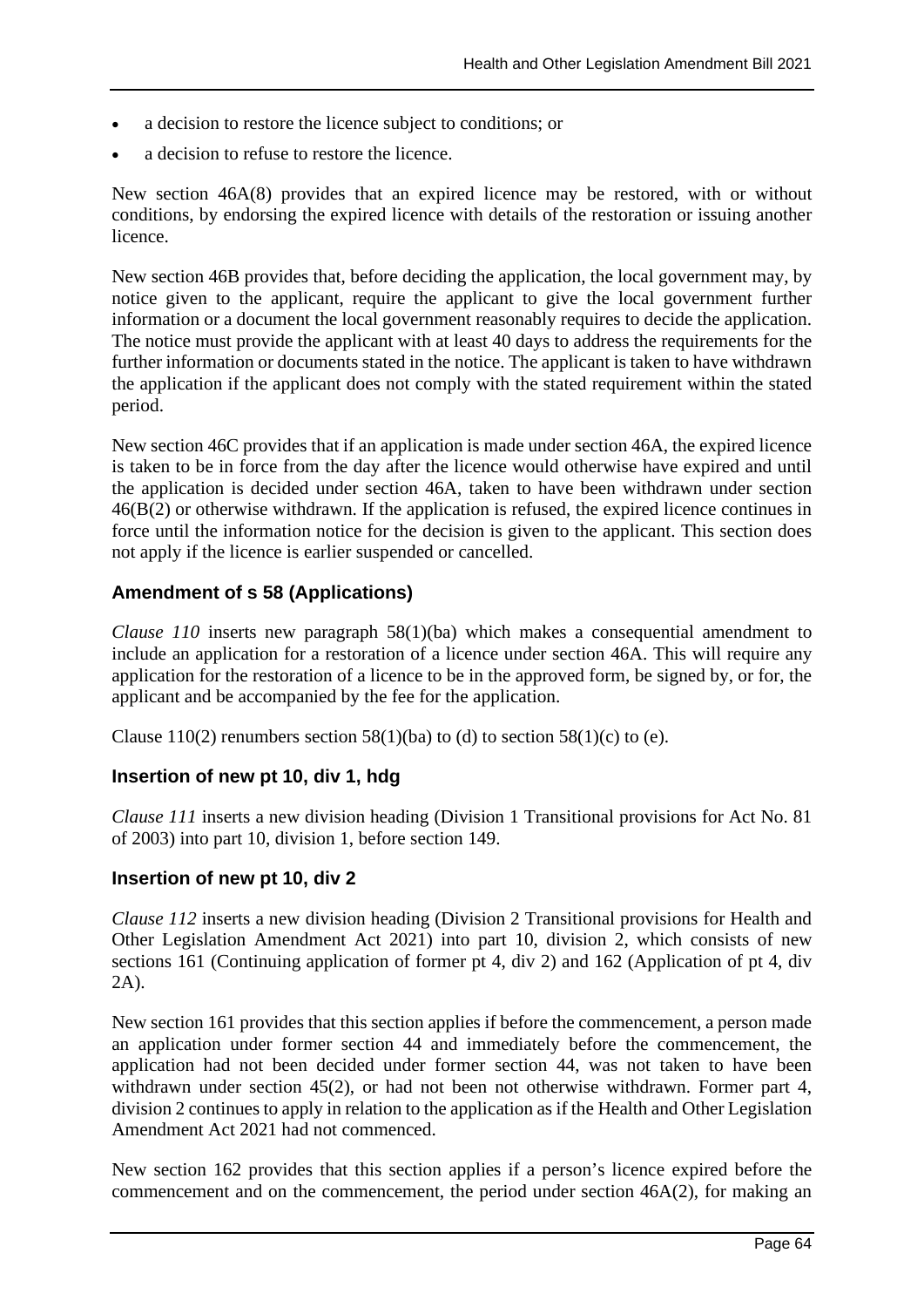application for restoration of the licence, had not expired. Part 4, division 2A applies in relation to the licence.

## **Division 5 Amendment of Radiation Safety Act 1999**

## **Act amended**

*Clause 113* states this division amends the *Radiation Safety Act 1999*.

## **Amendment of s 51 (Procedural requirements for applications)**

*Clause* 114 omits section 51(1)(c)(ii) and (iii) and renumbers section 51(1)(c)(iv), as a result of the omission, to section  $51(1)(c)(ii)$ .

Clause  $114(3)$  inserts new section  $51(1)$  which provides that if the application is for an Act instrument, the application must also be accompanied by proof, to the satisfaction of the chief executive, of the individual's identity if the applicant is an individual, or proof, to the satisfaction of the chief executive, of the nominated person's identity if the applicant is required to appoint a nominated person.

As the administrating agency for the Radiation Safety Act, Queensland Health will publish information on its website to inform applicants about what is considered by the chief executive to be acceptable forms of identification, such as an Australian Driver's Licence or other forms of identification.

Clause 114(4) omits from section 51(6) the reference to subsection (5)(b) and replaces with a reference to subsection (6)(b).

Clause 114(5) renumbers the subsections in section 51 as a result of the inclusion of subsection (1A).

## **Division 6 Amendment of Transplantation and Anatomy Act 1979**

### **Act amended**

*Clause 115* states this division amends the *Transplantation and Anatomy Act 1979*.

### **Amendment of s 4 (Interpretation)**

*Clause 116* replaces the definition of *tissue* in section 4 to specifically exclude human milk. Human milk will not be regulated in Queensland as tissue under the Transplantation and Anatomy Act but will continue to be regulated under the requirements of the *Food Act 2006*.

## **Part 4 Minor and consequential amendments**

## **Acts amended**

*Clause 117* provides that schedule 1 amends the Acts it mentions.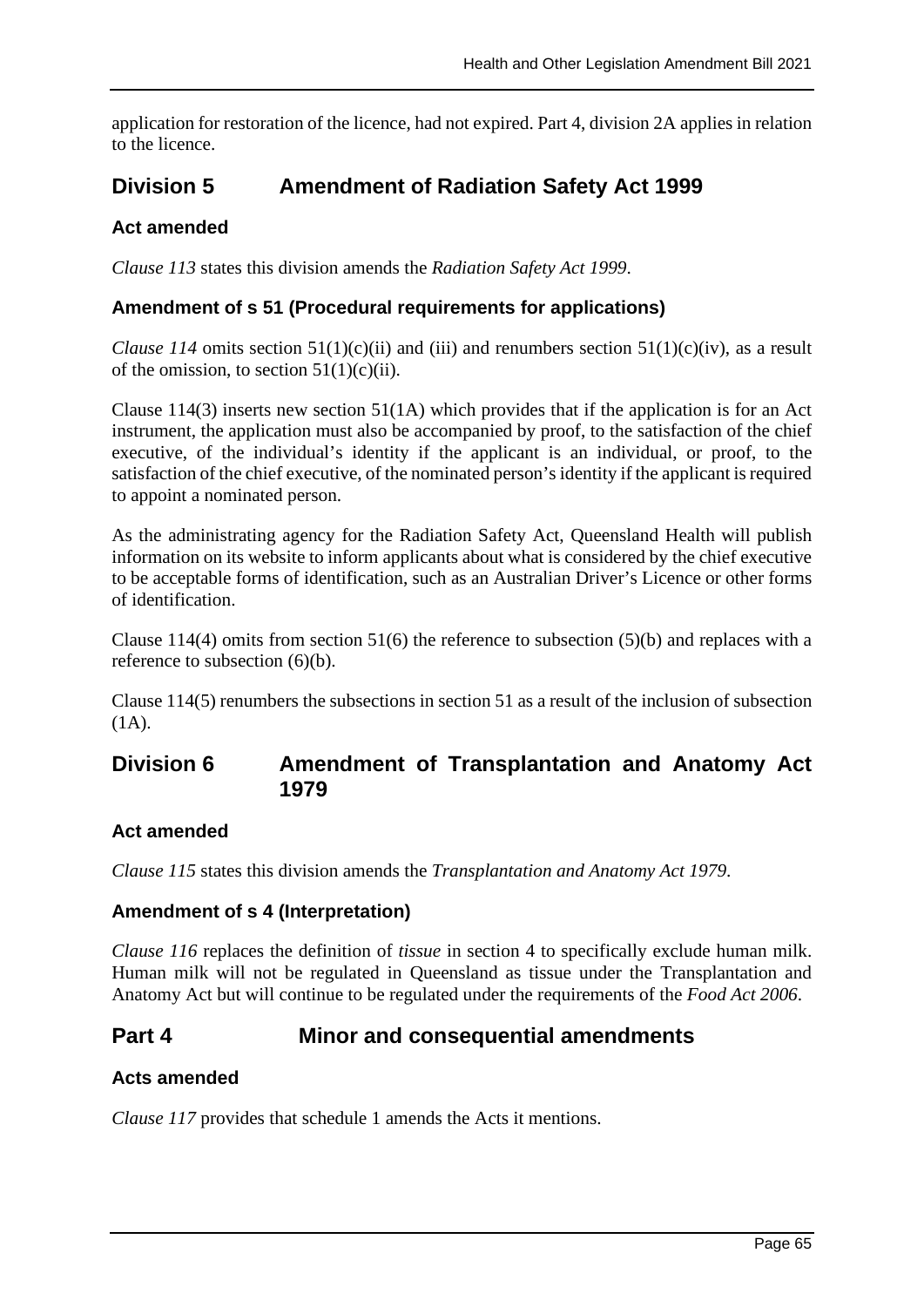## **Schedule 1 Minor and consequential amendments**

## **Part 1 Amendments commencing on assent**

## **Corrective Services Act 2006**

*Clause 1* amends paragraph (a) of the definition of *targeted substance* in section 306A. This amendment is required as the current definition references the *Health Act 1937*, which was repealed and replaced by the *Medicines and Poisons Act 2019*. The Medicines and Poisons Act commenced on 27 September 2021.

## **Water Supply (Safety and Reliability) Act 2008**

*Clause 1* replaces section 399F(1)(h) by replacing the reference to the '*Pest Management Act 2001*' and replacing it with a reference to the '*Medicines and Poisons Act 2019*, to the extent it applies to a pest control activity as defined under that Act'. This amendment is required as the Pest Management Act was repealed and replaced by the Medicines and Poisons Act, which commenced on 27 September 2021.

## **Part 2 Amendments commencing by proclamation**

### **Ambulance Service Act 1991**

*Clause 1* omits 'is authorised to' and replaces it with the word 'may' in sections 50G(1), 50I(1),  $50J(1)$ ,  $50K$ ,  $50M(1)$  and  $(2)$ ,  $50N$ ,  $50O$  and  $50S(1)$ . This is to align the wording of the confidentiality provisions in the Act with those in the Hospital and Health Boards Act 2011.

### **Mental Health Act 2016**

*Clause 1* omits the reference to section 368(4) of the Act and replaces it with a reference to section 368(3)(b) in sections 11(c), 200(b), 237(1)(b), 243 (definition of *relevant patient*, paragraph (b)) and 632(1)(b) as a result of the amendment to section 368.

### **Public Health (Infection Control for Personal Appearance Services) Act 2003**

*Clause 1* replaces the editor's note with a standard note in section 49(5) which provides that sections 35 and 36 state the matters a local government may have regard to in deciding whether a person is a suitable person to hold a licence or whether premises at which higher risk personal appearance services are to be provided are suitable for providing the services.

*Clause 2* replaces the editor's note with a standard note in section 51(2) which provides that section 35 states the matters a local government may have regard to in deciding whether a person is a suitable person to hold a licence.

*Clause 3* replaces the editor's note with a standard note in section 88(1) which provides that section 115 relates to false or misleading statements.

### **Radiation Safety Act 1999**

*Clause 1* replaces the editor's note with a standard note in section 29(2) which provides that under section 51(3) and (4)(a), an application for a possession licence must be accompanied by